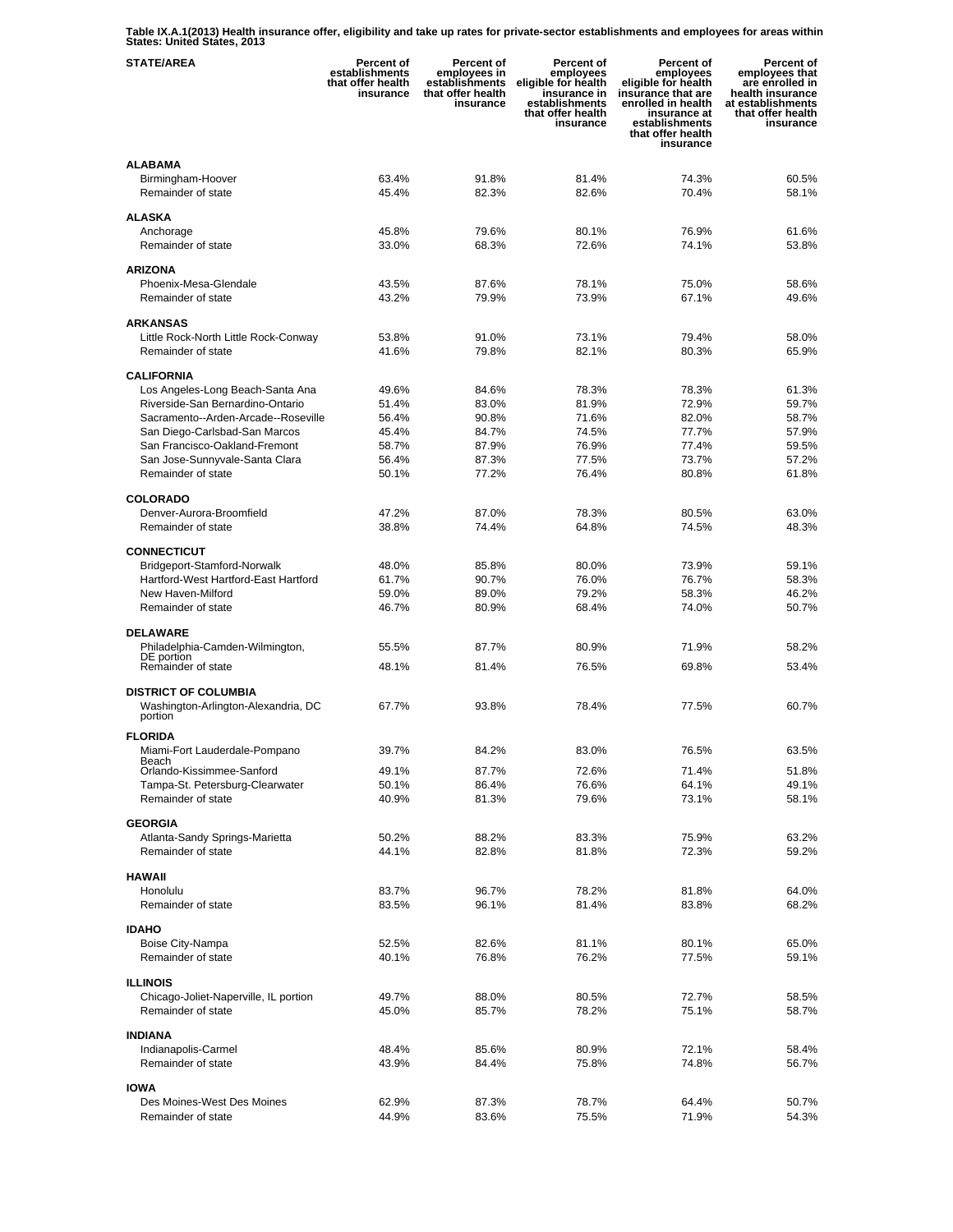**Table IX.A.1(2013) Health insurance offer, eligibility and take up rates for private-sector establishments and employees for areas within States: United States, 2013 (cont.)** 

| <b>STATE/AREA</b>                                       | Percent of<br>establishments<br>that offer health<br>insurance | Percent of<br>employees in<br>establishments<br>that offer health<br>insurance | Percent of<br>employees<br>eligible for health<br>insurance in<br>establishments<br>that offer health<br>insurance | <b>Percent of</b><br>employees<br>eligible for health<br>insurance that are<br>enrolled in health<br>insurance at<br>establishments<br>that offer health<br>insurance | Percent of<br>employees that<br>are enrolled in<br>health insurance<br>at establishments<br>that offer health<br>insurance |
|---------------------------------------------------------|----------------------------------------------------------------|--------------------------------------------------------------------------------|--------------------------------------------------------------------------------------------------------------------|-----------------------------------------------------------------------------------------------------------------------------------------------------------------------|----------------------------------------------------------------------------------------------------------------------------|
| <b>KANSAS</b>                                           |                                                                |                                                                                |                                                                                                                    |                                                                                                                                                                       |                                                                                                                            |
| Kansas City, KS portion                                 | 58.4%                                                          | 90.1%                                                                          | 77.5%                                                                                                              | 75.0%                                                                                                                                                                 | 58.1%                                                                                                                      |
| Wichita                                                 | 63.9%                                                          | 87.4%                                                                          | 77.8%                                                                                                              | 72.5%                                                                                                                                                                 | 56.4%                                                                                                                      |
| Remainder of state                                      | 50.9%                                                          | 82.3%                                                                          | 72.4%                                                                                                              | 76.0%                                                                                                                                                                 | 55.0%                                                                                                                      |
| <b>KENTUCKY</b>                                         |                                                                |                                                                                |                                                                                                                    |                                                                                                                                                                       |                                                                                                                            |
| Louisville/Jefferson County, KY                         | 56.2%                                                          | 90.9%                                                                          | 77.1%                                                                                                              | 76.2%                                                                                                                                                                 | 58.7%                                                                                                                      |
| portion<br>Remainder of state                           | 50.6%                                                          | 83.7%                                                                          | 77.4%                                                                                                              | 75.9%                                                                                                                                                                 | 58.8%                                                                                                                      |
|                                                         |                                                                |                                                                                |                                                                                                                    |                                                                                                                                                                       |                                                                                                                            |
| <b>LOUISIANA</b>                                        |                                                                |                                                                                |                                                                                                                    |                                                                                                                                                                       |                                                                                                                            |
| New Orleans-Metairie-Kenner                             | 47.0%                                                          | 83.0%                                                                          | 75.8%                                                                                                              | 71.0%                                                                                                                                                                 | 53.8%                                                                                                                      |
| Remainder of state                                      | 49.3%                                                          | 79.2%                                                                          | 77.4%                                                                                                              | 73.3%                                                                                                                                                                 | 56.7%                                                                                                                      |
| <b>MAINE</b>                                            |                                                                |                                                                                |                                                                                                                    |                                                                                                                                                                       |                                                                                                                            |
| Portland-South Portland-Biddeford                       | 54.8%                                                          | 87.2%                                                                          | 75.2%                                                                                                              | 79.6%                                                                                                                                                                 | 59.9%                                                                                                                      |
| Remainder of state                                      | 43.6%                                                          | 79.1%                                                                          | 72.8%                                                                                                              | 72.9%                                                                                                                                                                 | 53.1%                                                                                                                      |
|                                                         |                                                                |                                                                                |                                                                                                                    |                                                                                                                                                                       |                                                                                                                            |
| <b>MARYLAND</b><br><b>Baltimore-Towson</b>              | 53.2%                                                          | 86.4%                                                                          | 79.1%                                                                                                              | 72.6%                                                                                                                                                                 | 57.4%                                                                                                                      |
| Washington-Arlington-Alexandria,                        | 55.7%                                                          | 84.3%                                                                          | 83.6%                                                                                                              | 70.2%                                                                                                                                                                 | 58.7%                                                                                                                      |
| MD portion<br>Remainder of state                        |                                                                | 80.5%                                                                          | 79.1%                                                                                                              | 73.3%                                                                                                                                                                 | 58.0%                                                                                                                      |
|                                                         | 50.8%                                                          |                                                                                |                                                                                                                    |                                                                                                                                                                       |                                                                                                                            |
| <b>MASSACHUSETTS</b>                                    |                                                                |                                                                                |                                                                                                                    |                                                                                                                                                                       |                                                                                                                            |
| Boston-Cambridge-Quincy, MA                             | 59.7%                                                          | 89.8%                                                                          | 77.0%                                                                                                              | 71.3%                                                                                                                                                                 | 54.9%                                                                                                                      |
| portion<br>Remainder of state                           | 63.8%                                                          | 92.9%                                                                          | 74.7%                                                                                                              | 72.9%                                                                                                                                                                 | 54.4%                                                                                                                      |
|                                                         |                                                                |                                                                                |                                                                                                                    |                                                                                                                                                                       |                                                                                                                            |
| <b>MICHIGAN</b><br>Detroit-Warren-Livonia               | 57.2%                                                          | 88.4%                                                                          | 77.8%                                                                                                              | 75.7%                                                                                                                                                                 | 58.9%                                                                                                                      |
| Remainder of state                                      | 52.0%                                                          | 80.9%                                                                          | 78.2%                                                                                                              | 71.1%                                                                                                                                                                 | 55.6%                                                                                                                      |
|                                                         |                                                                |                                                                                |                                                                                                                    |                                                                                                                                                                       |                                                                                                                            |
| <b>MINNESOTA</b>                                        |                                                                |                                                                                |                                                                                                                    |                                                                                                                                                                       |                                                                                                                            |
| Minneapolis-St. Paul-Bloomington,<br>MN portion         | 56.2%                                                          | 89.6%                                                                          | 75.9%                                                                                                              | 72.9%                                                                                                                                                                 | 55.3%                                                                                                                      |
| Remainder of state                                      | 40.0%                                                          | 75.1%                                                                          | 72.4%                                                                                                              | 72.3%                                                                                                                                                                 | 52.3%                                                                                                                      |
|                                                         |                                                                |                                                                                |                                                                                                                    |                                                                                                                                                                       |                                                                                                                            |
| <b>MISSISSIPPI</b><br>Jackson                           | 55.3%                                                          | 84.0%                                                                          | 81.1%                                                                                                              | 72.4%                                                                                                                                                                 | 58.7%                                                                                                                      |
| Remainder of state                                      | 45.6%                                                          | 81.9%                                                                          | 75.0%                                                                                                              | 75.5%                                                                                                                                                                 | 56.6%                                                                                                                      |
|                                                         |                                                                |                                                                                |                                                                                                                    |                                                                                                                                                                       |                                                                                                                            |
| <b>MISSOURI</b>                                         |                                                                |                                                                                |                                                                                                                    |                                                                                                                                                                       |                                                                                                                            |
| Kansas City, MO portion                                 | 47.2%<br>63.9%                                                 | 82.1%<br>91.5%                                                                 | 86.0%<br>80.8%                                                                                                     | 75.6%<br>77.3%                                                                                                                                                        | 65.0%<br>62.5%                                                                                                             |
| St. Louis, MO portion<br>Remainder of state             | 51.5%                                                          | 86.3%                                                                          | 77.6%                                                                                                              | 73.1%                                                                                                                                                                 | 56.8%                                                                                                                      |
|                                                         |                                                                |                                                                                |                                                                                                                    |                                                                                                                                                                       |                                                                                                                            |
| <b>MONTANA</b>                                          |                                                                |                                                                                |                                                                                                                    |                                                                                                                                                                       |                                                                                                                            |
| Billings                                                | 45.6%                                                          | 79.5%                                                                          | 71.3%                                                                                                              | 76.9%                                                                                                                                                                 | 54.8%                                                                                                                      |
| Remainder of state                                      | 36.6%                                                          | 69.3%                                                                          | 73.3%                                                                                                              | 77.9%                                                                                                                                                                 | 57.1%                                                                                                                      |
| <b>NEBRASKA</b>                                         |                                                                |                                                                                |                                                                                                                    |                                                                                                                                                                       |                                                                                                                            |
| Omaha-Council Bluffs, NE portion                        | 53.1%                                                          | 91.1%                                                                          | 83.2%                                                                                                              | 68.9%                                                                                                                                                                 | 57.3%                                                                                                                      |
| Remainder of state                                      | 39.2%                                                          | 78.3%                                                                          | 77.9%                                                                                                              | 69.5%                                                                                                                                                                 | 54.1%                                                                                                                      |
| <b>NEVADA</b>                                           |                                                                |                                                                                |                                                                                                                    |                                                                                                                                                                       |                                                                                                                            |
| Las Vegas-Paradise                                      | 56.5%                                                          | 89.5%                                                                          | 71.6%                                                                                                              | 70.7%                                                                                                                                                                 | 50.6%                                                                                                                      |
| Remainder of state                                      | 46.6%                                                          | 84.5%                                                                          | 79.1%                                                                                                              | 68.8%                                                                                                                                                                 | 54.4%                                                                                                                      |
|                                                         |                                                                |                                                                                |                                                                                                                    |                                                                                                                                                                       |                                                                                                                            |
| <b>NEW HAMPSHIRE</b><br>Boston-Cambridge-Quincy, NH     | 54.3%                                                          | 86.5%                                                                          | 82.5%                                                                                                              | 68.5%                                                                                                                                                                 | 56.5%                                                                                                                      |
| portion                                                 |                                                                |                                                                                |                                                                                                                    |                                                                                                                                                                       |                                                                                                                            |
| Manchester-Nashua<br>Remainder of state                 | 53.3%<br>50.5%                                                 | 88.0%<br>83.4%                                                                 | 73.7%<br>72.7%                                                                                                     | 70.0%<br>75.1%                                                                                                                                                        | 51.6%<br>54.6%                                                                                                             |
|                                                         |                                                                |                                                                                |                                                                                                                    |                                                                                                                                                                       |                                                                                                                            |
| <b>NEW JERSEY</b>                                       |                                                                |                                                                                |                                                                                                                    |                                                                                                                                                                       |                                                                                                                            |
| New York-Northern New Jersey-Long<br>Island, NJ portion | 51.9%                                                          | 86.5%                                                                          | 77.8%                                                                                                              | 73.6%                                                                                                                                                                 | 57.3%                                                                                                                      |
| Remainder of state                                      | 59.8%                                                          | 83.6%                                                                          | 68.6%                                                                                                              | 72.6%                                                                                                                                                                 | 49.8%                                                                                                                      |
|                                                         |                                                                |                                                                                |                                                                                                                    |                                                                                                                                                                       |                                                                                                                            |
| <b>NEW MEXICO</b><br>Albuquerque                        | 52.5%                                                          | 86.3%                                                                          | 69.6%                                                                                                              | 67.0%                                                                                                                                                                 | 46.7%                                                                                                                      |
| Remainder of state                                      | 42.0%                                                          | 73.8%                                                                          | 73.5%                                                                                                              | 66.9%                                                                                                                                                                 | 49.1%                                                                                                                      |
|                                                         |                                                                |                                                                                |                                                                                                                    |                                                                                                                                                                       |                                                                                                                            |
| <b>NEW YORK</b>                                         |                                                                |                                                                                |                                                                                                                    |                                                                                                                                                                       |                                                                                                                            |
| New York-Northern New Jersey-Long<br>Island, NY portion | 49.4%                                                          | 86.7%                                                                          | 75.2%                                                                                                              | 72.7%                                                                                                                                                                 | 54.6%                                                                                                                      |
| Remainder of state                                      | 61.1%                                                          | 88.4%                                                                          | 74.2%                                                                                                              | 72.6%                                                                                                                                                                 | 53.9%                                                                                                                      |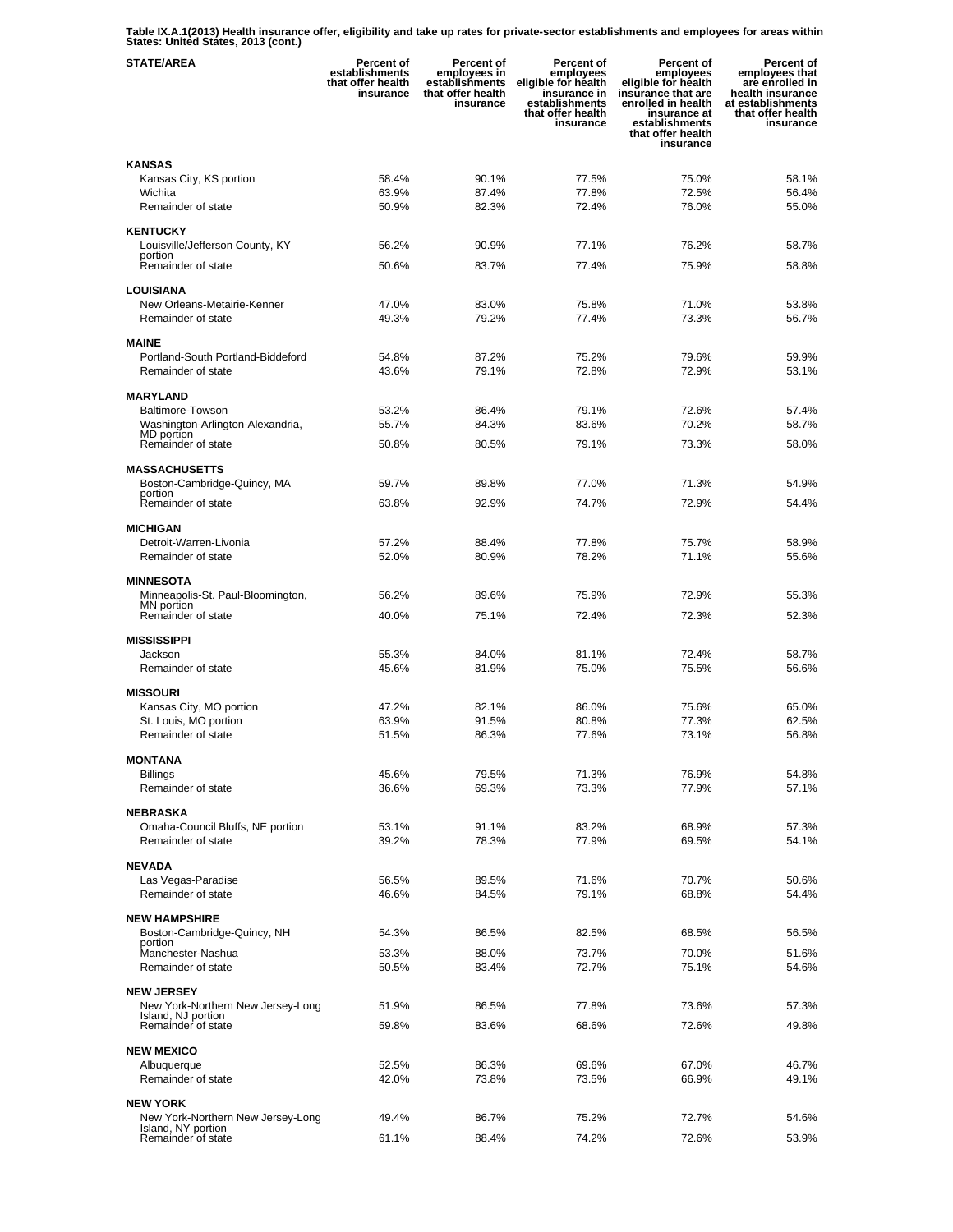**Table IX.A.1(2013) Health insurance offer, eligibility and take up rates for private-sector establishments and employees for areas within States: United States, 2013 (cont.)** 

| <b>STATE/AREA</b>                                                 | Percent of<br>establishments<br>that offer health<br>insurance | Percent of<br>employees in<br>establishments<br>that offer health<br>insurance | Percent of<br>employees<br>eligible for health<br>insurance in<br>establishments<br>that offer health<br>insurance | <b>Percent of</b><br>employees<br>eligible for health<br>insurance that are<br>enrolled in health<br>insurance at<br>establishments<br>that offer health<br>insurance | Percent of<br>employees that<br>are enrolled in<br>health insurance<br>at establishments<br>that offer health<br>insurance |
|-------------------------------------------------------------------|----------------------------------------------------------------|--------------------------------------------------------------------------------|--------------------------------------------------------------------------------------------------------------------|-----------------------------------------------------------------------------------------------------------------------------------------------------------------------|----------------------------------------------------------------------------------------------------------------------------|
| <b>NORTH CAROLINA</b>                                             |                                                                |                                                                                |                                                                                                                    |                                                                                                                                                                       |                                                                                                                            |
| Charlotte-Gastonia-Rock Hill, NC<br>portion                       | 56.2%                                                          | 84.9%                                                                          | 89.2%                                                                                                              | 70.9%                                                                                                                                                                 | 63.2%                                                                                                                      |
| Remainder of state                                                | 45.5%                                                          | 82.4%                                                                          | 80.5%                                                                                                              | 75.9%                                                                                                                                                                 | 61.1%                                                                                                                      |
| <b>NORTH DAKOTA</b>                                               |                                                                |                                                                                |                                                                                                                    |                                                                                                                                                                       |                                                                                                                            |
| Fargo, ND portion                                                 | 54.1%                                                          | 87.3%                                                                          | 74.9%                                                                                                              | 73.6%                                                                                                                                                                 | 55.1%                                                                                                                      |
| Remainder of state                                                | 45.2%                                                          | 76.5%                                                                          | 79.3%                                                                                                              | 76.7%                                                                                                                                                                 | 60.8%                                                                                                                      |
| OHIO                                                              |                                                                |                                                                                |                                                                                                                    |                                                                                                                                                                       |                                                                                                                            |
| Cincinnati-Middletown, OH portion                                 | 55.7%                                                          | 90.6%                                                                          | 72.7%                                                                                                              | 75.6%                                                                                                                                                                 | 55.0%                                                                                                                      |
| Cleveland-Elyria-Mentor                                           | 58.7%                                                          | 84.4%                                                                          | 79.3%                                                                                                              | 76.7%                                                                                                                                                                 | 60.9%                                                                                                                      |
| Columbus<br>Remainder of state                                    | 47.8%<br>52.2%                                                 | 88.6%<br>85.0%                                                                 | 76.9%<br>82.1%                                                                                                     | 83.1%<br>78.6%                                                                                                                                                        | 63.9%<br>64.5%                                                                                                             |
|                                                                   |                                                                |                                                                                |                                                                                                                    |                                                                                                                                                                       |                                                                                                                            |
| <b>OKLAHOMA</b><br>Oklahoma City                                  | 46.1%                                                          | 84.7%                                                                          | 80.0%                                                                                                              | 76.4%                                                                                                                                                                 | 61.1%                                                                                                                      |
| Tulsa                                                             | 52.1%                                                          | 84.6%                                                                          | 83.9%                                                                                                              | 78.5%                                                                                                                                                                 | 65.8%                                                                                                                      |
| Remainder of state                                                | 45.9%                                                          | 80.1%                                                                          | 79.0%                                                                                                              | 72.1%                                                                                                                                                                 | 57.0%                                                                                                                      |
| <b>OREGON</b>                                                     |                                                                |                                                                                |                                                                                                                    |                                                                                                                                                                       |                                                                                                                            |
| Portland-Vancouver-Hillsboro, OR                                  | 59.6%                                                          | 87.6%                                                                          | 79.9%                                                                                                              | 83.2%                                                                                                                                                                 | 66.5%                                                                                                                      |
| portion<br>Remainder of state                                     | 41.8%                                                          | 76.1%                                                                          | 74.9%                                                                                                              | 81.2%                                                                                                                                                                 | 60.8%                                                                                                                      |
|                                                                   |                                                                |                                                                                |                                                                                                                    |                                                                                                                                                                       |                                                                                                                            |
| <b>PENNSYLVANIA</b>                                               |                                                                |                                                                                |                                                                                                                    |                                                                                                                                                                       |                                                                                                                            |
| Philadelphia-Camden-Wilmington,<br>PA portion                     | 60.0%                                                          | 92.5%                                                                          | 78.1%                                                                                                              | 80.0%                                                                                                                                                                 | 62.4%                                                                                                                      |
| Pittsburgh                                                        | 53.8%                                                          | 86.6%<br>83.7%                                                                 | 83.7%<br>75.5%                                                                                                     | 85.2%<br>78.5%                                                                                                                                                        | 71.4%<br>59.3%                                                                                                             |
| Remainder of state                                                | 51.3%                                                          |                                                                                |                                                                                                                    |                                                                                                                                                                       |                                                                                                                            |
| <b>RHODE ISLAND</b><br>Providence-New Bedford-Fall River,         | 58.3%                                                          | 90.5%                                                                          | 71.0%                                                                                                              | 70.5%                                                                                                                                                                 | 50.1%                                                                                                                      |
| RI portion                                                        |                                                                |                                                                                |                                                                                                                    |                                                                                                                                                                       |                                                                                                                            |
| <b>SOUTH CAROLINA</b>                                             |                                                                |                                                                                |                                                                                                                    |                                                                                                                                                                       |                                                                                                                            |
| Columbia                                                          | 54.6%                                                          | 87.4%                                                                          | 78.7%                                                                                                              | 83.3%                                                                                                                                                                 | 65.5%                                                                                                                      |
| Remainder of state                                                | 46.9%                                                          | 80.8%                                                                          | 78.1%                                                                                                              | 75.2%                                                                                                                                                                 | 58.8%                                                                                                                      |
| <b>SOUTH DAKOTA</b>                                               |                                                                |                                                                                |                                                                                                                    |                                                                                                                                                                       |                                                                                                                            |
| <b>Sioux Falls</b><br>Remainder of state                          | 51.3%                                                          | 88.6%                                                                          | 75.6%                                                                                                              | 63.3%                                                                                                                                                                 | 47.8%                                                                                                                      |
|                                                                   | 34.6%                                                          | 72.4%                                                                          | 74.8%                                                                                                              | 72.3%                                                                                                                                                                 | 54.1%                                                                                                                      |
| <b>TENNESSEE</b>                                                  |                                                                |                                                                                |                                                                                                                    |                                                                                                                                                                       |                                                                                                                            |
| Memphis, TN portion<br>Nashville-Davidson--Murfreesboro--Franklin | 67.5%<br>45.1%                                                 | 91.5%<br>87.0%                                                                 | 75.7%<br>81.3%                                                                                                     | 74.6%<br>77.2%                                                                                                                                                        | 56.5%<br>62.8%                                                                                                             |
| Remainder of state                                                | 51.5%                                                          | 87.4%                                                                          | 76.6%                                                                                                              | 69.2%                                                                                                                                                                 | 53.0%                                                                                                                      |
|                                                                   |                                                                |                                                                                |                                                                                                                    |                                                                                                                                                                       |                                                                                                                            |
| <b>TEXAS</b><br>Dallas-Fort Worth-Arlington                       | 44.1%                                                          | 82.8%                                                                          | 81.5%                                                                                                              | 73.0%                                                                                                                                                                 | 59.6%                                                                                                                      |
| Houston-Sugar Land-Baytown                                        | 42.4%                                                          | 83.7%                                                                          | 82.7%                                                                                                              | 77.1%                                                                                                                                                                 | 63.8%                                                                                                                      |
| San Antonio-New Braunfels                                         | 55.6%                                                          | 88.5%                                                                          | 75.8%                                                                                                              | 80.9%                                                                                                                                                                 | 61.3%                                                                                                                      |
| Remainder of state                                                | 44.4%                                                          | 79.2%                                                                          | 76.8%                                                                                                              | 70.9%                                                                                                                                                                 | 54.5%                                                                                                                      |
| <b>UTAH</b>                                                       |                                                                |                                                                                |                                                                                                                    |                                                                                                                                                                       |                                                                                                                            |
| Ogden-Clearfield                                                  | 55.4%                                                          | 86.5%                                                                          | 70.0%                                                                                                              | 71.4%                                                                                                                                                                 | 50.0%                                                                                                                      |
| Provo-Orem<br>Salt Lake City                                      | 46.8%<br>46.1%                                                 | 86.9%<br>85.6%                                                                 | 66.8%<br>81.9%                                                                                                     | 64.6%<br>76.6%                                                                                                                                                        | 43.1%<br>62.8%                                                                                                             |
| Remainder of state                                                | 33.9%                                                          | 79.0%                                                                          | 75.6%                                                                                                              | 73.3%                                                                                                                                                                 | 55.4%                                                                                                                      |
|                                                                   |                                                                |                                                                                |                                                                                                                    |                                                                                                                                                                       |                                                                                                                            |
| <b>VERMONT</b><br>Burlington-South Burlington                     | 62.6%                                                          | 88.6%                                                                          | 73.5%                                                                                                              | 73.7%                                                                                                                                                                 | 54.2%                                                                                                                      |
| Remainder of state                                                | 50.4%                                                          | 81.8%                                                                          | 71.1%                                                                                                              | 71.4%                                                                                                                                                                 | 50.7%                                                                                                                      |
|                                                                   |                                                                |                                                                                |                                                                                                                    |                                                                                                                                                                       |                                                                                                                            |
| <b>VIRGINIA</b><br>Virginia Beach-Norfolk-Newport                 | 52.9%                                                          | 82.7%                                                                          | 79.2%                                                                                                              | 73.7%                                                                                                                                                                 | 58.3%                                                                                                                      |
| News, VA portion<br>Washington-Arlington-Alexandria, VA           | 55.0%                                                          | 87.6%                                                                          | 79.6%                                                                                                              | 75.9%                                                                                                                                                                 | 60.5%                                                                                                                      |
| portion                                                           |                                                                |                                                                                |                                                                                                                    |                                                                                                                                                                       |                                                                                                                            |
| Remainder of state                                                | 52.9%                                                          | 84.2%                                                                          | 76.3%                                                                                                              | 72.9%                                                                                                                                                                 | 55.6%                                                                                                                      |
| <b>WASHINGTON</b>                                                 |                                                                |                                                                                |                                                                                                                    |                                                                                                                                                                       |                                                                                                                            |
| Seattle-Tacoma-Bellevue                                           | 48.5%                                                          | 85.5%                                                                          | 76.1%                                                                                                              | 86.9%                                                                                                                                                                 | 66.2%                                                                                                                      |
| Remainder of state                                                | 45.9%                                                          | 81.4%                                                                          | 75.7%                                                                                                              | 73.0%                                                                                                                                                                 | 55.3%                                                                                                                      |
| <b>WEST VIRGINIA</b>                                              |                                                                |                                                                                |                                                                                                                    |                                                                                                                                                                       |                                                                                                                            |
| Charleston<br>Remainder of state                                  | 60.1%<br>53.2%                                                 | 85.3%<br>83.0%                                                                 | 76.7%<br>75.5%                                                                                                     | 74.6%<br>75.6%                                                                                                                                                        | 57.2%<br>57.1%                                                                                                             |
|                                                                   |                                                                |                                                                                |                                                                                                                    |                                                                                                                                                                       |                                                                                                                            |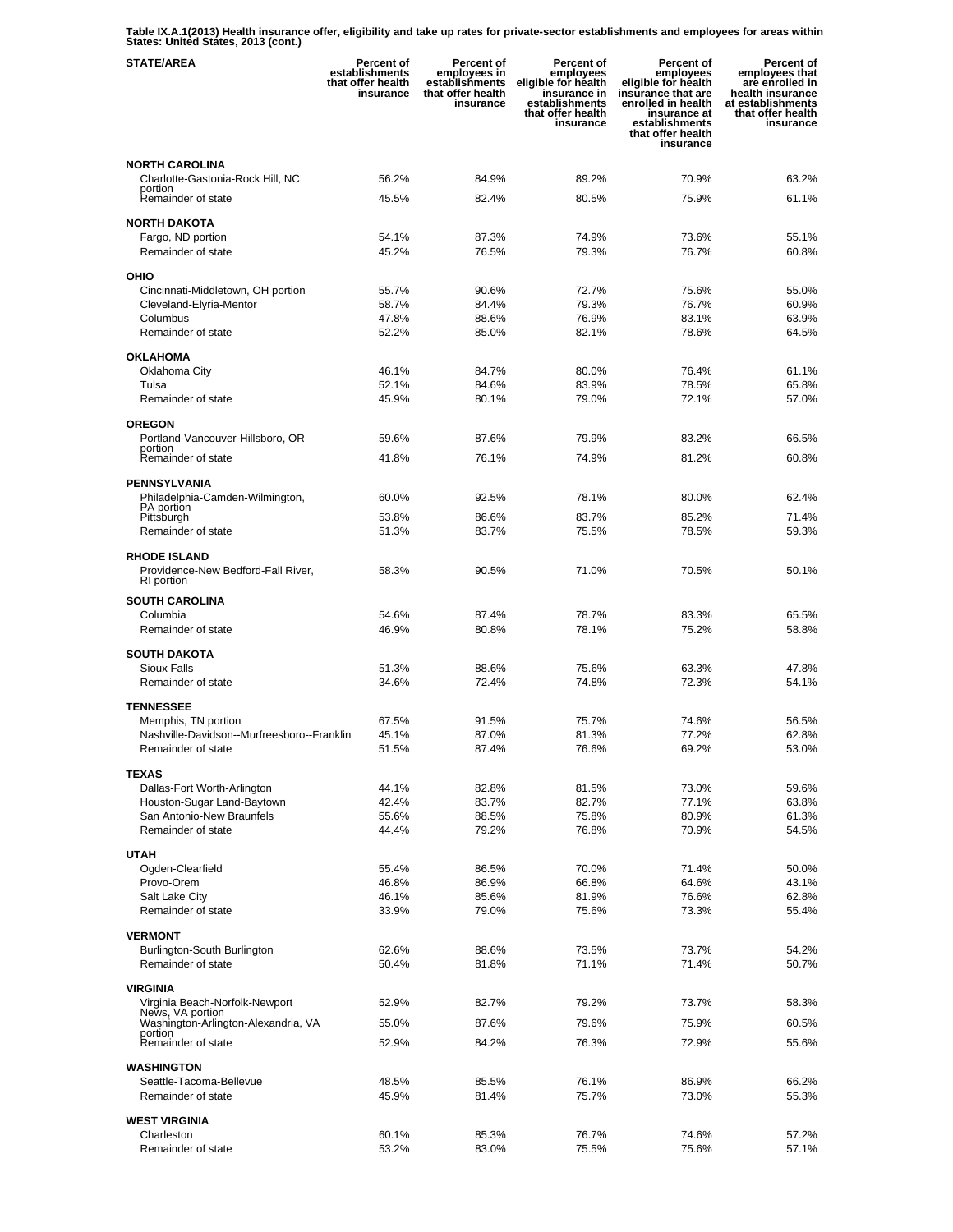**Table IX.A.1(2013) Health insurance offer, eligibility and take up rates for private-sector establishments and employees for areas within States: United States, 2013 (cont.)** 

| <b>STATE/AREA</b>             | Percent of<br>establishments<br>that offer health<br>insurance | Percent of<br>employees in<br>establishments<br>that offer health<br>insurance | Percent of<br>employees<br>eligible for health<br>insurance in<br>establishments<br>that offer health<br>insurance | Percent of<br>employees<br>eligible for health<br>insurance that are<br>enrolled in health<br>insurance at<br>establishments<br>that offer health<br>insurance | Percent of<br>employees that<br>are enrolled in<br>health insurance<br>at establishments<br>that offer health<br>insurance |
|-------------------------------|----------------------------------------------------------------|--------------------------------------------------------------------------------|--------------------------------------------------------------------------------------------------------------------|----------------------------------------------------------------------------------------------------------------------------------------------------------------|----------------------------------------------------------------------------------------------------------------------------|
| <b>WISCONSIN</b>              |                                                                |                                                                                |                                                                                                                    |                                                                                                                                                                |                                                                                                                            |
| Milwaukee-Waukesha-West Allis | 49.4%                                                          | 85.5%                                                                          | 74.8%                                                                                                              | 71.9%                                                                                                                                                          | 53.8%                                                                                                                      |
| Remainder of state            | 49.0%                                                          | 83.6%                                                                          | 76.4%                                                                                                              | 74.4%                                                                                                                                                          | 56.8%                                                                                                                      |
| <b>WYOMING</b>                |                                                                |                                                                                |                                                                                                                    |                                                                                                                                                                |                                                                                                                            |
| Cheyenne                      | 39.0%                                                          | 72.3%                                                                          | 81.0%                                                                                                              | 55.0%                                                                                                                                                          | 44.5%                                                                                                                      |
| Remainder of state            | 40.3%                                                          | 69.7%                                                                          | 77.8%                                                                                                              | 79.4%                                                                                                                                                          | 61.8%                                                                                                                      |

Source: Agency for Healthcare Research and Quality, Center for Financing, Access and Cost Trends. 2013 Medical Expenditure Panel Survey-Insurance Component.

Note: Definition of each area can be found in the Technical Notes and Survey Documentation.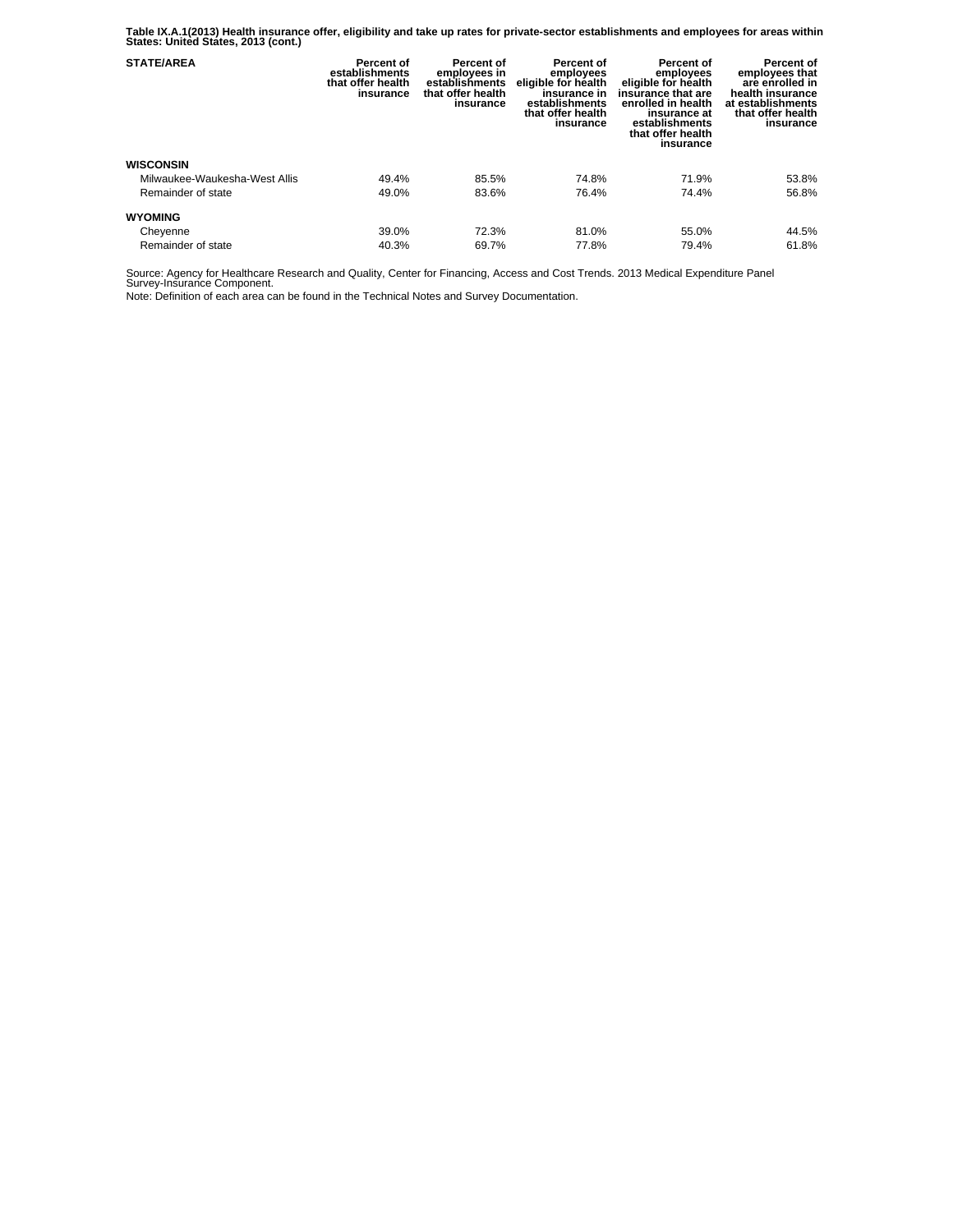**Table IX.A.1(2013) Standard errors for health insurance offer, eligibility, take up rates for private-sector establishments and employees for areas within States: United States, 2013** 

| <b>STATE/AREA</b>                                              | <b>Percent of</b><br>establishments<br>that offer health<br>insurance | Percent of<br>employees in<br>establishments<br>that offer health<br>insurance | Percent of<br>employees<br>eligible for health<br>insurance in<br>establishments<br>that offer health<br>insurance | <b>Percent of</b><br>employees<br>eligible for health<br>insurance that are<br>enrolled in health<br>insurance at<br>establishments<br>that offer health<br>insurance | Percent of<br>employees that<br>are enrolled in<br>health insurance<br>at establishments<br>that offer health<br>insurance |
|----------------------------------------------------------------|-----------------------------------------------------------------------|--------------------------------------------------------------------------------|--------------------------------------------------------------------------------------------------------------------|-----------------------------------------------------------------------------------------------------------------------------------------------------------------------|----------------------------------------------------------------------------------------------------------------------------|
| <b>ALABAMA</b>                                                 |                                                                       |                                                                                |                                                                                                                    |                                                                                                                                                                       |                                                                                                                            |
| Birmingham-Hoover                                              | 5.76%                                                                 | 1.23%                                                                          | 2.69%                                                                                                              | 3.21%                                                                                                                                                                 | 3.10%                                                                                                                      |
| Remainder of state                                             | 3.17%                                                                 | 2.22%                                                                          | 2.17%                                                                                                              | 1.85%                                                                                                                                                                 | 2.27%                                                                                                                      |
|                                                                |                                                                       |                                                                                |                                                                                                                    |                                                                                                                                                                       |                                                                                                                            |
| <b>ALASKA</b>                                                  |                                                                       |                                                                                |                                                                                                                    |                                                                                                                                                                       |                                                                                                                            |
| Anchorage<br>Remainder of state                                | 3.15%<br>3.91%                                                        | 2.61%<br>2.77%                                                                 | 3.88%<br>3.55%                                                                                                     | 2.65%<br>4.30%                                                                                                                                                        | 3.60%<br>3.73%                                                                                                             |
|                                                                |                                                                       |                                                                                |                                                                                                                    |                                                                                                                                                                       |                                                                                                                            |
| <b>ARIZONA</b>                                                 |                                                                       |                                                                                |                                                                                                                    |                                                                                                                                                                       |                                                                                                                            |
| Phoenix-Mesa-Glendale                                          | 2.71%                                                                 | 1.39%                                                                          | 3.30%                                                                                                              | 3.27%                                                                                                                                                                 | 3.90%                                                                                                                      |
| Remainder of state                                             | 4.28%                                                                 | 3.09%                                                                          | 4.60%                                                                                                              | 5.58%                                                                                                                                                                 | 4.59%                                                                                                                      |
| <b>ARKANSAS</b>                                                |                                                                       |                                                                                |                                                                                                                    |                                                                                                                                                                       |                                                                                                                            |
| Little Rock-North Little Rock-Conway                           | 5.02%                                                                 | 1.16%                                                                          | 5.05%                                                                                                              | 2.70%                                                                                                                                                                 | 4.73%                                                                                                                      |
| Remainder of state                                             | 2.74%                                                                 | 2.32%                                                                          | 2.27%                                                                                                              | 1.79%                                                                                                                                                                 | 2.05%                                                                                                                      |
|                                                                |                                                                       |                                                                                |                                                                                                                    |                                                                                                                                                                       |                                                                                                                            |
| <b>CALIFORNIA</b>                                              |                                                                       |                                                                                |                                                                                                                    |                                                                                                                                                                       |                                                                                                                            |
| Los Angeles-Long Beach-Santa Ana                               | 2.96%                                                                 | 1.07%                                                                          | 3.11%                                                                                                              | 2.07%                                                                                                                                                                 | 2.89%                                                                                                                      |
| Riverside-San Bernardino-Ontario                               | 4.18%                                                                 | 3.29%                                                                          | 3.15%                                                                                                              | 4.23%                                                                                                                                                                 | 5.11%                                                                                                                      |
| Sacramento--Arden-Arcade--Roseville                            | 4.34%                                                                 | 2.59%                                                                          | 4.28%                                                                                                              | 2.72%                                                                                                                                                                 | 3.86%                                                                                                                      |
| San Diego-Carlsbad-San Marcos<br>San Francisco-Oakland-Fremont | 3.78%<br>4.46%                                                        | 2.67%<br>2.32%                                                                 | 3.92%<br>3.62%                                                                                                     | 2.87%<br>2.83%                                                                                                                                                        | 3.10%<br>4.16%                                                                                                             |
| San Jose-Sunnyvale-Santa Clara                                 | 5.56%                                                                 | 5.21%                                                                          | 2.87%                                                                                                              | 3.56%                                                                                                                                                                 | 3.86%                                                                                                                      |
| Remainder of state                                             | 3.60%                                                                 | 3.83%                                                                          | 2.51%                                                                                                              | 1.82%                                                                                                                                                                 | 2.78%                                                                                                                      |
|                                                                |                                                                       |                                                                                |                                                                                                                    |                                                                                                                                                                       |                                                                                                                            |
| <b>COLORADO</b>                                                |                                                                       |                                                                                |                                                                                                                    |                                                                                                                                                                       |                                                                                                                            |
| Denver-Aurora-Broomfield                                       | 3.27%                                                                 | 2.09%                                                                          | 2.10%                                                                                                              | 1.78%                                                                                                                                                                 | 2.70%                                                                                                                      |
| Remainder of state                                             | 2.16%                                                                 | 2.68%                                                                          | 2.77%                                                                                                              | 2.88%                                                                                                                                                                 | 2.94%                                                                                                                      |
| <b>CONNECTICUT</b>                                             |                                                                       |                                                                                |                                                                                                                    |                                                                                                                                                                       |                                                                                                                            |
| Bridgeport-Stamford-Norwalk                                    | 5.93%                                                                 | 2.64%                                                                          | 4.70%                                                                                                              | 3.91%                                                                                                                                                                 | 4.25%                                                                                                                      |
| Hartford-West Hartford-East Hartford                           | 3.67%                                                                 | 2.60%                                                                          | 3.59%                                                                                                              | 2.60%                                                                                                                                                                 | 4.14%                                                                                                                      |
| New Haven-Milford                                              | 6.65%                                                                 | 2.57%                                                                          | 5.87%                                                                                                              | 6.00%                                                                                                                                                                 | 5.34%                                                                                                                      |
| Remainder of state                                             | 8.38%                                                                 | 7.51%                                                                          | 7.31%                                                                                                              | 3.71%                                                                                                                                                                 | 5.51%                                                                                                                      |
| <b>DELAWARE</b>                                                |                                                                       |                                                                                |                                                                                                                    |                                                                                                                                                                       |                                                                                                                            |
| Philadelphia-Camden-Wilmington,                                | 2.74%                                                                 | 1.18%                                                                          | 1.41%                                                                                                              | 2.81%                                                                                                                                                                 | 2.09%                                                                                                                      |
| DE portion                                                     |                                                                       |                                                                                |                                                                                                                    |                                                                                                                                                                       |                                                                                                                            |
| Remainder of state                                             | 5.05%                                                                 | 4.32%                                                                          | 5.27%                                                                                                              | 2.05%                                                                                                                                                                 | 4.26%                                                                                                                      |
| <b>DISTRICT OF COLUMBIA</b>                                    |                                                                       |                                                                                |                                                                                                                    |                                                                                                                                                                       |                                                                                                                            |
| Washington-Arlington-Alexandria, DC                            | 2.18%                                                                 | 0.83%                                                                          | 2.86%                                                                                                              | 1.04%                                                                                                                                                                 | 2.47%                                                                                                                      |
| portion                                                        |                                                                       |                                                                                |                                                                                                                    |                                                                                                                                                                       |                                                                                                                            |
| <b>FLORIDA</b>                                                 |                                                                       |                                                                                |                                                                                                                    |                                                                                                                                                                       |                                                                                                                            |
| Miami-Fort Lauderdale-Pompano                                  | 3.54%                                                                 | 2.64%                                                                          | 2.71%                                                                                                              | 2.68%                                                                                                                                                                 | 3.76%                                                                                                                      |
| Beach<br>Orlando-Kissimmee-Sanford                             | 7.08%                                                                 | 3.23%                                                                          | 4.79%                                                                                                              | 4.10%                                                                                                                                                                 | 4.45%                                                                                                                      |
| Tampa-St. Petersburg-Clearwater                                | 6.48%                                                                 | 2.95%                                                                          | 5.57%                                                                                                              | 4.31%                                                                                                                                                                 | 4.21%                                                                                                                      |
| Remainder of state                                             | 2.75%                                                                 | 2.37%                                                                          | 1.41%                                                                                                              | 2.09%                                                                                                                                                                 | 2.04%                                                                                                                      |
| <b>GEORGIA</b>                                                 |                                                                       |                                                                                |                                                                                                                    |                                                                                                                                                                       |                                                                                                                            |
|                                                                | 3.04%                                                                 | 1.59%                                                                          | 1.74%                                                                                                              | 2.04%                                                                                                                                                                 | 1.98%                                                                                                                      |
| Atlanta-Sandy Springs-Marietta<br>Remainder of state           | 4.08%                                                                 | 2.06%                                                                          | 3.15%                                                                                                              | 2.23%                                                                                                                                                                 | 2.86%                                                                                                                      |
|                                                                |                                                                       |                                                                                |                                                                                                                    |                                                                                                                                                                       |                                                                                                                            |
| <b>HAWAII</b>                                                  |                                                                       |                                                                                |                                                                                                                    |                                                                                                                                                                       |                                                                                                                            |
| Honolulu                                                       | 2.24%                                                                 | 1.04%                                                                          | 2.08%                                                                                                              | 1.93%                                                                                                                                                                 | 2.34%                                                                                                                      |
| Remainder of state                                             | 4.07%                                                                 | 1.14%                                                                          | 1.97%                                                                                                              | 1.52%                                                                                                                                                                 | 1.42%                                                                                                                      |
| <b>IDAHO</b>                                                   |                                                                       |                                                                                |                                                                                                                    |                                                                                                                                                                       |                                                                                                                            |
| Boise City-Nampa                                               | 2.11%                                                                 | 3.75%                                                                          | 3.07%                                                                                                              | 1.83%                                                                                                                                                                 | 2.88%                                                                                                                      |
| Remainder of state                                             | 2.99%                                                                 | 2.33%                                                                          | 3.10%                                                                                                              | 2.02%                                                                                                                                                                 | 3.05%                                                                                                                      |
|                                                                |                                                                       |                                                                                |                                                                                                                    |                                                                                                                                                                       |                                                                                                                            |
| <b>ILLINOIS</b>                                                |                                                                       |                                                                                |                                                                                                                    |                                                                                                                                                                       |                                                                                                                            |
| Chicago-Joliet-Naperville, IL portion<br>Remainder of state    | 3.60%<br>2.59%                                                        | 3.61%<br>1.77%                                                                 | 2.19%<br>3.11%                                                                                                     | 1.54%<br>2.05%                                                                                                                                                        | 2.00%<br>2.82%                                                                                                             |
|                                                                |                                                                       |                                                                                |                                                                                                                    |                                                                                                                                                                       |                                                                                                                            |
| <b>INDIANA</b>                                                 |                                                                       |                                                                                |                                                                                                                    |                                                                                                                                                                       |                                                                                                                            |
| Indianapolis-Carmel                                            | 4.36%                                                                 | 2.20%                                                                          | 3.97%                                                                                                              | 3.50%                                                                                                                                                                 | 3.13%                                                                                                                      |
| Remainder of state                                             | 3.59%                                                                 | 1.57%                                                                          | 3.33%                                                                                                              | 2.81%                                                                                                                                                                 | 2.69%                                                                                                                      |
| <b>IOWA</b>                                                    |                                                                       |                                                                                |                                                                                                                    |                                                                                                                                                                       |                                                                                                                            |
| Des Moines-West Des Moines                                     | 7.73%                                                                 | 8.99%                                                                          | 4.03%                                                                                                              | 4.69%                                                                                                                                                                 | 3.37%                                                                                                                      |
| Remainder of state                                             | 2.59%                                                                 | 1.23%                                                                          | 2.13%                                                                                                              | 1.71%                                                                                                                                                                 | 2.14%                                                                                                                      |
|                                                                |                                                                       |                                                                                |                                                                                                                    |                                                                                                                                                                       |                                                                                                                            |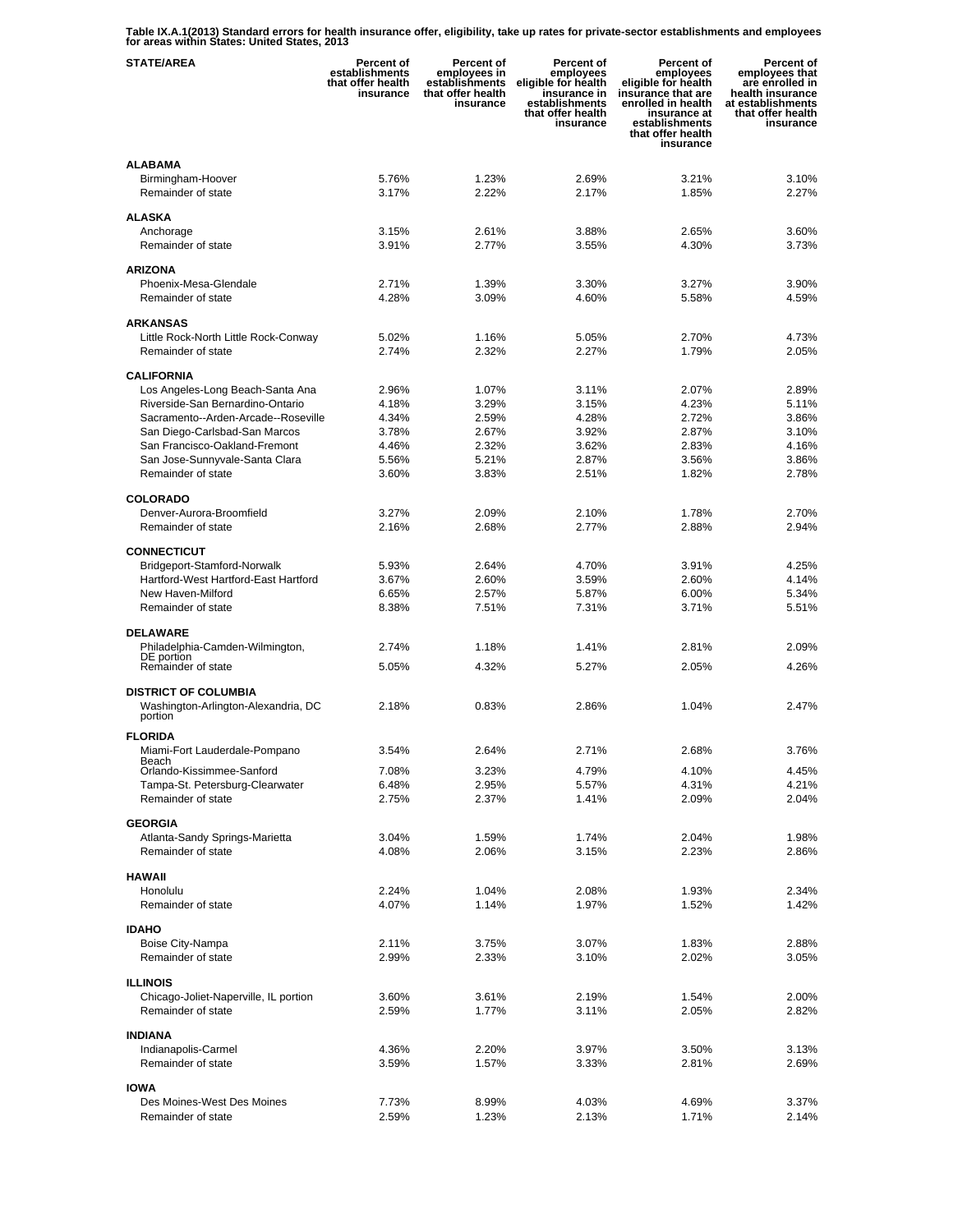**Table IX.A.1(2013) Standard errors for health insurance offer, eligibility, take up rates for private-sector establishments and employees for areas within States: United States, 2013 (cont.)** 

| <b>STATE/AREA</b>                                       | Percent of<br>establishments<br>that offer health<br>insurance | Percent of<br>employees in<br>establishments<br>that offer health<br>insurance | Percent of<br>employees<br>eligible for health<br>insurance in<br>establishments<br>that offer health<br>insurance | <b>Percent of</b><br>employees<br>eligible for health<br>insurance that are<br>enrolled in health<br>insurance at<br>establishments<br>that offer health<br>insurance | Percent of<br>employees that<br>are enrolled in<br>health insurance<br>at establishments<br>that offer health<br>insurance |
|---------------------------------------------------------|----------------------------------------------------------------|--------------------------------------------------------------------------------|--------------------------------------------------------------------------------------------------------------------|-----------------------------------------------------------------------------------------------------------------------------------------------------------------------|----------------------------------------------------------------------------------------------------------------------------|
| <b>KANSAS</b>                                           |                                                                |                                                                                |                                                                                                                    |                                                                                                                                                                       |                                                                                                                            |
| Kansas City, KS portion                                 | 5.15%                                                          | 2.54%                                                                          | 3.11%                                                                                                              | 2.80%                                                                                                                                                                 | 3.27%                                                                                                                      |
| Wichita<br>Remainder of state                           | 8.01%<br>2.88%                                                 | 6.51%<br>2.77%                                                                 | 6.46%<br>2.98%                                                                                                     | 4.32%<br>2.27%                                                                                                                                                        | 4.99%<br>2.98%                                                                                                             |
|                                                         |                                                                |                                                                                |                                                                                                                    |                                                                                                                                                                       |                                                                                                                            |
| <b>KENTUCKY</b>                                         |                                                                |                                                                                |                                                                                                                    |                                                                                                                                                                       |                                                                                                                            |
| Louisville/Jefferson County, KY<br>portion              | 4.90%                                                          | 2.93%                                                                          | 4.25%                                                                                                              | 1.78%                                                                                                                                                                 | 2.72%                                                                                                                      |
| Remainder of state                                      | 2.42%                                                          | 1.41%                                                                          | 2.13%                                                                                                              | 2.01%                                                                                                                                                                 | 2.02%                                                                                                                      |
| <b>LOUISIANA</b>                                        |                                                                |                                                                                |                                                                                                                    |                                                                                                                                                                       |                                                                                                                            |
| New Orleans-Metairie-Kenner                             | 4.65%                                                          | 2.93%                                                                          | 4.08%                                                                                                              | 2.99%                                                                                                                                                                 | 2.68%                                                                                                                      |
| Remainder of state                                      | 1.35%                                                          | 1.85%                                                                          | 1.61%                                                                                                              | 3.26%                                                                                                                                                                 | 3.24%                                                                                                                      |
| <b>MAINE</b>                                            |                                                                |                                                                                |                                                                                                                    |                                                                                                                                                                       |                                                                                                                            |
| Portland-South Portland-Biddeford                       | 5.50%                                                          | 2.19%                                                                          | 4.11%                                                                                                              | 1.88%                                                                                                                                                                 | 3.80%                                                                                                                      |
| Remainder of state                                      | 2.92%                                                          | 3.04%                                                                          | 2.63%                                                                                                              | 1.98%                                                                                                                                                                 | 2.63%                                                                                                                      |
| <b>MARYLAND</b>                                         |                                                                |                                                                                |                                                                                                                    |                                                                                                                                                                       |                                                                                                                            |
| Baltimore-Towson                                        | 4.21%                                                          | 2.54%                                                                          | 3.43%                                                                                                              | 2.15%                                                                                                                                                                 | 2.29%                                                                                                                      |
| Washington-Arlington-Alexandria,                        | 4.96%                                                          | 3.35%                                                                          | 4.33%                                                                                                              | 3.97%                                                                                                                                                                 | 4.32%                                                                                                                      |
| MD portion<br>Remainder of state                        | 4.47%                                                          | 6.42%                                                                          | 4.39%                                                                                                              | 3.86%                                                                                                                                                                 | 3.94%                                                                                                                      |
|                                                         |                                                                |                                                                                |                                                                                                                    |                                                                                                                                                                       |                                                                                                                            |
| <b>MASSACHUSETTS</b><br>Boston-Cambridge-Quincy, MA     | 2.66%                                                          | 1.22%                                                                          | 2.56%                                                                                                              | 2.96%                                                                                                                                                                 | 1.86%                                                                                                                      |
| portion                                                 |                                                                |                                                                                |                                                                                                                    |                                                                                                                                                                       |                                                                                                                            |
| Remainder of state                                      | 3.62%                                                          | 1.61%                                                                          | 3.80%                                                                                                              | 2.99%                                                                                                                                                                 | 3.60%                                                                                                                      |
| <b>MICHIGAN</b>                                         |                                                                |                                                                                |                                                                                                                    |                                                                                                                                                                       |                                                                                                                            |
| Detroit-Warren-Livonia                                  | 4.09%                                                          | 2.38%                                                                          | 2.98%                                                                                                              | 3.73%                                                                                                                                                                 | 3.91%                                                                                                                      |
| Remainder of state                                      | 3.30%                                                          | 2.65%                                                                          | 2.37%                                                                                                              | 2.68%                                                                                                                                                                 | 2.48%                                                                                                                      |
| <b>MINNESOTA</b>                                        |                                                                |                                                                                |                                                                                                                    |                                                                                                                                                                       |                                                                                                                            |
| Minneapolis-St. Paul-Bloomington,<br>MN portion         | 3.15%                                                          | 1.29%                                                                          | 1.73%                                                                                                              | 1.62%                                                                                                                                                                 | 1.94%                                                                                                                      |
| Remainder of state                                      | 4.25%                                                          | 3.42%                                                                          | 3.21%                                                                                                              | 2.52%                                                                                                                                                                 | 2.62%                                                                                                                      |
| <b>MISSISSIPPI</b>                                      |                                                                |                                                                                |                                                                                                                    |                                                                                                                                                                       |                                                                                                                            |
| Jackson                                                 | 4.74%                                                          | 2.29%                                                                          | 3.04%                                                                                                              | 2.82%                                                                                                                                                                 | 2.67%                                                                                                                      |
| Remainder of state                                      | 2.61%                                                          | 2.14%                                                                          | 1.77%                                                                                                              | 2.54%                                                                                                                                                                 | 1.79%                                                                                                                      |
| <b>MISSOURI</b>                                         |                                                                |                                                                                |                                                                                                                    |                                                                                                                                                                       |                                                                                                                            |
| Kansas City, MO portion                                 | 9.71%                                                          | 6.32%                                                                          | 4.07%                                                                                                              | 2.68%                                                                                                                                                                 | 3.33%                                                                                                                      |
| St. Louis, MO portion                                   | 4.18%                                                          | 1.41%                                                                          | 2.72%                                                                                                              | 2.97%                                                                                                                                                                 | 3.01%                                                                                                                      |
| Remainder of state                                      | 3.61%                                                          | 2.50%                                                                          | 2.10%                                                                                                              | 2.13%                                                                                                                                                                 | 2.16%                                                                                                                      |
| <b>MONTANA</b>                                          |                                                                |                                                                                |                                                                                                                    |                                                                                                                                                                       |                                                                                                                            |
| <b>Billings</b>                                         | 4.93%                                                          | 6.05%                                                                          | 3.90%                                                                                                              | 4.32%                                                                                                                                                                 | 5.67%                                                                                                                      |
| Remainder of state                                      | 2.52%                                                          | 2.48%                                                                          | 2.84%                                                                                                              | 1.55%                                                                                                                                                                 | 2.62%                                                                                                                      |
| <b>NEBRASKA</b>                                         |                                                                |                                                                                |                                                                                                                    |                                                                                                                                                                       |                                                                                                                            |
| Omaha-Council Bluffs, NE portion                        | 3.62%                                                          | 1.36%                                                                          | 3.86%                                                                                                              | 2.85%                                                                                                                                                                 | 3.48%                                                                                                                      |
| Remainder of state                                      | 1.16%                                                          | 1.67%                                                                          | 3.21%                                                                                                              | 3.27%                                                                                                                                                                 | 3.07%                                                                                                                      |
| <b>NEVADA</b>                                           |                                                                |                                                                                |                                                                                                                    |                                                                                                                                                                       |                                                                                                                            |
| Las Vegas-Paradise                                      | 2.04%                                                          | 1.30%                                                                          | 2.41%                                                                                                              | 1.72%                                                                                                                                                                 | 2.79%                                                                                                                      |
| Remainder of state                                      | 4.26%                                                          | 2.89%                                                                          | 3.41%                                                                                                              | 3.22%                                                                                                                                                                 | 3.60%                                                                                                                      |
| <b>NEW HAMPSHIRE</b>                                    |                                                                |                                                                                |                                                                                                                    |                                                                                                                                                                       |                                                                                                                            |
| Boston-Cambridge-Quincy, NH                             | 4.08%                                                          | 2.94%                                                                          | 2.54%                                                                                                              | 2.76%                                                                                                                                                                 | 2.98%                                                                                                                      |
| portion<br>Manchester-Nashua                            | 4.08%                                                          | 3.75%                                                                          | 4.53%                                                                                                              | 4.27%                                                                                                                                                                 | 4.07%                                                                                                                      |
| Remainder of state                                      | 2.84%                                                          | 1.65%                                                                          | 3.27%                                                                                                              | 2.75%                                                                                                                                                                 | 3.60%                                                                                                                      |
| <b>NEW JERSEY</b>                                       |                                                                |                                                                                |                                                                                                                    |                                                                                                                                                                       |                                                                                                                            |
| New York-Northern New Jersey-Long                       | 2.75%                                                          | 2.00%                                                                          | 2.34%                                                                                                              | 1.77%                                                                                                                                                                 | 2.17%                                                                                                                      |
| Island, NJ portion<br>Remainder of state                | 4.48%                                                          | 4.26%                                                                          | 5.51%                                                                                                              | 2.29%                                                                                                                                                                 | 3.29%                                                                                                                      |
|                                                         |                                                                |                                                                                |                                                                                                                    |                                                                                                                                                                       |                                                                                                                            |
| <b>NEW MEXICO</b>                                       |                                                                | 2.12%                                                                          | 3.67%                                                                                                              | 2.95%                                                                                                                                                                 | 2.47%                                                                                                                      |
| Albuquerque<br>Remainder of state                       | 2.79%<br>2.60%                                                 | 2.84%                                                                          | 2.72%                                                                                                              | 4.08%                                                                                                                                                                 | 3.42%                                                                                                                      |
|                                                         |                                                                |                                                                                |                                                                                                                    |                                                                                                                                                                       |                                                                                                                            |
| <b>NEW YORK</b>                                         |                                                                |                                                                                |                                                                                                                    |                                                                                                                                                                       |                                                                                                                            |
| New York-Northern New Jersey-Long<br>Island, NY portion | 2.27%                                                          | 1.33%                                                                          | 2.27%                                                                                                              | 2.06%                                                                                                                                                                 | 2.48%                                                                                                                      |
| Remainder of state                                      | 2.76%                                                          | 1.20%                                                                          | 2.02%                                                                                                              | 1.35%                                                                                                                                                                 | 1.70%                                                                                                                      |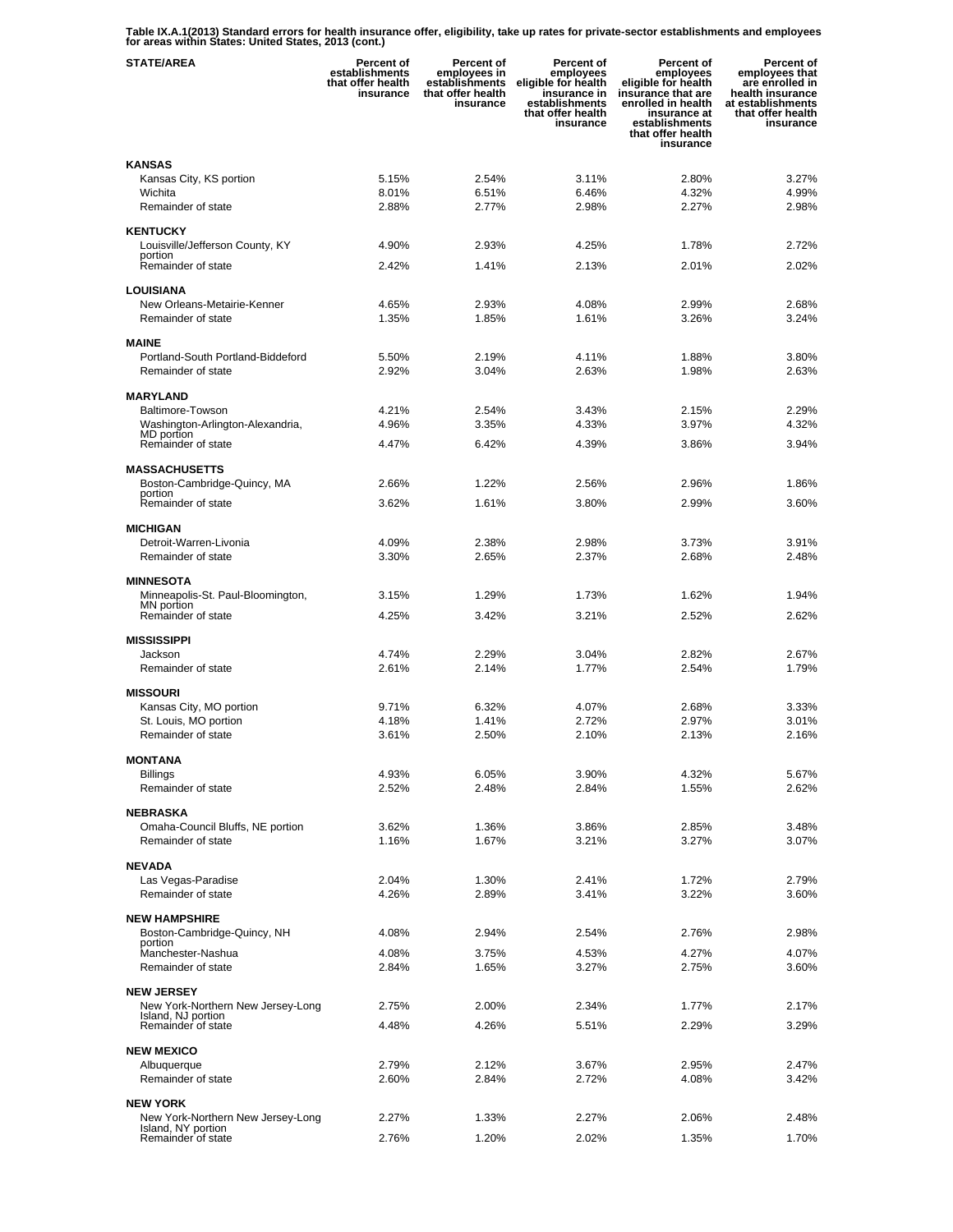**Table IX.A.1(2013) Standard errors for health insurance offer, eligibility, take up rates for private-sector establishments and employees for areas within States: United States, 2013 (cont.)** 

| <b>STATE/AREA</b>                                                 | <b>Percent of</b><br>establishments<br>that offer health<br>insurance | <b>Percent of</b><br>employees in<br>establishments<br>that offer health<br>insurance | Percent of<br>employees<br>eligible for health<br>insurance in<br>establishments<br>that offer health<br>insurance | <b>Percent of</b><br>employees<br>eligible for health<br>insurance that are<br>enrolled in health<br>insurance at<br>establishments<br>that offer health<br>insurance | Percent of<br>employees that<br>are enrolled in<br>health insurance<br>at establishments<br>that offer health<br>insurance |
|-------------------------------------------------------------------|-----------------------------------------------------------------------|---------------------------------------------------------------------------------------|--------------------------------------------------------------------------------------------------------------------|-----------------------------------------------------------------------------------------------------------------------------------------------------------------------|----------------------------------------------------------------------------------------------------------------------------|
| <b>NORTH CAROLINA</b>                                             |                                                                       |                                                                                       |                                                                                                                    |                                                                                                                                                                       |                                                                                                                            |
| Charlotte-Gastonia-Rock Hill, NC<br>portion                       | 5.80%                                                                 | 3.70%                                                                                 | 4.95%                                                                                                              | 4.54%                                                                                                                                                                 | 4.09%                                                                                                                      |
| Remainder of state                                                | 2.51%                                                                 | 1.91%                                                                                 | 1.38%                                                                                                              | 1.59%                                                                                                                                                                 | 1.63%                                                                                                                      |
| <b>NORTH DAKOTA</b>                                               |                                                                       |                                                                                       |                                                                                                                    |                                                                                                                                                                       |                                                                                                                            |
| Fargo, ND portion                                                 | 4.62%                                                                 | 1.75%                                                                                 | 4.53%                                                                                                              | 4.09%                                                                                                                                                                 | 5.24%                                                                                                                      |
| Remainder of state                                                | 3.14%                                                                 | 2.21%                                                                                 | 2.21%                                                                                                              | 1.68%                                                                                                                                                                 | 2.49%                                                                                                                      |
| OHIO                                                              |                                                                       |                                                                                       |                                                                                                                    |                                                                                                                                                                       |                                                                                                                            |
| Cincinnati-Middletown, OH portion                                 | 4.56%                                                                 | 2.36%                                                                                 | 7.16%                                                                                                              | 3.53%                                                                                                                                                                 | 6.50%                                                                                                                      |
| Cleveland-Elyria-Mentor<br>Columbus                               | 3.60%<br>7.87%                                                        | 4.28%<br>4.70%                                                                        | 2.79%<br>4.47%                                                                                                     | 3.34%<br>4.47%                                                                                                                                                        | 3.81%<br>4.31%                                                                                                             |
| Remainder of state                                                | 4.35%                                                                 | 1.51%                                                                                 | 2.18%                                                                                                              | 2.29%                                                                                                                                                                 | 2.88%                                                                                                                      |
| <b>OKLAHOMA</b>                                                   |                                                                       |                                                                                       |                                                                                                                    |                                                                                                                                                                       |                                                                                                                            |
| Oklahoma City                                                     | 5.17%                                                                 | 2.95%                                                                                 | 2.11%                                                                                                              | 2.76%                                                                                                                                                                 | 2.61%                                                                                                                      |
| Tulsa                                                             | 3.75%                                                                 | 2.83%                                                                                 | 3.64%                                                                                                              | 2.03%                                                                                                                                                                 | 3.48%                                                                                                                      |
| Remainder of state                                                | 3.75%                                                                 | 3.57%                                                                                 | 2.19%                                                                                                              | 3.62%                                                                                                                                                                 | 3.09%                                                                                                                      |
| <b>OREGON</b>                                                     |                                                                       |                                                                                       |                                                                                                                    |                                                                                                                                                                       |                                                                                                                            |
| Portland-Vancouver-Hillsboro, OR<br>portion                       | 2.11%                                                                 | 1.54%                                                                                 | 2.66%                                                                                                              | 1.77%                                                                                                                                                                 | 3.10%                                                                                                                      |
| Remainder of state                                                | 4.02%                                                                 | 2.84%                                                                                 | 3.52%                                                                                                              | 2.21%                                                                                                                                                                 | 3.17%                                                                                                                      |
| <b>PENNSYLVANIA</b>                                               |                                                                       |                                                                                       |                                                                                                                    |                                                                                                                                                                       |                                                                                                                            |
| Philadelphia-Camden-Wilmington,<br><b>PA</b> portion              | 2.18%                                                                 | 1.28%                                                                                 | 3.15%                                                                                                              | 1.95%                                                                                                                                                                 | 3.43%                                                                                                                      |
| Pittsburgh                                                        | 5.56%                                                                 | 2.48%                                                                                 | 3.94%                                                                                                              | 1.20%                                                                                                                                                                 | 3.72%                                                                                                                      |
| Remainder of state                                                | 3.47%                                                                 | 1.56%                                                                                 | 2.62%                                                                                                              | 2.65%                                                                                                                                                                 | 3.63%                                                                                                                      |
| <b>RHODE ISLAND</b>                                               |                                                                       |                                                                                       |                                                                                                                    |                                                                                                                                                                       |                                                                                                                            |
| Providence-New Bedford-Fall River,<br>RI portion                  | 1.54%                                                                 | 0.83%                                                                                 | 2.65%                                                                                                              | 1.91%                                                                                                                                                                 | 2.72%                                                                                                                      |
| <b>SOUTH CAROLINA</b>                                             |                                                                       |                                                                                       |                                                                                                                    |                                                                                                                                                                       |                                                                                                                            |
| Columbia                                                          | 6.85%                                                                 | 2.38%                                                                                 | 4.92%                                                                                                              | 2.38%                                                                                                                                                                 | 4.78%                                                                                                                      |
| Remainder of state                                                | 3.28%                                                                 | 3.00%                                                                                 | 2.14%                                                                                                              | 2.81%                                                                                                                                                                 | 3.33%                                                                                                                      |
| <b>SOUTH DAKOTA</b>                                               |                                                                       |                                                                                       |                                                                                                                    |                                                                                                                                                                       |                                                                                                                            |
| <b>Sioux Falls</b>                                                | 4.91%                                                                 | 5.50%                                                                                 | 5.03%                                                                                                              | 3.86%                                                                                                                                                                 | 5.58%                                                                                                                      |
| Remainder of state                                                | 1.42%                                                                 | 3.20%                                                                                 | 2.55%                                                                                                              | 2.02%                                                                                                                                                                 | 2.39%                                                                                                                      |
| <b>TENNESSEE</b>                                                  |                                                                       |                                                                                       |                                                                                                                    |                                                                                                                                                                       |                                                                                                                            |
| Memphis, TN portion<br>Nashville-Davidson--Murfreesboro--Franklin | 4.29%<br>3.40%                                                        | 3.45%<br>2.50%                                                                        | 3.53%<br>2.87%                                                                                                     | 3.17%<br>2.48%                                                                                                                                                        | 2.61%<br>3.08%                                                                                                             |
| Remainder of state                                                | 2.97%                                                                 | 1.13%                                                                                 | 3.43%                                                                                                              | 2.79%                                                                                                                                                                 | 3.22%                                                                                                                      |
| <b>TEXAS</b>                                                      |                                                                       |                                                                                       |                                                                                                                    |                                                                                                                                                                       |                                                                                                                            |
| Dallas-Fort Worth-Arlington                                       | 2.39%                                                                 | 2.20%                                                                                 | 1.37%                                                                                                              | 2.94%                                                                                                                                                                 | 2.76%                                                                                                                      |
| Houston-Sugar Land-Baytown                                        | 5.21%                                                                 | 3.57%                                                                                 | 3.56%                                                                                                              | 3.09%                                                                                                                                                                 | 3.92%                                                                                                                      |
| San Antonio-New Braunfels                                         | 4.64%                                                                 | 4.13%                                                                                 | 4.56%                                                                                                              | 2.60%                                                                                                                                                                 | 4.47%                                                                                                                      |
| Remainder of state                                                | 1.75%                                                                 | 1.11%                                                                                 | 1.70%                                                                                                              | 1.90%                                                                                                                                                                 | 2.13%                                                                                                                      |
| <b>UTAH</b>                                                       |                                                                       |                                                                                       |                                                                                                                    |                                                                                                                                                                       |                                                                                                                            |
| Ogden-Clearfield<br>Provo-Orem                                    | 7.29%<br>7.47%                                                        | 6.27%<br>3.87%                                                                        | 5.29%<br>6.02%                                                                                                     | 6.55%<br>7.14%                                                                                                                                                        | 6.99%<br>5.24%                                                                                                             |
| Salt Lake City                                                    | 3.16%                                                                 | 2.27%                                                                                 | 2.66%                                                                                                              | 2.69%                                                                                                                                                                 | 3.33%                                                                                                                      |
| Remainder of state                                                | 5.45%                                                                 | 5.30%                                                                                 | 5.25%                                                                                                              | 6.80%                                                                                                                                                                 | 6.38%                                                                                                                      |
| <b>VERMONT</b>                                                    |                                                                       |                                                                                       |                                                                                                                    |                                                                                                                                                                       |                                                                                                                            |
| Burlington-South Burlington                                       | 4.24%                                                                 | 3.69%                                                                                 | 5.41%                                                                                                              | 2.96%                                                                                                                                                                 | 4.41%                                                                                                                      |
| Remainder of state                                                | 3.18%                                                                 | 2.70%                                                                                 | 2.41%                                                                                                              | 3.39%                                                                                                                                                                 | 3.15%                                                                                                                      |
| VIRGINIA                                                          |                                                                       |                                                                                       |                                                                                                                    |                                                                                                                                                                       |                                                                                                                            |
| Virginia Beach-Norfolk-Newport<br>News, VA portion                | 4.62%                                                                 | 4.56%                                                                                 | 2.77%                                                                                                              | 3.67%                                                                                                                                                                 | 3.09%                                                                                                                      |
| Washington-Arlington-Alexandria, VA<br>portion                    | 5.02%                                                                 | 2.48%                                                                                 | 2.60%                                                                                                              | 2.47%                                                                                                                                                                 | 1.64%                                                                                                                      |
| Remainder of state                                                | 3.64%                                                                 | 2.38%                                                                                 | 3.12%                                                                                                              | 3.69%                                                                                                                                                                 | 3.84%                                                                                                                      |
| <b>WASHINGTON</b>                                                 |                                                                       |                                                                                       |                                                                                                                    |                                                                                                                                                                       |                                                                                                                            |
| Seattle-Tacoma-Bellevue                                           | 4.08%                                                                 | 1.72%                                                                                 | 3.05%                                                                                                              | 1.89%                                                                                                                                                                 | 3.26%                                                                                                                      |
| Remainder of state                                                | 4.33%                                                                 | 2.42%                                                                                 | 3.02%                                                                                                              | 3.29%                                                                                                                                                                 | 3.27%                                                                                                                      |
| <b>WEST VIRGINIA</b>                                              |                                                                       |                                                                                       |                                                                                                                    |                                                                                                                                                                       |                                                                                                                            |
| Charleston                                                        | 6.06%                                                                 | 4.50%                                                                                 | 6.16%                                                                                                              | 2.74%                                                                                                                                                                 | 5.41%                                                                                                                      |
| Remainder of state                                                | 2.87%                                                                 | 1.55%                                                                                 | 2.73%                                                                                                              | 2.14%                                                                                                                                                                 | 2.87%                                                                                                                      |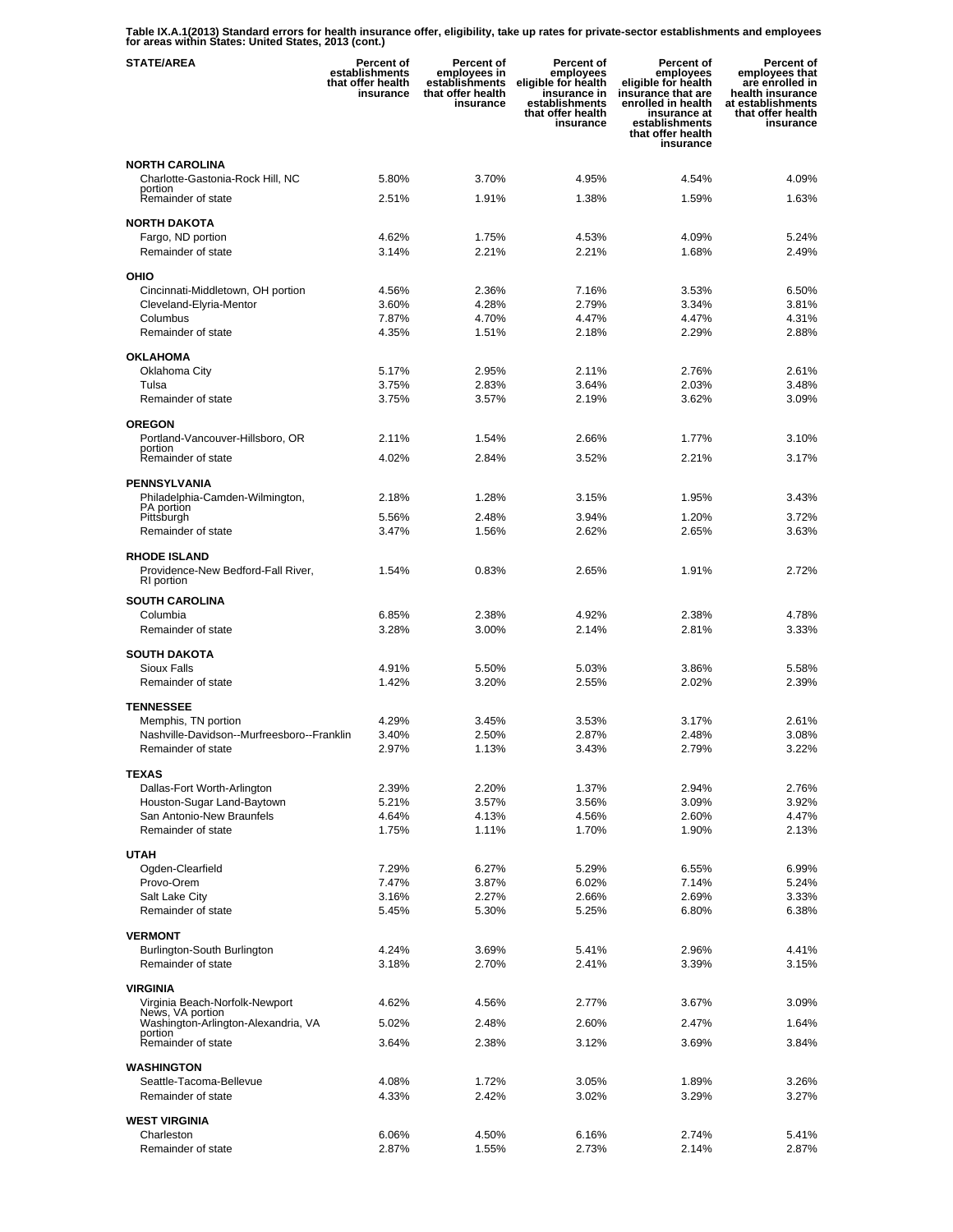**Table IX.A.1(2013) Standard errors for health insurance offer, eligibility, take up rates for private-sector establishments and employees for areas within States: United States, 2013 (cont.)** 

| <b>STATE/AREA</b>             | Percent of<br>establishments<br>that offer health<br>insurance | Percent of<br>employees in<br>establishments<br>that offer health<br>insurance | Percent of<br>employees<br>eligible for health<br>insurance in<br>establishments<br>that offer health<br>insurance | Percent of<br>employees<br>eligible for health<br>insurance that are<br>enrolled in health<br>insurance at<br>establishments<br>that offer health<br>insurance | Percent of<br>employees that<br>are enrolled in<br>health insurance<br>at establishments<br>that offer health<br>insurance |
|-------------------------------|----------------------------------------------------------------|--------------------------------------------------------------------------------|--------------------------------------------------------------------------------------------------------------------|----------------------------------------------------------------------------------------------------------------------------------------------------------------|----------------------------------------------------------------------------------------------------------------------------|
| <b>WISCONSIN</b>              |                                                                |                                                                                |                                                                                                                    |                                                                                                                                                                |                                                                                                                            |
| Milwaukee-Waukesha-West Allis | 6.60%                                                          | 2.71%                                                                          | 4.04%                                                                                                              | 2.84%                                                                                                                                                          | 4.15%                                                                                                                      |
| Remainder of state            | 2.78%                                                          | 2.16%                                                                          | 2.06%                                                                                                              | 2.04%                                                                                                                                                          | 2.55%                                                                                                                      |
| <b>WYOMING</b>                |                                                                |                                                                                |                                                                                                                    |                                                                                                                                                                |                                                                                                                            |
| Cheyenne                      | 10.40%                                                         | 5.71%                                                                          | 4.86%                                                                                                              | 6.35%                                                                                                                                                          | 4.75%                                                                                                                      |
| Remainder of state            | 3.06%                                                          | 2.50%                                                                          | 2.34%                                                                                                              | 1.89%                                                                                                                                                          | 2.65%                                                                                                                      |

Source: Agency for Healthcare Research and Quality, Center for Financing, Access and Cost Trends. 2013 Medical Expenditure Panel Survey-Insurance Component.

Note: Definition of each area can be found in the Technical Notes and Survey Documentation.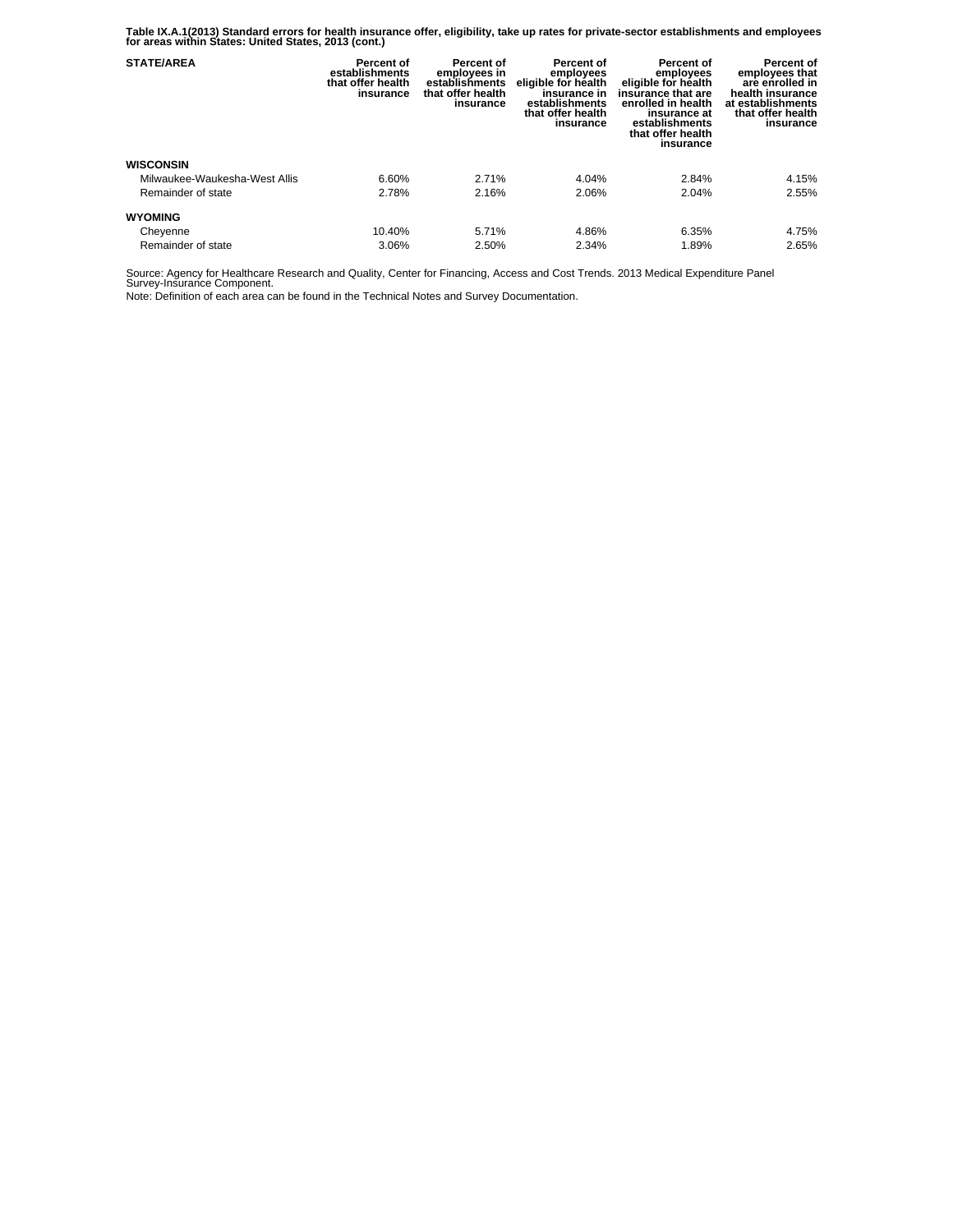**Table IX.A.2(2013) Average total premiums and employee contributions (in dollars) for private-sector establishments for areas within States: United States, 2013** 

| <b>STATE/AREA</b>                                               | Single<br>premium | Single<br>contribution | Employee-<br>plus-one<br>premium | <b>Employee-</b><br>plus-one<br>contribution | <b>Family</b><br>premium | Family<br>contribution |
|-----------------------------------------------------------------|-------------------|------------------------|----------------------------------|----------------------------------------------|--------------------------|------------------------|
| <b>ALABAMA</b>                                                  |                   |                        |                                  |                                              |                          |                        |
| Birmingham-Hoover<br>Remainder of state                         | 5,157<br>5,223    | 1,361<br>1,386         | 8,617<br>11,031                  | 2,964<br>3,001                               | 13,943<br>13,227         | 4,387<br>3,472         |
| <b>ALASKA</b>                                                   |                   |                        |                                  |                                              |                          |                        |
| Anchorage                                                       | 7,052             | 1,080                  | 14,945                           | 3,009                                        | 20,315                   | 4,436                  |
| Remainder of state                                              | 8,243             | 1,073                  | 14,489                           | 3,120                                        | 21,524                   | 5,414                  |
| <b>ARIZONA</b>                                                  |                   |                        |                                  |                                              |                          |                        |
| Phoenix-Mesa-Glendale                                           | 5,266             | 1,022                  | 10,831                           | 3,310                                        | 15,450                   | 5,111                  |
| Remainder of state                                              | 5,558             | 1,236                  | 10,303                           | 2,895                                        | 14,595                   | 4,029                  |
| <b>ARKANSAS</b>                                                 |                   |                        |                                  |                                              |                          |                        |
| Little Rock-North Little Rock-Conway                            | 5,115             | 1,161                  | 10,282                           | 3,123                                        | 14,518                   | 5,202                  |
| Remainder of state                                              | 4,313             | 878                    | 8,982                            | 2,465                                        | 13,029                   | 3,343                  |
| <b>CALIFORNIA</b>                                               |                   |                        |                                  |                                              |                          |                        |
| Los Angeles-Long Beach-Santa Ana                                | 5,713             | 1,172                  | 11,240                           | 3,061                                        | 16,995                   | 4,559                  |
| Riverside-San Bernardino-Ontario                                | 4,978             | 1,313                  | 11,016                           | 3,564                                        | 14,812                   | 4,841                  |
| Sacramento--Arden-Arcade--Roseville                             | 5,192             | 870                    | 11,118                           | 2,348                                        | 16,532                   | 3,569                  |
| San Diego-Carlsbad-San Marcos                                   | 5,722             | 1,097                  | 10,934                           | 3,059                                        | 16,590                   | 4,656                  |
| San Francisco-Oakland-Fremont<br>San Jose-Sunnyvale-Santa Clara | 5.719<br>6,135    | 1,163<br>1,056         | 12,588<br>11,861                 | 3,314<br>2,959                               | 18,428<br>17,315         | 5,833<br>4,303         |
| Remainder of state                                              | 5,387             | 873                    | 11,143                           | 2,674                                        | 15,365                   | 3,769                  |
|                                                                 |                   |                        |                                  |                                              |                          |                        |
| <b>COLORADO</b>                                                 |                   |                        |                                  |                                              |                          |                        |
| Denver-Aurora-Broomfield                                        | 5,627             | 1,209                  | 11,462                           | 2,840                                        | 16,592                   | 4,570                  |
| Remainder of state                                              | 5,725             | 1,096                  | 10,835                           | 2,609                                        | 16,726                   | 3,834                  |
| <b>CONNECTICUT</b>                                              |                   |                        |                                  |                                              |                          |                        |
| Bridgeport-Stamford-Norwalk                                     | 6,091             | 1,608                  | 12,298                           | 3,130                                        | 17,439                   | 6,426                  |
| Hartford-West Hartford-East Hartford                            | 5,870             | 1,374                  | 11,868                           | 3,236                                        | 16,737                   | 5,037                  |
| New Haven-Milford                                               | 6,398             | 1,754                  | 12,802                           | 3,981                                        | 16,311                   | 5,476                  |
| Remainder of state                                              | 5,684             | 1,318                  | 11,340                           | 2,734                                        | 16,536                   | 4,545                  |
| <b>DELAWARE</b>                                                 |                   |                        |                                  |                                              |                          |                        |
| Philadelphia-Camden-Wilmington,<br>DE portion                   | 5,903             | 1,447                  | 10,713                           | 3,063                                        | 15,950                   | 5,079                  |
| Remainder of state                                              | 6,010             | 1,377                  | 12,079                           | 3,107                                        | 16,573                   | 4,582                  |
| <b>DISTRICT OF COLUMBIA</b>                                     |                   |                        |                                  |                                              |                          |                        |
| Washington-Arlington-Alexandria, DC                             | 6,018             | 1,171                  | 12,156                           | 3,608                                        | 17,262                   | 5,159                  |
| portion                                                         |                   |                        |                                  |                                              |                          |                        |
| <b>FLORIDA</b>                                                  |                   |                        |                                  |                                              |                          |                        |
| Miami-Fort Lauderdale-Pompano<br>Beach                          | 5,176             | 1,413                  | 10,703                           | 3,873                                        | 16,300                   | 5,568                  |
| Orlando-Kissimmee-Sanford                                       | 5,587             | 1,914                  | 10,795                           | 3,314                                        | 15,850                   | 5,528                  |
| Tampa-St. Petersburg-Clearwater                                 | 5,509             | 1,329                  | 10,885                           | 3,752                                        | 15,722                   | 5,185                  |
| Remainder of state                                              | 5,477             | 1,266                  | 10,624                           | 3,644                                        | 16,058                   | 5,921                  |
| <b>GEORGIA</b>                                                  |                   |                        |                                  |                                              |                          |                        |
| Atlanta-Sandy Springs-Marietta                                  | 5,250             | 1,198                  | 10,730                           | 2,940                                        | 14,641                   | 4,405                  |
| Remainder of state                                              | 5,658             | 1,269                  | 10,994                           | 3,281                                        | 15,061                   | 4,510                  |
| <b>HAWAII</b>                                                   |                   |                        |                                  |                                              |                          |                        |
| Honolulu                                                        | 5,177             | 419                    | 10,670                           | 2,206                                        | 14,842                   | 2,932                  |
| Remainder of state                                              | 4,909             | 461                    | 9,253                            | 2,461                                        | 13,027                   | 3,715                  |
| <b>IDAHO</b>                                                    |                   |                        |                                  |                                              |                          |                        |
| Boise City-Nampa                                                | 4,749             | 750                    | 9,376                            | 2,045                                        | 14,266                   | 3,116                  |
| Remainder of state                                              | 5,269             | 1,183                  | 9,467                            | 2,909                                        | 13,855                   | 3,978                  |
|                                                                 |                   |                        |                                  |                                              |                          |                        |
| <b>ILLINOIS</b><br>Chicago-Joliet-Naperville, IL portion        | 5,718             | 1,369                  | 11,408                           | 3,097                                        | 16,897                   | 4,519                  |
| Remainder of state                                              | 6,136             | 1,110                  | 11,512                           | 2,847                                        | 17,016                   | 4,347                  |
|                                                                 |                   |                        |                                  |                                              |                          |                        |
| <b>INDIANA</b>                                                  |                   |                        |                                  |                                              |                          |                        |
| Indianapolis-Carmel<br>Remainder of state                       | 5,917<br>6,193    | 1,230<br>1,084         | 11,166<br>10,978                 | 3,484<br>2,415                               | 16,265<br>15,478         | 5,340<br>3,828         |
|                                                                 |                   |                        |                                  |                                              |                          |                        |
| <b>IOWA</b>                                                     |                   |                        |                                  |                                              |                          |                        |
| Des Moines-West Des Moines                                      | 5,132             | 1,231                  | 9,879                            | 2,742                                        | 14,554                   | 4,312                  |
| Remainder of state                                              | 5,231             | 1,186                  | 10,086                           | 2,822                                        | 14,378                   | 3,978                  |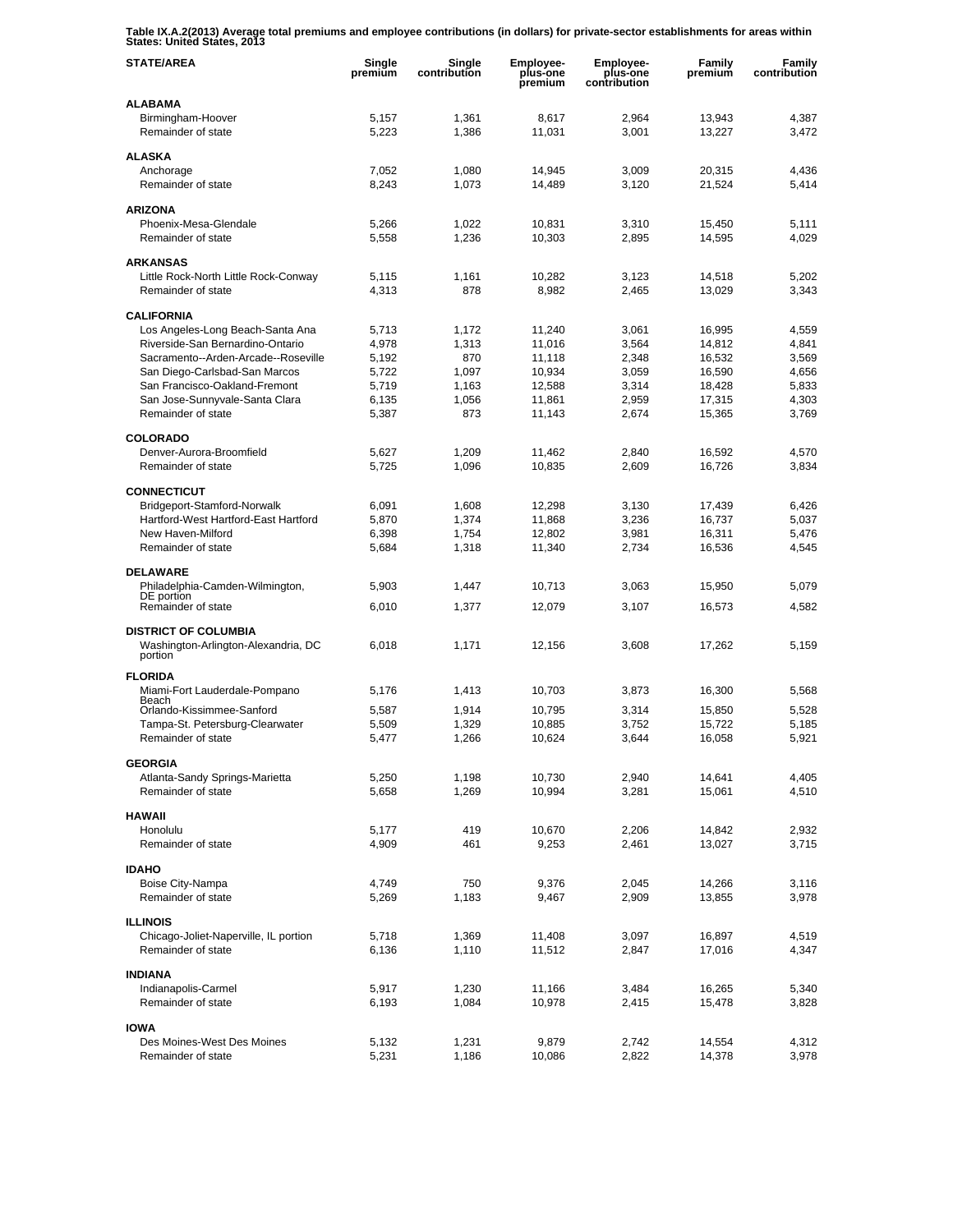**Table IX.A.2(2013) Average total premiums and employee contributions (in dollars) for private-sector establishments for areas within States: United States, 2013 (cont.)** 

| <b>STATE/AREA</b>                                       | Single<br>premium | Single<br>contribution | <b>Employee-</b><br>plus-one<br>premium | <b>Employee-</b><br>plus-one<br>contribution | <b>Family</b><br>premium | Family<br>contribution |
|---------------------------------------------------------|-------------------|------------------------|-----------------------------------------|----------------------------------------------|--------------------------|------------------------|
| KANSAS                                                  |                   |                        |                                         |                                              |                          |                        |
| Kansas City, KS portion                                 | 5,849             | 1,239                  | 10,886                                  | 3,452                                        | 16,294                   | 5,173                  |
| Wichita                                                 | 4,899             | 1,010                  | 9,553                                   | 2,413                                        | 14,610                   | 3,551                  |
| Remainder of state                                      | 5,312             | 975                    | 10,420                                  | 2,611                                        | 15,649                   | 3,648                  |
| <b>KENTUCKY</b>                                         |                   |                        |                                         |                                              |                          |                        |
| Louisville/Jefferson County, KY<br>portion              | 5,065             | 1,297                  | 10,255                                  | 2,354                                        | 16,408                   | 4,003                  |
| Remainder of state                                      | 5,345             | 1,177                  | 10,122                                  | 2,659                                        | 15,036                   | 3,850                  |
| <b>LOUISIANA</b>                                        |                   |                        |                                         |                                              |                          |                        |
| New Orleans-Metairie-Kenner                             | 5,205             | 1,194                  | 10,517                                  | 3,083                                        | 13,985                   | 4,666                  |
| Remainder of state                                      | 5,340             | 1,223                  | 11,324                                  | 3,003                                        | 16,074                   | 4,583                  |
|                                                         |                   |                        |                                         |                                              |                          |                        |
| <b>MAINE</b><br>Portland-South Portland-Biddeford       | 5,787             | 1,174                  | 10,645                                  | 3,319                                        | 16,724                   | 4,767                  |
| Remainder of state                                      | 5,943             | 1,063                  | 10,752                                  | 3,444                                        | 15,882                   | 4,765                  |
|                                                         |                   |                        |                                         |                                              |                          |                        |
| <b>MARYLAND</b><br>Baltimore-Towson                     | 5,680             | 1,259                  | 10,956                                  | 3,580                                        | 15,847                   | 4,939                  |
| Washington-Arlington-Alexandria,                        | 5,729             | 1,443                  | 11,727                                  | 3,094                                        | 15,735                   | 4,068                  |
| MD portion<br>Remainder of state                        |                   |                        |                                         |                                              | 15,933                   | 4,168                  |
|                                                         | 5,923             | 1,211                  | 10,803                                  | 2,263                                        |                          |                        |
| <b>MASSACHUSETTS</b>                                    |                   |                        |                                         |                                              |                          |                        |
| Boston-Cambridge-Quincy, MA<br>portion                  | 6,335             | 1,664                  | 12,015                                  | 3,410                                        | 17,595                   | 4,310                  |
| Remainder of state                                      | 6,202             | 1,612                  | 11,427                                  | 3.132                                        | 17,109                   | 5,051                  |
| <b>MICHIGAN</b>                                         |                   |                        |                                         |                                              |                          |                        |
| Detroit-Warren-Livonia                                  | 5,563             | 1,155                  | 11,220                                  | 2,782                                        | 16,373                   | 4,570                  |
| Remainder of state                                      | 5,081             | 1,150                  | 10,394                                  | 2,474                                        | 14,282                   | 3,456                  |
|                                                         |                   |                        |                                         |                                              |                          |                        |
| <b>MINNESOTA</b><br>Minneapolis-St. Paul-Bloomington,   |                   |                        |                                         |                                              |                          |                        |
| MN portion                                              | 5,305             | 1,198                  | 10,707                                  | 2,725                                        | 15,252                   | 4,272                  |
| Remainder of state                                      | 5,194             | 1,321                  | 10,088                                  | 2,932                                        | 13,584                   | 4,030                  |
| MISSISSIPPI                                             |                   |                        |                                         |                                              |                          |                        |
| Jackson                                                 | 4,785             | 1,225                  | 8,980                                   | 3,736                                        | 12,673                   | 5,822                  |
| Remainder of state                                      | 5,011             | 1,060                  | 10,013                                  | 2,853                                        | 14,350                   | 4,065                  |
| <b>MISSOURI</b>                                         |                   |                        |                                         |                                              |                          |                        |
| Kansas City, MO portion                                 | 5,605             | 1,197                  | 10,231                                  | 2,700                                        | 15,674                   | 5,903                  |
| St. Louis, MO portion                                   | 5,450             | 977                    | 9,723                                   | 2,450                                        | 14,751                   | 3,954                  |
| Remainder of state                                      | 5,371             | 1,034                  | 10,217                                  | 3,035                                        | 15,324                   | 4,193                  |
| <b>MONTANA</b>                                          |                   |                        |                                         |                                              |                          |                        |
| Billings                                                | 5,968             | 1,177                  | 11,054                                  | 3,113                                        | 16,324                   | 4,265                  |
| Remainder of state                                      | 5,552             | 786                    | 10,334                                  | 2,367                                        | 14,788                   | 3,256                  |
| NEBRASKA                                                |                   |                        |                                         |                                              |                          |                        |
| Omaha-Council Bluffs, NE portion                        | 5,108             | 1,164                  | 9,957                                   | 2,942                                        | 14,102                   | 3,351                  |
| Remainder of state                                      | 5,431             | 1,053                  | 10,688                                  | 2,809                                        | 14,699                   | 4,526                  |
| <b>NEVADA</b>                                           |                   |                        |                                         |                                              |                          |                        |
| Las Vegas-Paradise                                      | 5,053             | 1,330                  | 9,341                                   | 2,972                                        | 14,506                   | 4,330                  |
| Remainder of state                                      | 5,429             | 1,237                  | 10,533                                  | 3,676                                        | 15,121                   | 5,120                  |
| <b>NEW HAMPSHIRE</b>                                    |                   |                        |                                         |                                              |                          |                        |
| Boston-Cambridge-Quincy, NH                             | 6,327             | 1,409                  | 12,910                                  | 3,556                                        | 17,183                   | 5,592                  |
| portion<br>Manchester-Nashua                            | 5,844             | 1,383                  | 11,639                                  | 2,977                                        | 16,513                   | 4,293                  |
| Remainder of state                                      | 6,520             | 1,445                  | 13,174                                  | 3,090                                        | 17,406                   | 4,266                  |
|                                                         |                   |                        |                                         |                                              |                          |                        |
| <b>NEW JERSEY</b>                                       |                   |                        |                                         |                                              |                          |                        |
| New York-Northern New Jersey-Long<br>Island, NJ portion | 6,075             | 1,217                  | 11,770                                  | 2,660                                        | 17,478                   | 4,436                  |
| Remainder of state                                      | 6,604             | 1,373                  | 12,059                                  | 3,025                                        | 17,115                   | 4,659                  |
| <b>NEW MEXICO</b>                                       |                   |                        |                                         |                                              |                          |                        |
| Albuquerque                                             | 5,138             | 1,120                  | 10,600                                  | 2,956                                        | 14,667                   | 4,420                  |
| Remainder of state                                      | 5,378             | 1,114                  | 11,206                                  | 2,945                                        | 15,786                   | 3,568                  |
| <b>NEW YORK</b>                                         |                   |                        |                                         |                                              |                          |                        |
| New York-Northern New Jersey-Long                       | 6,496             | 1,329                  | 13,109                                  | 2,901                                        | 18,894                   | 4,192                  |
| Island, NY portion<br>Remainder of state                | 5,604             | 1,230                  | 11,031                                  | 2,776                                        | 15,720                   | 4,285                  |
|                                                         |                   |                        |                                         |                                              |                          |                        |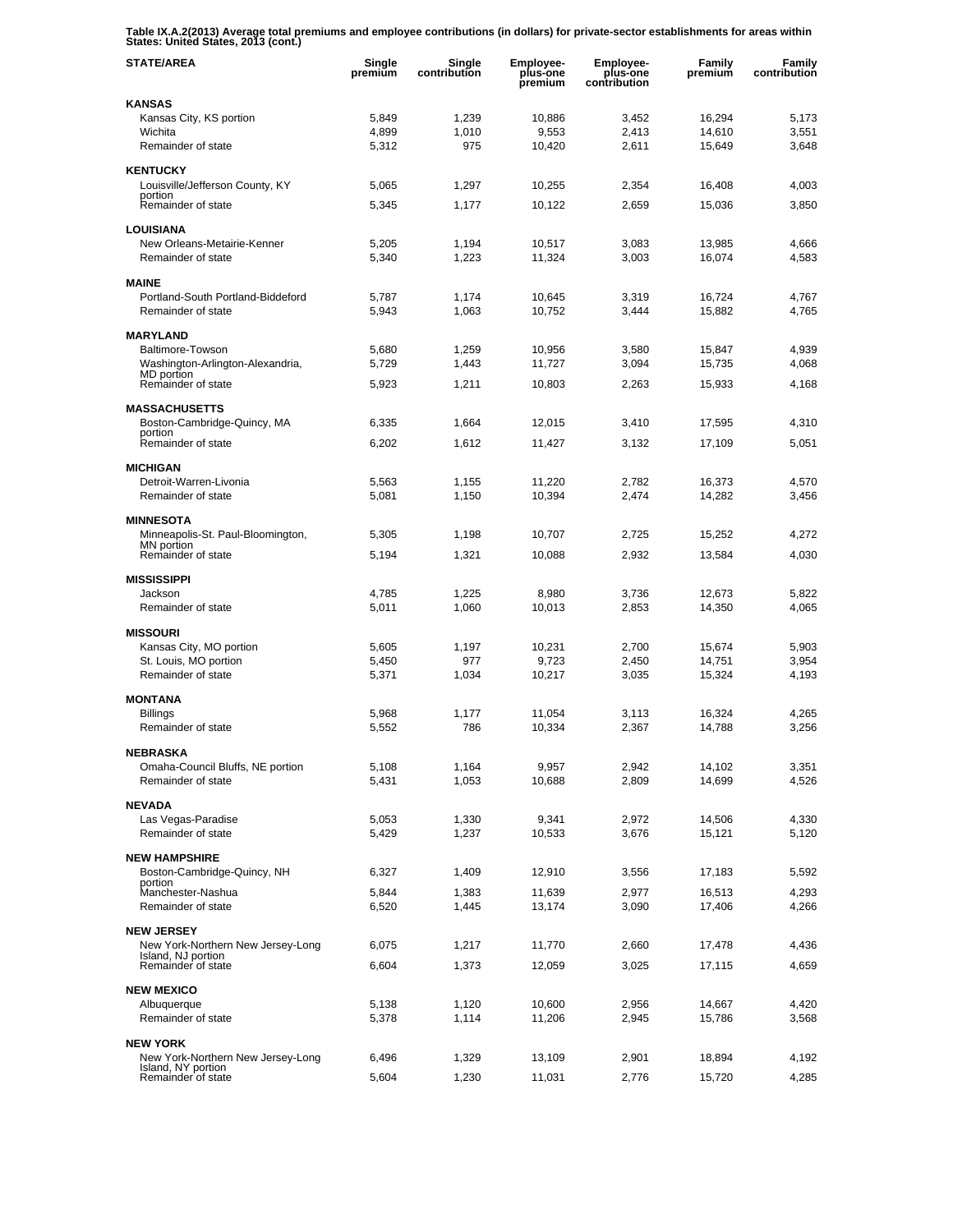**Table IX.A.2(2013) Average total premiums and employee contributions (in dollars) for private-sector establishments for areas within States: United States, 2013 (cont.)** 

| <b>STATE/AREA</b>                                                       | Single<br>premium | Single<br>contribution | Employee-<br>plus-one<br>premium | <b>Employee-</b><br>plus-one<br>contribution | Family<br>premium | Family<br>contribution |
|-------------------------------------------------------------------------|-------------------|------------------------|----------------------------------|----------------------------------------------|-------------------|------------------------|
| <b>NORTH CAROLINA</b>                                                   |                   |                        |                                  |                                              |                   |                        |
| Charlotte-Gastonia-Rock Hill, NC<br>portion                             | 5,328             | 974                    | 10,579                           | 2,427                                        | 15,366            | 4,132                  |
| Remainder of state                                                      | 5,182             | 1,094                  | 9,718                            | 3,004                                        | 14,874            | 4,924                  |
| <b>NORTH DAKOTA</b>                                                     |                   |                        |                                  |                                              |                   |                        |
| Fargo, ND portion<br>Remainder of state                                 | 5,231<br>5,380    | 1,081<br>914           | 10,749<br>9,663                  | 3,307<br>2,463                               | 15,339<br>14,876  | 4,801<br>3,510         |
|                                                                         |                   |                        |                                  |                                              |                   |                        |
| OHIO<br>Cincinnati-Middletown, OH portion                               | 5,037             | 1,127                  | 9.720                            | 2,645                                        | 14,452            | 3,833                  |
| Cleveland-Elyria-Mentor                                                 | 5,580             | 968                    | 10,999                           | 2,068                                        | 16,363            | 3,987                  |
| Columbus                                                                | 5,849             | 1,133                  | 11,496                           | 2,386                                        | 16,430            | 3,900                  |
| Remainder of state                                                      | 5,868             | 1,035                  | 11,395                           | 2,441                                        | 16,119            | 3,322                  |
| <b>OKLAHOMA</b>                                                         |                   |                        |                                  |                                              |                   |                        |
| Oklahoma City<br>Tulsa                                                  | 5,155<br>5,616    | 1,219                  | 10,272                           | 3,594<br>2,878                               | 15,144<br>15,701  | 5,571<br>4,586         |
| Remainder of state                                                      | 4,691             | 1,208<br>786           | 10,400<br>9,439                  | 2,743                                        | 14,550            | 4,951                  |
|                                                                         |                   |                        |                                  |                                              |                   |                        |
| <b>OREGON</b><br>Portland-Vancouver-Hillsboro, OR                       | 5,388             | 892                    | 10,895                           | 3,177                                        | 16,290            | 4,497                  |
| portion<br>Remainder of state                                           | 5,540             | 672                    | 11,003                           | 2,835                                        | 15,079            | 4,022                  |
|                                                                         |                   |                        |                                  |                                              |                   |                        |
| <b>PENNSYLVANIA</b><br>Philadelphia-Camden-Wilmington,                  | 5,951             | 1.148                  | 11,813                           | 3,088                                        | 17,922            | 4,520                  |
| PA portion<br>Pittsburgh                                                | 5,307             | 1,029                  | 11,368                           | 2.517                                        | 15,510            | 3,876                  |
| Remainder of state                                                      | 5,431             | 1,039                  | 10,683                           | 2,589                                        | 14,594            | 3,645                  |
| <b>RHODE ISLAND</b><br>Providence-New Bedford-Fall River,<br>RI portion | 5,968             | 1,401                  | 11,610                           | 3,189                                        | 16,077            | 4,245                  |
| <b>SOUTH CAROLINA</b>                                                   |                   |                        |                                  |                                              |                   |                        |
| Columbia                                                                | 5,539             | 1,237                  | 11,199                           | 2,659                                        | 16,597            | 5,164                  |
| Remainder of state                                                      | 5,393             | 1,108                  | 10,693                           | 2,854                                        | 15,249            | 4,321                  |
| <b>SOUTH DAKOTA</b>                                                     |                   |                        |                                  |                                              |                   |                        |
| <b>Sioux Falls</b>                                                      | 5,686             | 1,348                  | 11,043                           | 3,509                                        | 15,409            | 5,184                  |
| Remainder of state                                                      | 5,978             | 1,346                  | 12,002                           | 3,981                                        | 15,967            | 4,763                  |
| <b>TENNESSEE</b>                                                        |                   |                        |                                  |                                              |                   |                        |
| Memphis, TN portion<br>Nashville-Davidson--Murfreesboro--Franklin       | 5,286<br>5,125    | 1,274<br>1,110         | 10,994<br>10,448                 | 3,590<br>2,686                               | 15,828<br>15,651  | 4,591<br>4,267         |
| Remainder of state                                                      | 5,114             | 1,173                  | 9,956                            | 2,941                                        | 14,608            | 4,345                  |
| <b>TEXAS</b>                                                            |                   |                        |                                  |                                              |                   |                        |
| Dallas-Fort Worth-Arlington                                             | 5,375             | 1,083                  | 10,850                           | 3,133                                        | 16,450            | 4,783                  |
| Houston-Sugar Land-Baytown                                              | 5.769             | 1,366                  | 11,380                           | 3,464                                        | 17,070            | 5,276                  |
| San Antonio-New Braunfels                                               | 5,407             | 1,037                  | 10,128                           | 2,403                                        | 15,554            | 3,303                  |
| Remainder of state                                                      | 5,122             | 1,042                  | 10,527                           | 3,084                                        | 14,949            | 4,915                  |
| <b>UTAH</b>                                                             |                   |                        |                                  |                                              |                   |                        |
| Ogden-Clearfield<br>Provo-Orem                                          | 5,250<br>4,875    | 1,406<br>944           | 10,960<br>9,970                  | 2,592<br>2,251                               | 14,705<br>13,916  | 3,412<br>2,669         |
| Salt Lake City                                                          | 5,405             | 1,100                  | 10,780                           | 2,434                                        | 16,105            | 4,041                  |
| Remainder of state                                                      | 5,404             | 883                    | 11,099                           | 1,876                                        | 14,502            | 3,111                  |
| <b>VERMONT</b>                                                          |                   |                        |                                  |                                              |                   |                        |
| Burlington-South Burlington                                             | 5,467             | 1,044                  | 11,399                           | 2,749                                        | 16,091            | 3,952                  |
| Remainder of state                                                      | 5,937             | 1,243                  | 12,111                           | 3,192                                        | 16,460            | 4,602                  |
| <b>VIRGINIA</b>                                                         |                   |                        |                                  |                                              |                   |                        |
| Virginia Beach-Norfolk-Newport<br>News, VA portion                      | 5,456             | 1,330                  | 9,591                            | 3,000                                        | 15,535            | 4,636                  |
| Washington-Arlington-Alexandria, VA<br>portion                          | 5,644             | 1,193                  | 10,461                           | 3,113                                        | 16,117            | 5,249                  |
| Remainder of state                                                      | 5,132             | 1,209                  | 9,681                            | 2,789                                        | 15,811            | 4,431                  |
| <b>WASHINGTON</b>                                                       |                   |                        |                                  |                                              |                   |                        |
| Seattle-Tacoma-Bellevue<br>Remainder of state                           | 5,938<br>5,215    | 634<br>770             | 11,106<br>9,666                  | 2,582<br>2,446                               | 16,719<br>13,951  | 3,969<br>3,859         |
|                                                                         |                   |                        |                                  |                                              |                   |                        |
| <b>WEST VIRGINIA</b><br>Charleston                                      | 6,235             | 1,025                  | 10,778                           | 2,768                                        | 18,178            | 4,558                  |
| Remainder of state                                                      | 5,863             | 1,058                  | 11,396                           | 2,421                                        | 16,826            | 2,510                  |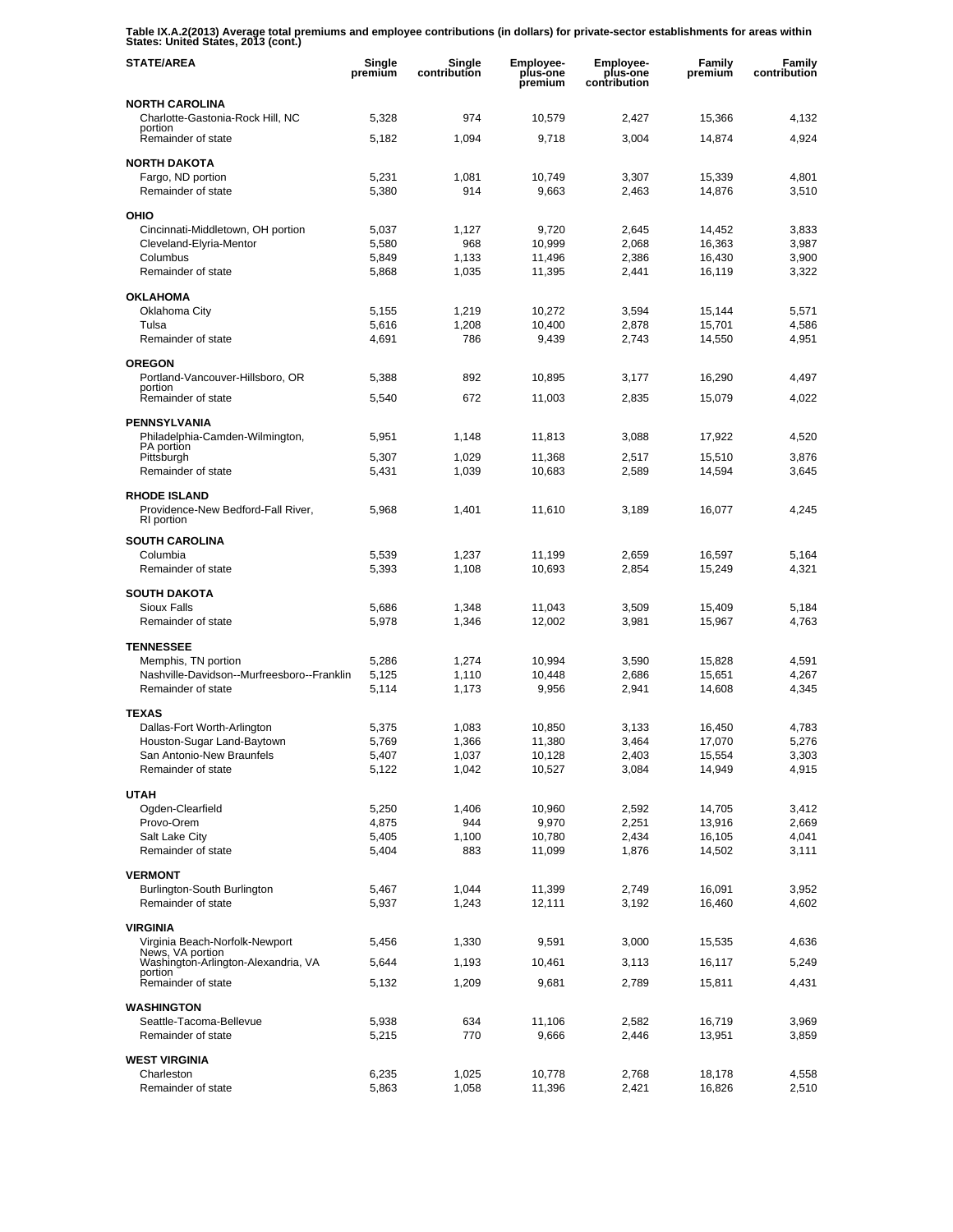**Table IX.A.2(2013) Average total premiums and employee contributions (in dollars) for private-sector establishments for areas within States: United States, 2013 (cont.)** 

| <b>STATE/AREA</b>             | Single<br>premium | Single<br>contribution | <b>Employee-</b><br>plus-one<br>premium | <b>Employee-</b><br>plus-one<br>contribution | Family<br>premium | Family<br>contribution |
|-------------------------------|-------------------|------------------------|-----------------------------------------|----------------------------------------------|-------------------|------------------------|
| <b>WISCONSIN</b>              |                   |                        |                                         |                                              |                   |                        |
| Milwaukee-Waukesha-West Allis | 5.688             | 1.190                  | 11.228                                  | 2.443                                        | 16.234            | 3.518                  |
| Remainder of state            | 5.748             | 1.233                  | 12.089                                  | 2.858                                        | 16.842            | 4,052                  |
| <b>WYOMING</b>                |                   |                        |                                         |                                              |                   |                        |
| Cheyenne                      | 6.090             | 1.011                  | 11.408                                  | 3.674                                        | 15.873            | 4.977                  |
| Remainder of state            | 6.332             | 1,066                  | 11.821                                  | 2.535                                        | 17.221            | 3.728                  |

Source: Agency for Healthcare Research and Quality, Center for Financing, Access and Cost Trends. 2013 Medical Expenditure Panel Survey-Insurance Component.

Note: Definition of each area can be found in the Technical Notes and Survey Documentation.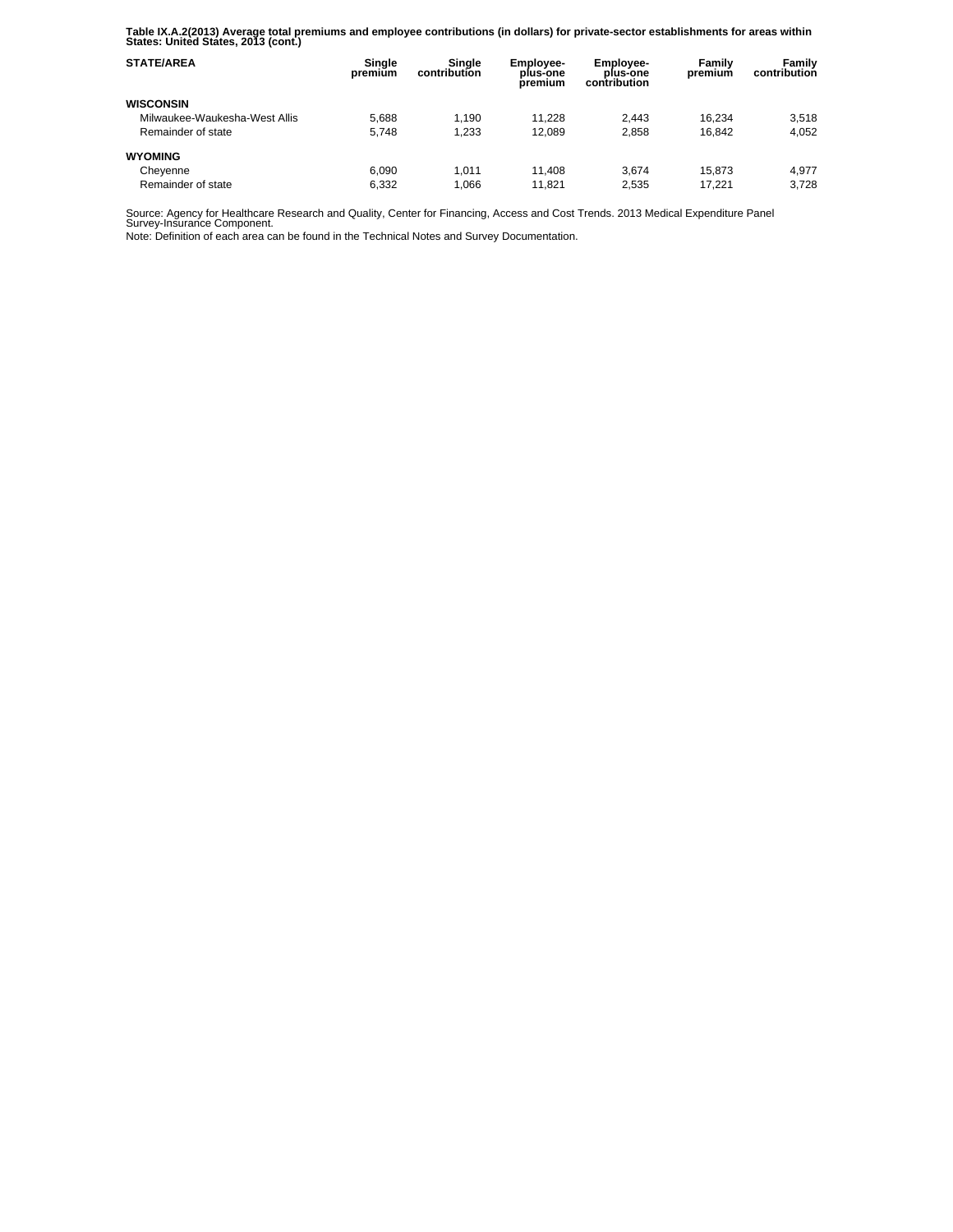**Table IX.A.2(2013) Standard errors for average total premiums and employee contributions (in dollars) for private-sector establishments for areas within States: United States, 2013** 

| <b>STATE/AREA</b>                                     | Single<br>premiūm | Single<br>contribution | <b>Employee-</b><br>plus-one<br>premium | Employee-<br>plus-one<br>contribution | Family<br>premium | Family<br>contribution |
|-------------------------------------------------------|-------------------|------------------------|-----------------------------------------|---------------------------------------|-------------------|------------------------|
| <b>ALABAMA</b>                                        |                   |                        |                                         |                                       |                   |                        |
| Birmingham-Hoover                                     | 170               | 140                    | 843                                     | 397                                   | 337               | 536                    |
| Remainder of state                                    | 195               | 203                    | 471                                     | 507                                   | 778               | 246                    |
| <b>ALASKA</b>                                         |                   |                        |                                         |                                       |                   |                        |
| Anchorage                                             | 356               | 125                    | 1,014                                   | 363                                   | 2,325             | 488                    |
| Remainder of state                                    | 335               | 136                    | 1,237                                   | 444                                   | 780               | 1,004                  |
| <b>ARIZONA</b>                                        |                   |                        |                                         |                                       |                   |                        |
| Phoenix-Mesa-Glendale                                 | 261               | 74                     | 500                                     | 302                                   | 379               | 439                    |
| Remainder of state                                    | 257               | 120                    | 574                                     | 218                                   | 1,414             | 829                    |
| <b>ARKANSAS</b>                                       |                   |                        |                                         |                                       |                   |                        |
| Little Rock-North Little Rock-Conway                  | 167               | 125                    | 404                                     | 317                                   | 788               | 788                    |
| Remainder of state                                    | 151               | 67                     | 194                                     | 190                                   | 533               | 288                    |
|                                                       |                   |                        |                                         |                                       |                   |                        |
| <b>CALIFORNIA</b><br>Los Angeles-Long Beach-Santa Ana | 170               | 69                     | 329                                     | 146                                   | 347               | 279                    |
| Riverside-San Bernardino-Ontario                      | 236               | 268                    | 473                                     | 663                                   | 544               | 792                    |
| Sacramento--Arden-Arcade--Roseville                   | 275               | 127                    | 835                                     | 507                                   | 1,122             | 668                    |
| San Diego-Carlsbad-San Marcos                         | 252               | 115                    | 559                                     | 218                                   | 688               | 451                    |
| San Francisco-Oakland-Fremont                         | 216               | 195                    | 1,038                                   | 559                                   | 803               | 783                    |
| San Jose-Sunnyvale-Santa Clara                        | 472               | 158                    | 658                                     | 253                                   | 755               | 555                    |
| Remainder of state                                    | 380               | 93                     | 354                                     | 245                                   | 820               | 341                    |
| <b>COLORADO</b>                                       |                   |                        |                                         |                                       |                   |                        |
| Denver-Aurora-Broomfield                              | 127               | 153                    | 399                                     | 273                                   | 433               | 472                    |
| Remainder of state                                    | 165               | 64                     | 629                                     | 270                                   | 714               | 276                    |
| <b>CONNECTICUT</b>                                    |                   |                        |                                         |                                       |                   |                        |
| Bridgeport-Stamford-Norwalk                           | 216               | 284                    | 1,073                                   | 444                                   | 1,264             | 1,060                  |
| Hartford-West Hartford-East Hartford                  | 218               | 147                    | 835                                     | 569                                   | 621               | 297                    |
| New Haven-Milford                                     | 436               | 141                    | 702                                     | 580                                   | 915               | 710                    |
| Remainder of state                                    | 221               | 146                    | 1,457                                   | 434                                   | 1,911             | 683                    |
|                                                       |                   |                        |                                         |                                       |                   |                        |
| <b>DELAWARE</b><br>Philadelphia-Camden-Wilmington,    | 162               | 55                     | 428                                     | 294                                   | 372               | 280                    |
| DE portion                                            |                   |                        |                                         |                                       |                   |                        |
| Remainder of state                                    | 301               | 164                    | 557                                     | 449                                   | 578               | 339                    |
| <b>DISTRICT OF COLUMBIA</b>                           |                   |                        |                                         |                                       |                   |                        |
| Washington-Arlington-Alexandria, DC                   | 153               | 56                     | 282                                     | 290                                   | 480               | 266                    |
| portion                                               |                   |                        |                                         |                                       |                   |                        |
| <b>FLORIDA</b>                                        |                   |                        |                                         |                                       |                   |                        |
| Miami-Fort Lauderdale-Pompano<br>Beach                | 252               | 127                    | 372                                     | 357                                   | 696               | 703                    |
| Orlando-Kissimmee-Sanford                             | 310               | 296                    | 421                                     | 175                                   | 583               | 499                    |
| Tampa-St. Petersburg-Clearwater                       | 222               | 141                    | 462                                     | 290                                   | 628               | 493                    |
| Remainder of state                                    | 153               | 73                     | 319                                     | 290                                   | 483               | 673                    |
| <b>GEORGIA</b>                                        |                   |                        |                                         |                                       |                   |                        |
| Atlanta-Sandy Springs-Marietta                        | 114               | 66                     | 306                                     | 244                                   | 541               | 244                    |
| Remainder of state                                    | 299               | 133                    | 569                                     | 223                                   | 710               | 252                    |
| <b>HAWAII</b>                                         |                   |                        |                                         |                                       |                   |                        |
| Honolulu                                              | 196               | 46                     | 424                                     | 269                                   | 551               | 462                    |
| Remainder of state                                    | 179               | 70                     | 337                                     | 245                                   | 267               | 390                    |
|                                                       |                   |                        |                                         |                                       |                   |                        |
| <b>IDAHO</b>                                          |                   |                        |                                         |                                       |                   |                        |
| Boise City-Nampa<br>Remainder of state                | 381<br>212        | 120<br>80              | 685<br>433                              | 226<br>246                            | 536<br>1,127      | 374<br>413             |
|                                                       |                   |                        |                                         |                                       |                   |                        |
| <b>ILLINOIS</b>                                       |                   |                        |                                         |                                       |                   |                        |
| Chicago-Joliet-Naperville, IL portion                 | 152               | 70                     | 176                                     | 157                                   | 377               | 293                    |
| Remainder of state                                    | 296               | 86                     | 591                                     | 391                                   | 635               | 624                    |
| <b>INDIANA</b>                                        |                   |                        |                                         |                                       |                   |                        |
| Indianapolis-Carmel                                   | 174               | 104                    | 344                                     | 264                                   | 632               | 501                    |
| Remainder of state                                    | 303               | 91                     | 337                                     | 206                                   | 452               | 274                    |
| <b>IOWA</b>                                           |                   |                        |                                         |                                       |                   |                        |
| Des Moines-West Des Moines                            | 306               | 174                    | 646                                     | 335                                   | 1,808             | 532                    |
| Remainder of state                                    | 107               | 60                     | 206                                     | 221                                   | 298               | 297                    |
|                                                       |                   |                        |                                         |                                       |                   |                        |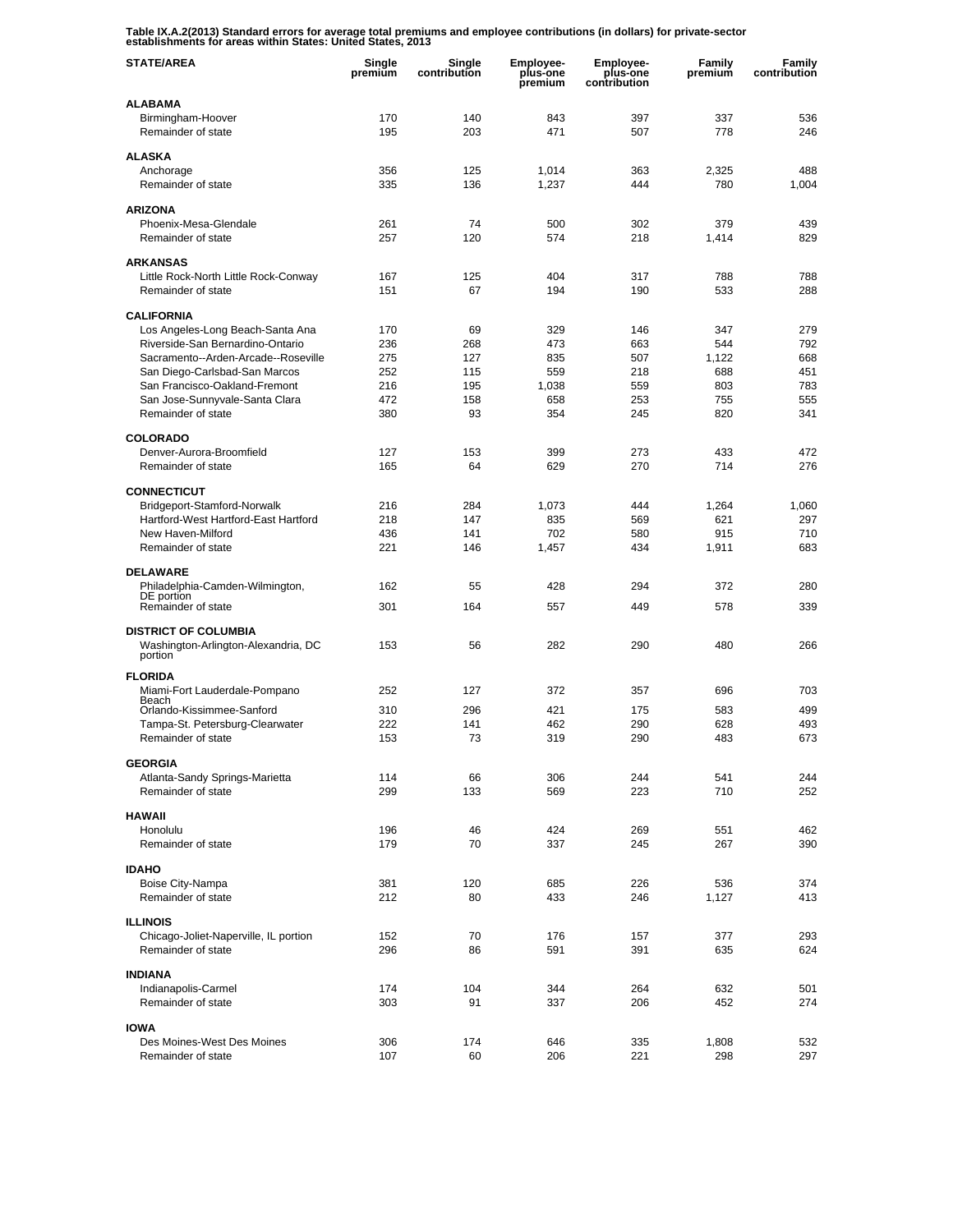**Table IX.A.2(2013) Standard errors for average total premiums and employee contributions (in dollars) for private-sector establishments for areas within States: United States, 2013 (cont.)** 

| <b>STATE/AREA</b>                                       | Single<br>premium | Single<br>contribution | <b>Employee-</b><br>plus-one<br>premium | <b>Employee-</b><br>plus-one<br>contribution | Family<br>premium | Family<br>contribution |
|---------------------------------------------------------|-------------------|------------------------|-----------------------------------------|----------------------------------------------|-------------------|------------------------|
| <b>KANSAS</b>                                           |                   |                        |                                         |                                              |                   |                        |
| Kansas City, KS portion                                 | 303               | 105                    | 587                                     | 290                                          | 762               | 354                    |
| Wichita<br>Remainder of state                           | 392<br>191        | 199<br>116             | 1,122<br>366                            | 469<br>283                                   | 1,254<br>490      | 653<br>253             |
|                                                         |                   |                        |                                         |                                              |                   |                        |
| <b>KENTUCKY</b>                                         |                   |                        |                                         |                                              |                   |                        |
| Louisville/Jefferson County, KY<br>portion              | 267               | 149                    | 485                                     | 251                                          | 605               | 319                    |
| Remainder of state                                      | 186               | 85                     | 383                                     | 133                                          | 643               | 346                    |
| <b>LOUISIANA</b>                                        |                   |                        |                                         |                                              |                   |                        |
| New Orleans-Metairie-Kenner                             | 192               | 113                    | 388                                     | 316                                          | 623               | 593                    |
| Remainder of state                                      | 242               | 96                     | 540                                     | 180                                          | 731               | 280                    |
| <b>MAINE</b>                                            |                   |                        |                                         |                                              |                   |                        |
| Portland-South Portland-Biddeford                       | 245               | 53                     | 450                                     | 190                                          | 565               | 348                    |
| Remainder of state                                      | 209               | 74                     | 438                                     | 238                                          | 739               | 341                    |
| <b>MARYLAND</b>                                         |                   |                        |                                         |                                              |                   |                        |
| Baltimore-Towson                                        | 102               | 98                     | 263                                     | 217                                          | 282               | 406                    |
| Washington-Arlington-Alexandria,                        | 172               | 190                    | 298                                     | 489                                          | 563               | 682                    |
| MD portion<br>Remainder of state                        | 322               | 277                    | 475                                     | 581                                          | 693               | 588                    |
|                                                         |                   |                        |                                         |                                              |                   |                        |
| <b>MASSACHUSETTS</b><br>Boston-Cambridge-Quincy, MA     | 94                | 98                     | 452                                     | 325                                          | 625               | 363                    |
| portion                                                 |                   |                        |                                         |                                              |                   |                        |
| Remainder of state                                      | 174               | 136                    | 332                                     | 269                                          | 406               | 317                    |
| <b>MICHIGAN</b>                                         |                   |                        |                                         |                                              |                   |                        |
| Detroit-Warren-Livonia                                  | 159               | 105                    | 511                                     | 256                                          | 618               | 476                    |
| Remainder of state                                      | 145               | 139                    | 383                                     | 309                                          | 403               | 340                    |
| <b>MINNESOTA</b>                                        |                   |                        |                                         |                                              |                   |                        |
| Minneapolis-St. Paul-Bloomington,                       | 104               | 48                     | 286                                     | 176                                          | 366               | 246                    |
| MN portion<br>Remainder of state                        | 339               | 124                    | 562                                     | 264                                          | 846               | 401                    |
|                                                         |                   |                        |                                         |                                              |                   |                        |
| <b>MISSISSIPPI</b><br>Jackson                           | 206               | 119                    | 587                                     | 419                                          | 1,068             | 879                    |
| Remainder of state                                      | 139               | 124                    | 396                                     | 255                                          | 337               | 301                    |
|                                                         |                   |                        |                                         |                                              |                   |                        |
| <b>MISSOURI</b><br>Kansas City, MO portion              | 263               | 184                    | 1,954                                   | 433                                          | 1,181             | 772                    |
| St. Louis, MO portion                                   | 270               | 71                     | 297                                     | 204                                          | 543               | 360                    |
| Remainder of state                                      | 143               | 81                     | 638                                     | 335                                          | 600               | 159                    |
| <b>MONTANA</b>                                          |                   |                        |                                         |                                              |                   |                        |
| <b>Billings</b>                                         | 367               | 167                    | 1,109                                   | 438                                          | 1,031             | 513                    |
| Remainder of state                                      | 164               | 83                     | 464                                     | 252                                          | 509               | 575                    |
|                                                         |                   |                        |                                         |                                              |                   |                        |
| <b>NEBRASKA</b><br>Omaha-Council Bluffs, NE portion     | 210               | 96                     | 506                                     | 197                                          | 809               | 440                    |
| Remainder of state                                      | 198               | 58                     | 323                                     | 207                                          | 492               | 300                    |
|                                                         |                   |                        |                                         |                                              |                   |                        |
| <b>NEVADA</b><br>Las Vegas-Paradise                     | 165               | 77                     | 363                                     | 170                                          | 462               | 239                    |
| Remainder of state                                      | 294               | 126                    | 373                                     | 332                                          | 520               | 517                    |
|                                                         |                   |                        |                                         |                                              |                   |                        |
| <b>NEW HAMPSHIRE</b><br>Boston-Cambridge-Quincy, NH     | 553               | 198                    | 644                                     | 557                                          | 916               | 631                    |
| portion                                                 |                   |                        |                                         |                                              |                   |                        |
| Manchester-Nashua<br>Remainder of state                 | 217<br>201        | 183<br>158             | 340<br>623                              | 483<br>528                                   | 528<br>918        | 752<br>478             |
|                                                         |                   |                        |                                         |                                              |                   |                        |
| <b>NEW JERSEY</b>                                       |                   |                        |                                         |                                              |                   |                        |
| New York-Northern New Jersey-Long<br>Island, NJ portion | 186               | 76                     | 670                                     | 121                                          | 613               | 384                    |
| Remainder of state                                      | 206               | 201                    | 715                                     | 360                                          | 980               | 636                    |
| <b>NEW MEXICO</b>                                       |                   |                        |                                         |                                              |                   |                        |
| Albuquerque                                             | 200               | 116                    | 511                                     | 388                                          | 654               | 450                    |
| Remainder of state                                      | 196               | 127                    | 407                                     | 140                                          | 351               | 318                    |
| <b>NEW YORK</b>                                         |                   |                        |                                         |                                              |                   |                        |
| New York-Northern New Jersey-Long                       | 139               | 145                    | 328                                     | 297                                          | 367               | 276                    |
| Island, NY portion<br>Remainder of state                | 103               | 61                     | 336                                     | 212                                          | 172               | 228                    |
|                                                         |                   |                        |                                         |                                              |                   |                        |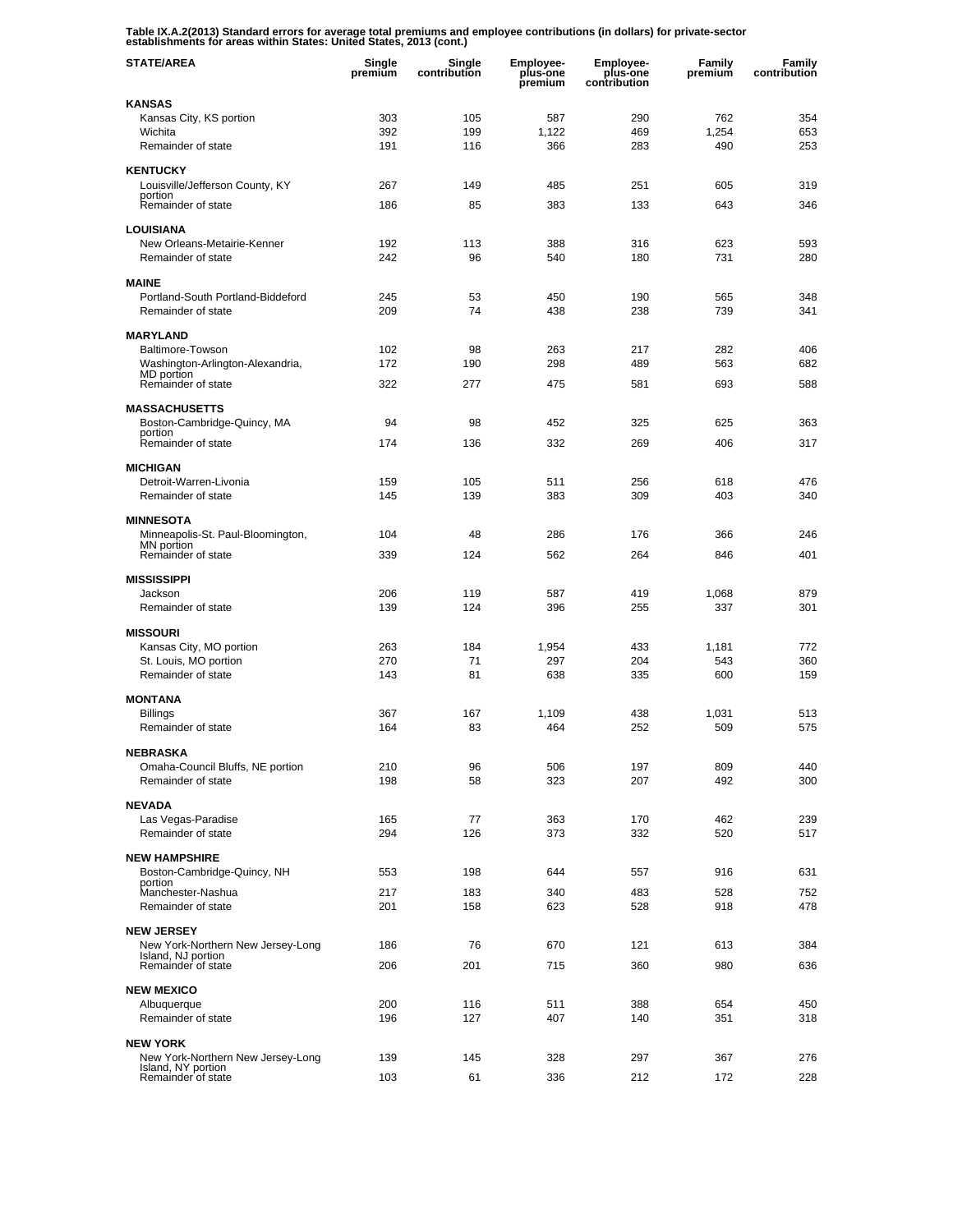**Table IX.A.2(2013) Standard errors for average total premiums and employee contributions (in dollars) for private-sector establishments for areas within States: United States, 2013 (cont.)** 

| <b>STATE/AREA</b>                                                | Single<br>premium | Single<br>contribution | <b>Employee-</b><br>plus-one<br>premium | <b>Employee-</b><br>plus-one<br>contribution | Family<br>premium | Family<br>contribution |
|------------------------------------------------------------------|-------------------|------------------------|-----------------------------------------|----------------------------------------------|-------------------|------------------------|
| <b>NORTH CAROLINA</b>                                            |                   |                        |                                         |                                              |                   |                        |
| Charlotte-Gastonia-Rock Hill, NC<br>portion                      | 211               | 85                     | 852                                     | 266                                          | 1,748             | 716                    |
| Remainder of state                                               | 127               | 55                     | 371                                     | 154                                          | 478               | 242                    |
| <b>NORTH DAKOTA</b>                                              |                   |                        |                                         |                                              |                   |                        |
| Fargo, ND portion                                                | 236               | 111                    | 491                                     | 261                                          | 679               | 653                    |
| Remainder of state                                               | 130               | 76                     | 302                                     | 245                                          | 469               | 282                    |
| OHIO                                                             |                   |                        |                                         |                                              |                   |                        |
| Cincinnati-Middletown, OH portion                                | 385               | 256                    | 670                                     | 289                                          | 797               | 648                    |
| Cleveland-Elyria-Mentor                                          | 255               | 185                    | 637                                     | 237                                          | 777               | 1,120                  |
| Columbus<br>Remainder of state                                   | 320<br>339        | 193<br>88              | 672<br>281                              | 287<br>227                                   | 1,199<br>613      | 1,058<br>437           |
|                                                                  |                   |                        |                                         |                                              |                   |                        |
| <b>OKLAHOMA</b>                                                  |                   |                        |                                         |                                              |                   |                        |
| Oklahoma City<br>Tulsa                                           | 237<br>106        | 114<br>121             | 452<br>370                              | 458<br>273                                   | 869<br>518        | 709<br>408             |
| Remainder of state                                               | 307               | 115                    | 569                                     | 202                                          | 1,184             | 589                    |
|                                                                  |                   |                        |                                         |                                              |                   |                        |
| <b>OREGON</b><br>Portland-Vancouver-Hillsboro, OR                | 157               | 77                     | 464                                     | 266                                          | 480               | 455                    |
| portion                                                          |                   |                        |                                         |                                              |                   |                        |
| Remainder of state                                               | 208               | 75                     | 462                                     | 411                                          | 632               | 566                    |
| <b>PENNSYLVANIA</b>                                              |                   |                        |                                         |                                              |                   |                        |
| Philadelphia-Camden-Wilmington,<br>PA portion                    | 196               | 56                     | 455                                     | 227                                          | 616               | 405                    |
| Pittsburgh                                                       | 188               | 111                    | 637                                     | 297                                          | 452               | 415                    |
| Remainder of state                                               | 107               | 67                     | 369                                     | 201                                          | 499               | 331                    |
| <b>RHODE ISLAND</b>                                              |                   |                        |                                         |                                              |                   |                        |
| Providence-New Bedford-Fall River,<br>RI portion                 | 152               | 33                     | 343                                     | 197                                          | 332               | 186                    |
| <b>SOUTH CAROLINA</b>                                            |                   |                        |                                         |                                              |                   |                        |
| Columbia                                                         | 387               | 204                    | 520                                     | 262                                          | 1,361             | 522                    |
| Remainder of state                                               | 187               | 73                     | 328                                     | 228                                          | 440               | 457                    |
| <b>SOUTH DAKOTA</b>                                              |                   |                        |                                         |                                              |                   |                        |
| Sioux Falls                                                      | 284               | 99                     | 1,240                                   | 397                                          | 765               | 563                    |
| Remainder of state                                               | 320               | 132                    | 419                                     | 407                                          | 434               | 418                    |
| <b>TENNESSEE</b>                                                 |                   |                        |                                         |                                              |                   |                        |
| Memphis, TN portion                                              | 358               | 109                    | 1,818                                   | 450                                          | 1,471             | 431                    |
| Nashville-Davidson--Murfreesboro--Franklin<br>Remainder of state | 165<br>197        | 95<br>79               | 243<br>501                              | 341<br>200                                   | 406<br>436        | 559<br>267             |
|                                                                  |                   |                        |                                         |                                              |                   |                        |
| <b>TEXAS</b>                                                     |                   |                        |                                         |                                              |                   |                        |
| Dallas-Fort Worth-Arlington                                      | 183<br>176        | 50<br>83               | 454<br>459                              | 211<br>172                                   | 372<br>723        | 324<br>362             |
| Houston-Sugar Land-Baytown<br>San Antonio-New Braunfels          | 537               | 158                    | 607                                     | 384                                          | 695               | 591                    |
| Remainder of state                                               | 103               | 51                     | 446                                     | 96                                           | 333               | 257                    |
|                                                                  |                   |                        |                                         |                                              |                   |                        |
| <b>UTAH</b><br>Ogden-Clearfield                                  | 610               | 284                    | 869                                     | 468                                          | 684               | 918                    |
| Provo-Orem                                                       | 299               | 106                    | 617                                     | 460                                          | 716               | 643                    |
| Salt Lake City                                                   | 156               | 71                     | 354                                     | 172                                          | 369               | 335                    |
| Remainder of state                                               | 386               | 131                    | 623                                     | 170                                          | 982               | 245                    |
| <b>VERMONT</b>                                                   |                   |                        |                                         |                                              |                   |                        |
| Burlington-South Burlington                                      | 120               | 138                    | 518                                     | 396                                          | 521               | 347                    |
| Remainder of state                                               | 187               | 75                     | 625                                     | 317                                          | 621               | 308                    |
| <b>VIRGINIA</b>                                                  |                   |                        |                                         |                                              |                   |                        |
| Virginia Beach-Norfolk-Newport<br>News, VA portion               | 289               | 197                    | 882                                     | 389                                          | 673               | 563                    |
| Washington-Arlington-Alexandria, VA                              | 247               | 120                    | 245                                     | 248                                          | 422               | 324                    |
| portion<br>Remainder of state                                    | 157               | 141                    | 266                                     | 188                                          | 505               | 313                    |
|                                                                  |                   |                        |                                         |                                              |                   |                        |
| <b>WASHINGTON</b>                                                |                   |                        |                                         |                                              |                   |                        |
| Seattle-Tacoma-Bellevue<br>Remainder of state                    | 117<br>155        | 98<br>200              | 378<br>159                              | 254<br>200                                   | 653<br>561        | 495<br>704             |
|                                                                  |                   |                        |                                         |                                              |                   |                        |
| <b>WEST VIRGINIA</b>                                             |                   |                        |                                         |                                              |                   |                        |
| Charleston<br>Remainder of state                                 | 158<br>166        | 80<br>75               | 678<br>631                              | 685<br>178                                   | 378<br>842        | 644<br>288             |
|                                                                  |                   |                        |                                         |                                              |                   |                        |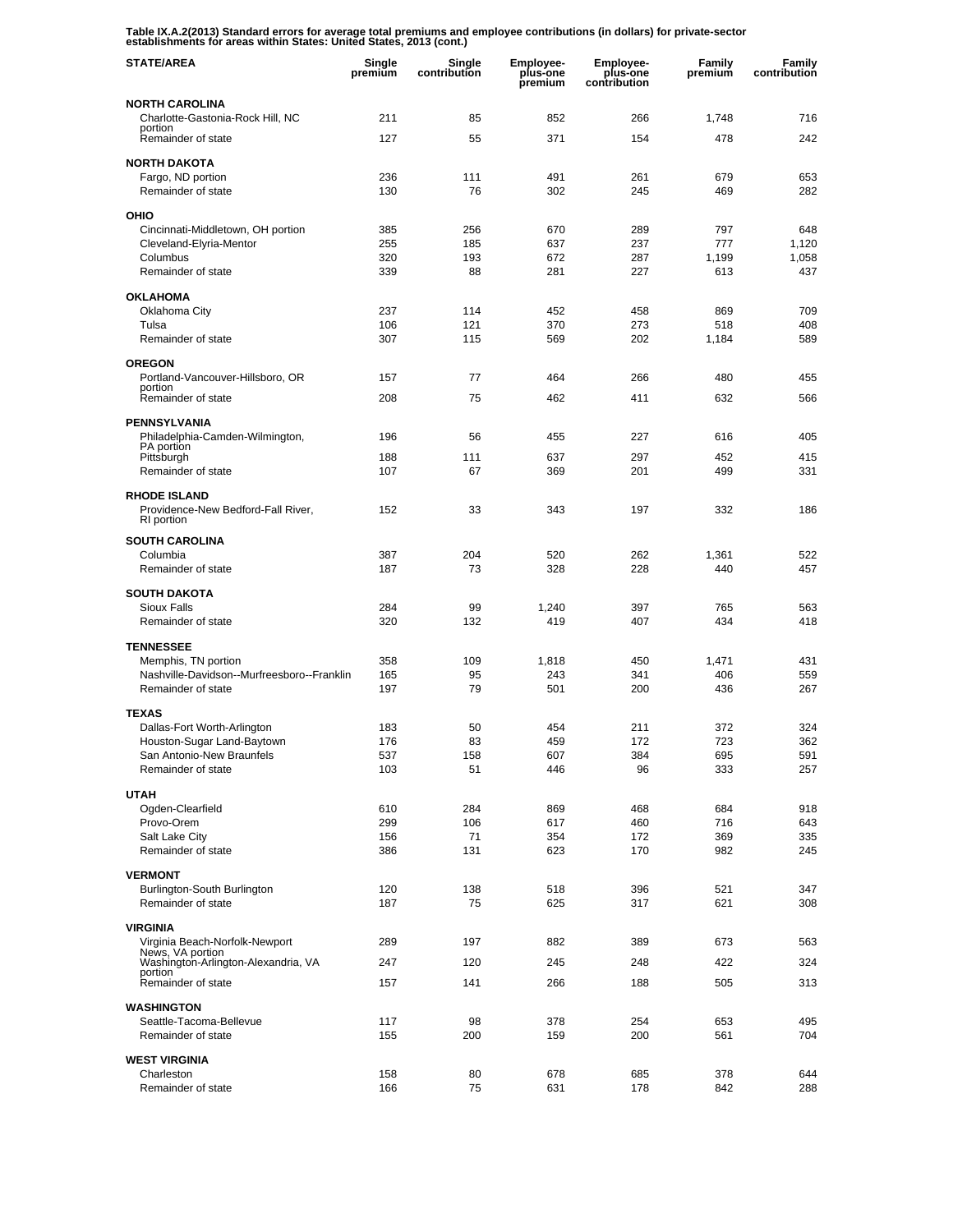**Table IX.A.2(2013) Standard errors for average total premiums and employee contributions (in dollars) for private-sector establishments for areas within States: United States, 2013 (cont.)** 

| <b>STATE/AREA</b>             | Single<br>premium | Sinale<br>contribution | <b>Employee-</b><br>plus-one<br>premium | <b>Employee-</b><br>plus-one<br>contribution | Family<br>premium | Family<br>contribution |
|-------------------------------|-------------------|------------------------|-----------------------------------------|----------------------------------------------|-------------------|------------------------|
| <b>WISCONSIN</b>              |                   |                        |                                         |                                              |                   |                        |
| Milwaukee-Waukesha-West Allis | 228               | 155                    | 738                                     | 191                                          | 649               | 273                    |
| Remainder of state            | 185               | 94                     | 415                                     | 189                                          | 601               | 198                    |
| <b>WYOMING</b>                |                   |                        |                                         |                                              |                   |                        |
| Cheyenne                      | 462               | 216                    | 1.594                                   | 878                                          | 2.617             | 878                    |
| Remainder of state            | 248               | 68                     | 503                                     | 158                                          | 643               | 350                    |

Source: Agency for Healthcare Research and Quality, Center for Financing, Access and Cost Trends. 2013 Medical Expenditure Panel Survey-Insurance Component.

Note: Definition of each area can be found in the Technical Notes and Survey Documentation.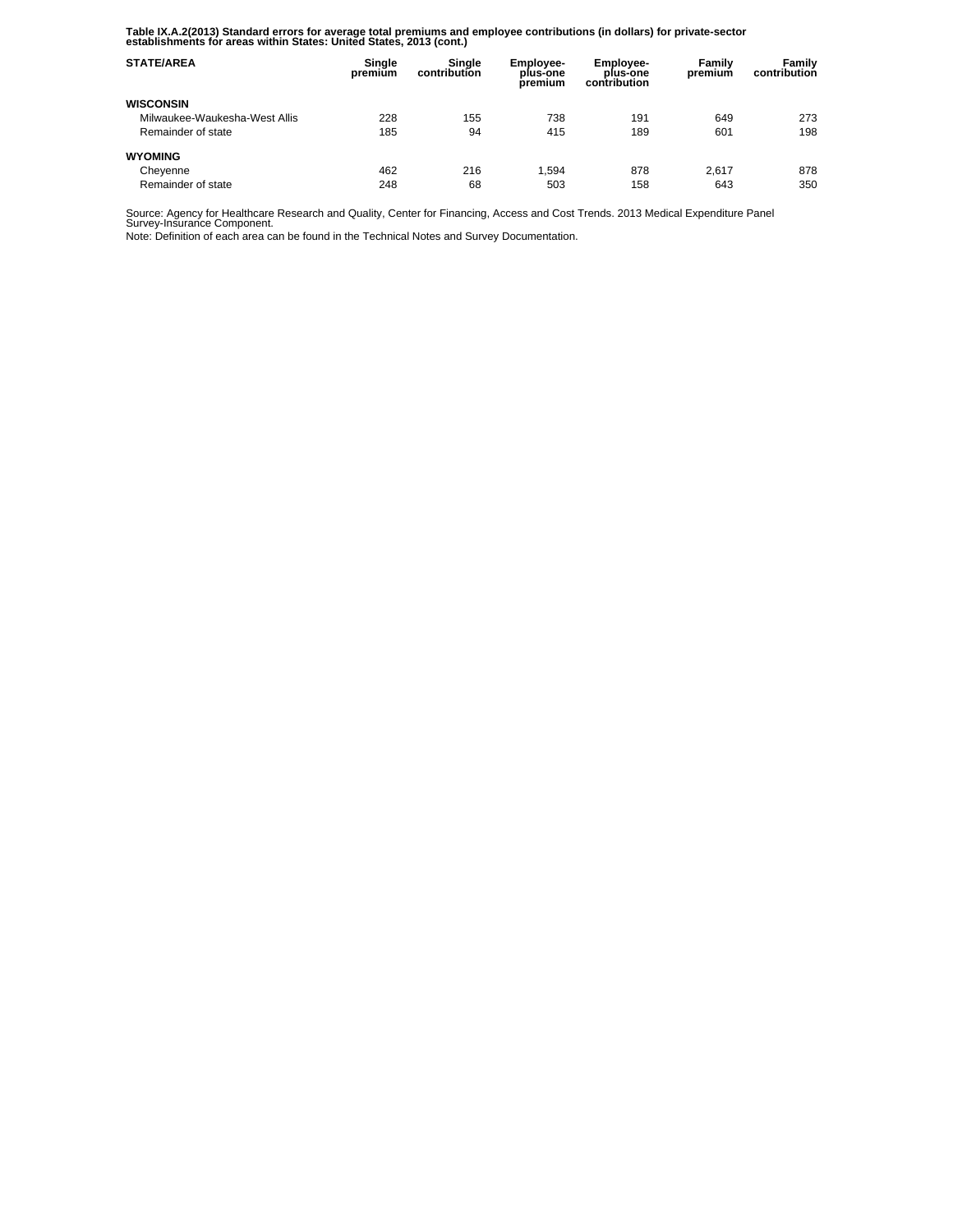**Table IX.B.1(2013) Health insurance offer, eligibility and take up rates for private-sector establishments and employees by firm size for 20 largest metro areas: United States, 2013** 

| <b>METRO AREA</b>                                           | <b>Percent of</b><br>establishments<br>that offer health<br>insurance | <b>Percent of</b><br>employees in<br>establishments<br>that offer health<br>insurance | Percent of<br>employees<br>eligible for health<br>insurance in<br>establishments<br>that offer health<br>insurance | <b>Percent of</b><br>employees<br>eligible for health<br>insurance that are<br>enrolled in health<br>insurance at<br>establishments<br>that offer health<br>insurance | Percent of<br>employees that<br>are enrolled in<br>health insurance<br>at establishments<br>that offer health<br>insurance |
|-------------------------------------------------------------|-----------------------------------------------------------------------|---------------------------------------------------------------------------------------|--------------------------------------------------------------------------------------------------------------------|-----------------------------------------------------------------------------------------------------------------------------------------------------------------------|----------------------------------------------------------------------------------------------------------------------------|
| New York-Northern New Jersey-Long                           |                                                                       |                                                                                       |                                                                                                                    |                                                                                                                                                                       |                                                                                                                            |
| Island, NY-NJ-PA<br>Less than 50 employees                  | 41.1%                                                                 | 60.0%                                                                                 | 80.2%                                                                                                              | 68.8%                                                                                                                                                                 | 55.2%                                                                                                                      |
| 50 or more employees                                        | 97.4%                                                                 | 98.1%                                                                                 | 75.1%                                                                                                              | 74.2%                                                                                                                                                                 | 55.7%                                                                                                                      |
| Total                                                       | 50.2%                                                                 | 86.6%                                                                                 | 76.1%                                                                                                              | 73.0%                                                                                                                                                                 | 55.6%                                                                                                                      |
| Los Angeles-Long Beach-Santa Ana,<br>CА                     |                                                                       |                                                                                       |                                                                                                                    |                                                                                                                                                                       |                                                                                                                            |
| Less than 50 employees                                      | 38.4%                                                                 | 57.7%                                                                                 | 79.8%                                                                                                              | 77.3%                                                                                                                                                                 | 61.7%                                                                                                                      |
| 50 or more employees                                        | 95.0%                                                                 | 96.3%                                                                                 | 77.9%                                                                                                              | 78.5%                                                                                                                                                                 | 61.1%                                                                                                                      |
| Total                                                       | 49.6%                                                                 | 84.6%                                                                                 | 78.3%                                                                                                              | 78.3%                                                                                                                                                                 | 61.3%                                                                                                                      |
| Chicago-Joliet-Naperville, IL-IN-WI                         |                                                                       |                                                                                       |                                                                                                                    |                                                                                                                                                                       |                                                                                                                            |
| Less than 50 employees<br>50 or more employees              | 35.2%<br>94.7%                                                        | 56.4%<br>98.1%                                                                        | 81.3%<br>79.4%                                                                                                     | 73.0%<br>73.1%                                                                                                                                                        | 59.4%<br>58.1%                                                                                                             |
| Total                                                       | 49.3%                                                                 | 87.9%                                                                                 | 79.7%                                                                                                              | 73.1%                                                                                                                                                                 | 58.3%                                                                                                                      |
|                                                             |                                                                       |                                                                                       |                                                                                                                    |                                                                                                                                                                       |                                                                                                                            |
| Dallas-Fort Worth-Arlington, TX<br>Less than 50 employees   | 23.7%                                                                 | 42.1%                                                                                 | 80.7%                                                                                                              | 72.1%                                                                                                                                                                 | 58.2%                                                                                                                      |
| 50 or more employees                                        | 93.1%                                                                 | 95.6%                                                                                 | 81.6%                                                                                                              | 73.2%                                                                                                                                                                 | 59.7%                                                                                                                      |
| Total                                                       | 44.1%                                                                 | 82.8%                                                                                 | 81.5%                                                                                                              | 73.0%                                                                                                                                                                 | 59.6%                                                                                                                      |
| Philadelphia-Camden-Wilmington,                             |                                                                       |                                                                                       |                                                                                                                    |                                                                                                                                                                       |                                                                                                                            |
| <b>PA-NJ-DE-MD</b><br>Less than 50 employees                | 44.4%                                                                 | 67.5%                                                                                 | 73.3%                                                                                                              | 70.0%                                                                                                                                                                 | 51.3%                                                                                                                      |
| 50 or more employees                                        | 97.0%                                                                 | 96.2%                                                                                 | 76.8%                                                                                                              | 78.1%                                                                                                                                                                 | 59.9%                                                                                                                      |
| Total                                                       | 59.7%                                                                 | 89.9%                                                                                 | 76.2%                                                                                                              | 76.8%                                                                                                                                                                 | 58.5%                                                                                                                      |
| Houston-Sugar Land-Baytown, TX                              |                                                                       |                                                                                       |                                                                                                                    |                                                                                                                                                                       |                                                                                                                            |
| Less than 50 employees                                      | 23.7%                                                                 | 34.2%                                                                                 | 87.7%                                                                                                              | 75.4%                                                                                                                                                                 | 66.1%                                                                                                                      |
| 50 or more employees                                        | 94.6%                                                                 | 96.1%                                                                                 | 82.3%                                                                                                              | 77.3%                                                                                                                                                                 | 63.6%                                                                                                                      |
| Total                                                       | 42.4%                                                                 | 83.7%                                                                                 | 82.7%                                                                                                              | 77.1%                                                                                                                                                                 | 63.8%                                                                                                                      |
| Miami-Fort Lauderdale-Pompano<br>Beach, FL                  |                                                                       |                                                                                       |                                                                                                                    |                                                                                                                                                                       |                                                                                                                            |
| Less than 50 employees                                      | 26.6%                                                                 | 40.2%                                                                                 | 83.6%                                                                                                              | 87.3%                                                                                                                                                                 | 73.0%                                                                                                                      |
| 50 or more employees                                        | 95.3%                                                                 | 97.4%                                                                                 | 82.9%                                                                                                              | 75.1%                                                                                                                                                                 | 62.3%                                                                                                                      |
| Total                                                       | 39.7%                                                                 | 84.2%                                                                                 | 83.0%                                                                                                              | 76.5%                                                                                                                                                                 | 63.5%                                                                                                                      |
| Washington-Arlington-Alexandria,<br><b>DC-VA-MD-WV</b>      |                                                                       |                                                                                       |                                                                                                                    |                                                                                                                                                                       |                                                                                                                            |
| Less than 50 employees                                      | 41.6%                                                                 | 61.7%                                                                                 | 87.1%                                                                                                              | 75.3%                                                                                                                                                                 | 65.6%                                                                                                                      |
| 50 or more employees                                        | 97.7%                                                                 | 96.8%                                                                                 | 79.1%                                                                                                              | 74.2%                                                                                                                                                                 | 58.7%                                                                                                                      |
| Total                                                       | 57.1%                                                                 | 87.7%                                                                                 | 80.6%                                                                                                              | 74.4%                                                                                                                                                                 | 59.9%                                                                                                                      |
| Atlanta-Sandy Springs-Marietta, GA                          |                                                                       |                                                                                       |                                                                                                                    |                                                                                                                                                                       |                                                                                                                            |
| Less than 50 employees                                      | 30.7%                                                                 | 56.9%                                                                                 | 75.4%                                                                                                              | 78.7%                                                                                                                                                                 | 59.3%                                                                                                                      |
| 50 or more employees<br>Total                               | 97.8%<br>50.2%                                                        | 97.9%<br>88.2%                                                                        | 84.7%<br>83.3%                                                                                                     | 75.4%<br>75.9%                                                                                                                                                        | 63.9%<br>63.2%                                                                                                             |
|                                                             |                                                                       |                                                                                       |                                                                                                                    |                                                                                                                                                                       |                                                                                                                            |
| Boston-Cambridge-Quincy, MA-NH<br>Less than 50 employees    | 48.0%                                                                 | 65.9%                                                                                 | 80.7%                                                                                                              | 64.0%                                                                                                                                                                 | 51.6%                                                                                                                      |
| 50 or more employees                                        | 97.1%                                                                 | 97.9%                                                                                 | 76.6%                                                                                                              | 72.9%                                                                                                                                                                 | 55.8%                                                                                                                      |
| Total                                                       | 59.2%                                                                 | 89.6%                                                                                 | 77.4%                                                                                                              | 71.1%                                                                                                                                                                 | 55.0%                                                                                                                      |
| Detroit-Warren-Livonia, MI                                  |                                                                       |                                                                                       |                                                                                                                    |                                                                                                                                                                       |                                                                                                                            |
| Less than 50 employees                                      | 43.0%                                                                 | 61.7%                                                                                 | 79.5%                                                                                                              | 69.0%                                                                                                                                                                 | 54.9%                                                                                                                      |
| 50 or more employees                                        | 95.4%                                                                 | 97.1%                                                                                 | 77.5%                                                                                                              | 77.1%                                                                                                                                                                 | 59.8%                                                                                                                      |
| Total                                                       | 57.2%                                                                 | 88.4%                                                                                 | 77.8%                                                                                                              | 75.7%                                                                                                                                                                 | 58.9%                                                                                                                      |
| Phoenix-Mesa-Glendale, AZ                                   |                                                                       |                                                                                       |                                                                                                                    |                                                                                                                                                                       |                                                                                                                            |
| Less than 50 employees                                      | 23.1%                                                                 | 44.7%                                                                                 | 84.4%                                                                                                              | 71.7%                                                                                                                                                                 | 60.5%                                                                                                                      |
| 50 or more employees<br>Total                               | 97.6%<br>43.5%                                                        | 98.7%<br>87.6%                                                                        | 77.4%<br>78.1%                                                                                                     | 75.4%<br>75.0%                                                                                                                                                        | 58.4%<br>58.6%                                                                                                             |
|                                                             |                                                                       |                                                                                       |                                                                                                                    |                                                                                                                                                                       |                                                                                                                            |
| San Francisco-Oakland-Fremont, CA<br>Less than 50 employees | 47.5%                                                                 | 63.0%                                                                                 | 75.8%                                                                                                              | 74.5%                                                                                                                                                                 | 56.4%                                                                                                                      |
| 50 or more employees                                        | 96.6%                                                                 | 99.3%                                                                                 | 77.2%                                                                                                              | 78.3%                                                                                                                                                                 | 60.4%                                                                                                                      |
| Total                                                       | 58.7%                                                                 | 87.9%                                                                                 | 76.9%                                                                                                              | 77.4%                                                                                                                                                                 | 59.5%                                                                                                                      |
| Riverside-San Bernardino-Ontario,                           |                                                                       |                                                                                       |                                                                                                                    |                                                                                                                                                                       |                                                                                                                            |
| CА<br>Less than 50 employees                                | 34.6%                                                                 | 55.8%                                                                                 | 76.3%                                                                                                              | 80.2%                                                                                                                                                                 | 61.2%                                                                                                                      |
| 50 or more employees                                        | 91.0%                                                                 | 94.2%                                                                                 | 83.3%                                                                                                              | 71.2%                                                                                                                                                                 | 59.3%                                                                                                                      |
| Total                                                       | 51.4%                                                                 | 83.0%                                                                                 | 81.9%                                                                                                              | 72.9%                                                                                                                                                                 | 59.7%                                                                                                                      |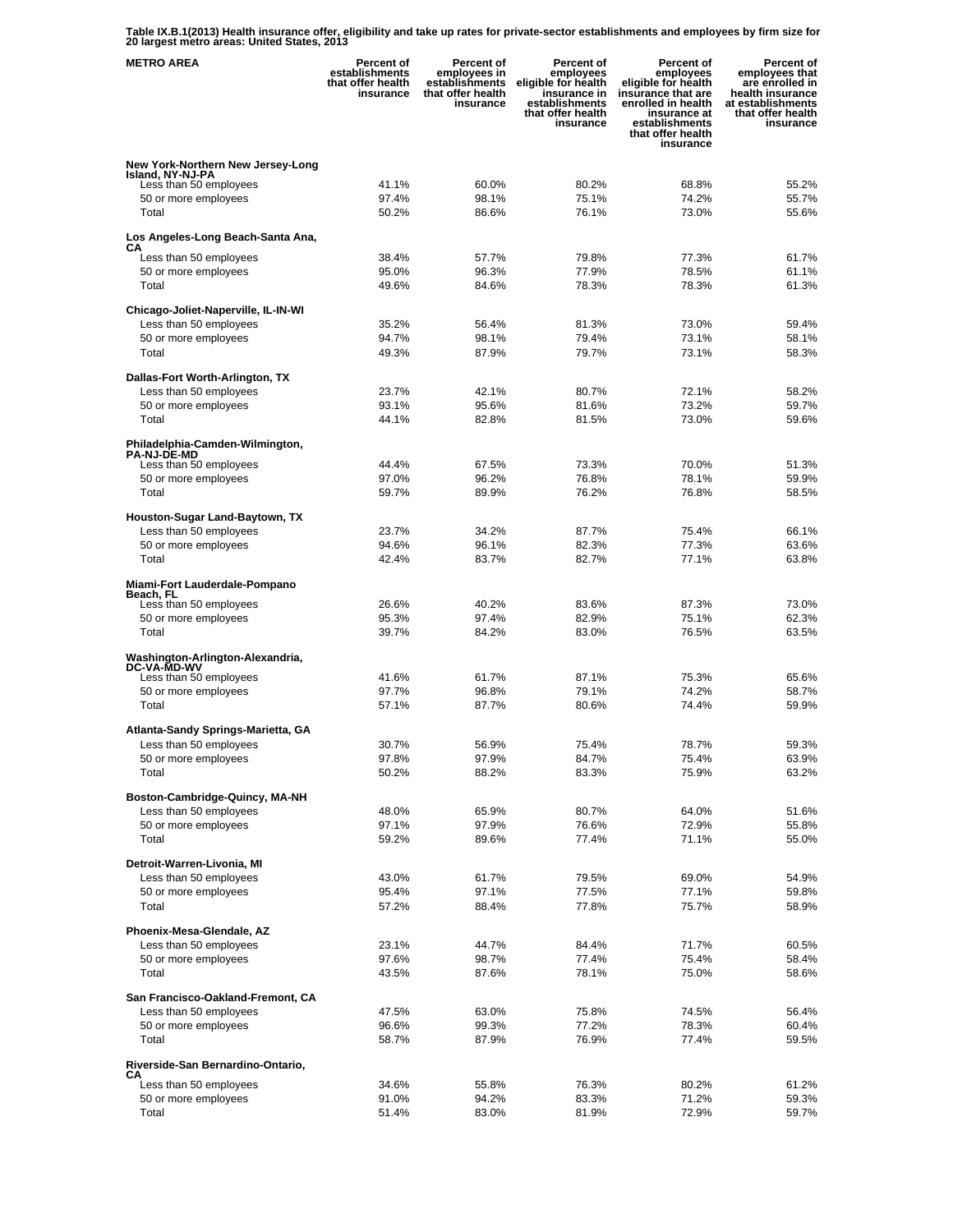**Table IX.B.1(2013) Health insurance offer, eligibility and take up rates for private-sector establishments and employees by firm size for 20 largest metro areas: United States, 2013 (cont.)** 

| <b>METRO AREA</b>                   | Percent of<br>establishments<br>that offer health<br>insurance | <b>Percent of</b><br>employees in<br>establishments<br>that offer health<br>insurance | Percent of<br>employees<br>eligible for health<br>insurance in<br>establishments<br>that offer health<br>insurance | Percent of<br>employees<br>eligible for health<br>insurance that are<br>enrolled in health<br>insurance at<br>establishments<br>that offer health<br>insurance | Percent of<br>employees that<br>are enrolled in<br>health insurance<br>at establishments<br>that offer health<br>insurance |
|-------------------------------------|----------------------------------------------------------------|---------------------------------------------------------------------------------------|--------------------------------------------------------------------------------------------------------------------|----------------------------------------------------------------------------------------------------------------------------------------------------------------|----------------------------------------------------------------------------------------------------------------------------|
| Seattle-Tacoma-Bellevue, WA         |                                                                |                                                                                       |                                                                                                                    |                                                                                                                                                                |                                                                                                                            |
| Less than 50 employees              | 34.4%                                                          | 53.1%                                                                                 | 81.0%                                                                                                              | 82.6%                                                                                                                                                          | 66.9%                                                                                                                      |
| 50 or more employees                | 93.5%                                                          | 98.7%                                                                                 | 75.1%                                                                                                              | 87.9%                                                                                                                                                          | 66.0%                                                                                                                      |
| Total                               | 48.5%                                                          | 85.5%                                                                                 | 76.1%                                                                                                              | 86.9%                                                                                                                                                          | 66.2%                                                                                                                      |
| Minneapolis-St. Paul-Bloomington,   |                                                                |                                                                                       |                                                                                                                    |                                                                                                                                                                |                                                                                                                            |
| MN-WI<br>Less than 50 employees     | 42.1%                                                          | 63.2%                                                                                 | 75.9%                                                                                                              | 66.8%                                                                                                                                                          | 50.7%                                                                                                                      |
| 50 or more employees                | 95.3%                                                          | 97.6%                                                                                 | 76.1%                                                                                                              | 73.3%                                                                                                                                                          | 55.8%                                                                                                                      |
| Total                               | 54.7%                                                          | 89.5%                                                                                 | 76.0%                                                                                                              | 72.3%                                                                                                                                                          | 54.9%                                                                                                                      |
| San Diego-Carlsbad-San Marcos, CA   |                                                                |                                                                                       |                                                                                                                    |                                                                                                                                                                |                                                                                                                            |
| Less than 50 employees              | 35.0%                                                          | 48.5%                                                                                 | 86.3%                                                                                                              | 91.6%                                                                                                                                                          | 79.0%                                                                                                                      |
| 50 or more employees                | 91.0%                                                          | 97.1%                                                                                 | 72.5%                                                                                                              | 74.9%                                                                                                                                                          | 54.3%                                                                                                                      |
| Total                               | 45.4%                                                          | 84.7%                                                                                 | 74.5%                                                                                                              | 77.7%                                                                                                                                                          | 57.9%                                                                                                                      |
| St. Louis, MO-IL                    |                                                                |                                                                                       |                                                                                                                    |                                                                                                                                                                |                                                                                                                            |
| Less than 50 employees              | 37.4%*                                                         | 57.3%*                                                                                | 79.1%*                                                                                                             | 72.8%*                                                                                                                                                         | 57.6%*                                                                                                                     |
| 50 or more employees                | 97.7%                                                          | 99.3%                                                                                 | 80.9%                                                                                                              | 79.5%                                                                                                                                                          | 64.3%                                                                                                                      |
| Total                               | 58.3%                                                          | 89.6%                                                                                 | 80.7%                                                                                                              | 78.5%                                                                                                                                                          | 63.3%                                                                                                                      |
| Tampa-St. Petersburg-Clearwater, FL |                                                                |                                                                                       |                                                                                                                    |                                                                                                                                                                |                                                                                                                            |
| Less than 50 employees              | 35.6%                                                          | 51.4%                                                                                 | 75.3%                                                                                                              | 79.3%                                                                                                                                                          | 59.7%                                                                                                                      |
| 50 or more employees                | 95.0%                                                          | 98.7%                                                                                 | 76.8%                                                                                                              | 61.4%                                                                                                                                                          | 47.1%                                                                                                                      |
| Total                               | 50.1%                                                          | 86.4%                                                                                 | 76.6%                                                                                                              | 64.1%                                                                                                                                                          | 49.1%                                                                                                                      |
| Baltimore-Towson, MD                |                                                                |                                                                                       |                                                                                                                    |                                                                                                                                                                |                                                                                                                            |
| Less than 50 employees              | 36.5%                                                          | 58.4%                                                                                 | 87.4%                                                                                                              | 68.3%                                                                                                                                                          | 59.7%                                                                                                                      |
| 50 or more employees                | 98.1%                                                          | 98.5%                                                                                 | 77.0%                                                                                                              | 73.8%                                                                                                                                                          | 56.8%                                                                                                                      |
| Total                               | 53.2%                                                          | 86.4%                                                                                 | 79.1%                                                                                                              | 72.6%                                                                                                                                                          | 57.4%                                                                                                                      |

Source: Agency for Healthcare Research and Quality, Center for Financing, Access and Cost Trends. 2013 Medical Expenditure Panel Survey-Insurance Component.

Note: Definition of each area can be found in the Technical Notes and Survey Documentation.

\* Figure does not meet standard of reliability or precision.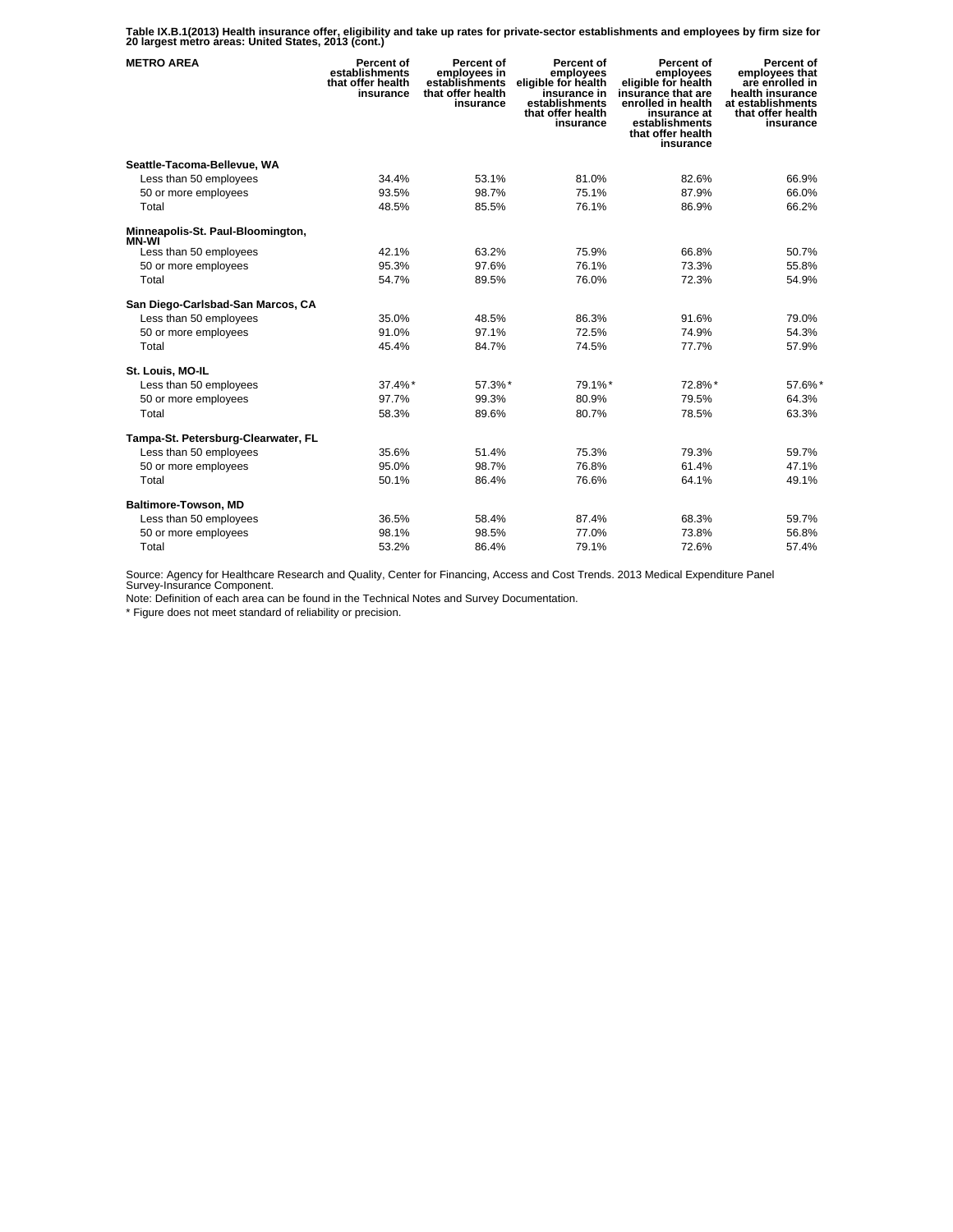**Table IX.B.1(2013) Standard errors for health insurance offer, eligibility, take up rates for private-sector establishments and employees by firm size for 20 largest metro areas: United States, 2013** 

| <b>METRO AREA</b>                                           | Percent of<br>establishments<br>that offer health<br>insurance | Percent of<br>employees in<br>establishments<br>that offer health<br>insurance | Percent of<br>employees<br>eligible for health<br>insurance in<br>establishments<br>that offer health<br>insurance | <b>Percent of</b><br>employees<br>eligible for health<br>insurance that are<br>enrolled in health<br>insurance at<br>establishments<br>that offer health<br>insurance | Percent of<br>employees that<br>are enrolled in<br>health insurance<br>at establishments<br>that offer health<br>insurance |
|-------------------------------------------------------------|----------------------------------------------------------------|--------------------------------------------------------------------------------|--------------------------------------------------------------------------------------------------------------------|-----------------------------------------------------------------------------------------------------------------------------------------------------------------------|----------------------------------------------------------------------------------------------------------------------------|
| New York-Northern New Jersey-Long                           |                                                                |                                                                                |                                                                                                                    |                                                                                                                                                                       |                                                                                                                            |
| Island, NY-NJ-PA<br>Less than 50 employees                  | 3.30%                                                          | 4.63%                                                                          | 1.98%                                                                                                              | 2.77%                                                                                                                                                                 | 2.23%                                                                                                                      |
| 50 or more employees                                        | 1.19%                                                          | 1.42%                                                                          | 2.84%                                                                                                              | 2.34%                                                                                                                                                                 | 2.74%                                                                                                                      |
| Total                                                       | 1.71%                                                          | 1.14%                                                                          | 1.96%                                                                                                              | 1.23%                                                                                                                                                                 | 1.39%                                                                                                                      |
| Los Angeles-Long Beach-Santa Ana,<br>CА                     |                                                                |                                                                                |                                                                                                                    |                                                                                                                                                                       |                                                                                                                            |
| Less than 50 employees                                      | 3.03%                                                          | 2.81%                                                                          | 2.95%                                                                                                              | 2.56%                                                                                                                                                                 | 3.21%                                                                                                                      |
| 50 or more employees                                        | 1.63%                                                          | 1.06%                                                                          | 3.69%                                                                                                              | 2.49%                                                                                                                                                                 | 3.38%                                                                                                                      |
| Total                                                       | 2.96%                                                          | 1.07%                                                                          | 3.11%                                                                                                              | 2.07%                                                                                                                                                                 | 2.89%                                                                                                                      |
| Chicago-Joliet-Naperville, IL-IN-WI                         |                                                                |                                                                                |                                                                                                                    |                                                                                                                                                                       |                                                                                                                            |
| Less than 50 employees                                      | 3.39%                                                          | 5.80%                                                                          | 3.47%                                                                                                              | 2.95%                                                                                                                                                                 | 3.48%                                                                                                                      |
| 50 or more employees                                        | 2.12%                                                          | 0.73%                                                                          | 2.38%                                                                                                              | 2.08%                                                                                                                                                                 | 2.56%                                                                                                                      |
| Total                                                       | 3.49%                                                          | 3.31%                                                                          | 2.05%                                                                                                              | 1.42%                                                                                                                                                                 | 1.58%                                                                                                                      |
| Dallas-Fort Worth-Arlington, TX                             |                                                                |                                                                                |                                                                                                                    |                                                                                                                                                                       |                                                                                                                            |
| Less than 50 employees                                      | 2.56%                                                          | 4.62%                                                                          | 7.40%                                                                                                              | 5.91%                                                                                                                                                                 | 7.35%                                                                                                                      |
| 50 or more employees                                        | 1.81%                                                          | 1.34%                                                                          | 1.35%                                                                                                              | 3.21%                                                                                                                                                                 | 2.73%                                                                                                                      |
| Total                                                       | 2.39%                                                          | 2.20%                                                                          | 1.37%                                                                                                              | 2.94%                                                                                                                                                                 | 2.76%                                                                                                                      |
| Philadelphia-Camden-Wilmington,<br><b>PA-NJ-DE-MD</b>       |                                                                |                                                                                |                                                                                                                    |                                                                                                                                                                       |                                                                                                                            |
| Less than 50 employees                                      | 4.77%                                                          | 5.32%                                                                          | 5.58%                                                                                                              | 3.78%                                                                                                                                                                 | 5.14%                                                                                                                      |
| 50 or more employees                                        | 3.13%                                                          | 1.44%                                                                          | 2.40%                                                                                                              | 3.47%                                                                                                                                                                 | 2.28%                                                                                                                      |
| Total                                                       | 2.43%                                                          | 1.79%                                                                          | 2.01%                                                                                                              | 1.46%                                                                                                                                                                 | 2.48%                                                                                                                      |
| Houston-Sugar Land-Baytown, TX                              |                                                                |                                                                                |                                                                                                                    |                                                                                                                                                                       |                                                                                                                            |
| Less than 50 employees                                      | 5.37%                                                          | 5.77%                                                                          | 4.04%                                                                                                              | 4.90%                                                                                                                                                                 | 6.10%                                                                                                                      |
| 50 or more employees                                        | 1.89%                                                          | 1.86%                                                                          | 4.21%                                                                                                              | 4.52%                                                                                                                                                                 | 5.24%                                                                                                                      |
| Total                                                       | 5.21%                                                          | 3.57%                                                                          | 3.56%                                                                                                              | 3.09%                                                                                                                                                                 | 3.92%                                                                                                                      |
| Miami-Fort Lauderdale-Pompano<br>Beach, FL                  |                                                                |                                                                                |                                                                                                                    |                                                                                                                                                                       |                                                                                                                            |
| Less than 50 employees                                      | 3.63%                                                          | 5.33%                                                                          | 4.42%                                                                                                              | 3.46%                                                                                                                                                                 | 3.73%                                                                                                                      |
| 50 or more employees<br>Total                               | 2.32%<br>3.54%                                                 | 1.43%<br>2.64%                                                                 | 2.94%<br>2.71%                                                                                                     | 2.76%<br>2.68%                                                                                                                                                        | 4.00%<br>3.76%                                                                                                             |
|                                                             |                                                                |                                                                                |                                                                                                                    |                                                                                                                                                                       |                                                                                                                            |
| Washington-Arlington-Alexandria,<br><b>DC-VA-MD-WV</b>      |                                                                |                                                                                |                                                                                                                    |                                                                                                                                                                       |                                                                                                                            |
| Less than 50 employees                                      | 4.38%                                                          | 5.05%<br>1.25%                                                                 | 2.59%<br>2.85%                                                                                                     | 2.95%                                                                                                                                                                 | 3.71%                                                                                                                      |
| 50 or more employees<br>Total                               | 0.74%<br>2.58%                                                 | 1.92%                                                                          | 2.21%                                                                                                              | 1.62%<br>1.60%                                                                                                                                                        | 2.66%<br>1.97%                                                                                                             |
|                                                             |                                                                |                                                                                |                                                                                                                    |                                                                                                                                                                       |                                                                                                                            |
| Atlanta-Sandy Springs-Marietta, GA                          |                                                                |                                                                                |                                                                                                                    |                                                                                                                                                                       |                                                                                                                            |
| Less than 50 employees                                      | 4.59%                                                          | 5.96%                                                                          | 6.04%                                                                                                              | 4.06%                                                                                                                                                                 | 5.60%                                                                                                                      |
| 50 or more employees<br>Total                               | 1.54%<br>3.04%                                                 | 1.19%<br>1.59%                                                                 | 1.94%<br>1.74%                                                                                                     | 2.63%<br>2.04%                                                                                                                                                        | 2.39%<br>1.98%                                                                                                             |
|                                                             |                                                                |                                                                                |                                                                                                                    |                                                                                                                                                                       |                                                                                                                            |
| Boston-Cambridge-Quincy, MA-NH                              |                                                                |                                                                                |                                                                                                                    |                                                                                                                                                                       |                                                                                                                            |
| Less than 50 employees                                      | 2.88%                                                          | 4.36%                                                                          | 3.71%                                                                                                              | 4.08%                                                                                                                                                                 | 3.09%                                                                                                                      |
| 50 or more employees<br>Total                               | 1.57%<br>2.38%                                                 | 1.11%<br>1.12%                                                                 | 3.17%<br>2.37%                                                                                                     | 3.47%<br>2.69%                                                                                                                                                        | 2.40%<br>1.71%                                                                                                             |
|                                                             |                                                                |                                                                                |                                                                                                                    |                                                                                                                                                                       |                                                                                                                            |
| Detroit-Warren-Livonia, MI                                  |                                                                |                                                                                |                                                                                                                    |                                                                                                                                                                       |                                                                                                                            |
| Less than 50 employees                                      | 5.35%                                                          | 6.60%                                                                          | 4.78%                                                                                                              | 4.56%                                                                                                                                                                 | 5.25%                                                                                                                      |
| 50 or more employees<br>Total                               | 2.10%<br>4.09%                                                 | 2.03%<br>2.38%                                                                 | 4.37%<br>2.98%                                                                                                     | 4.91%<br>3.73%                                                                                                                                                        | 5.41%<br>3.91%                                                                                                             |
|                                                             |                                                                |                                                                                |                                                                                                                    |                                                                                                                                                                       |                                                                                                                            |
| Phoenix-Mesa-Glendale, AZ                                   |                                                                |                                                                                |                                                                                                                    |                                                                                                                                                                       |                                                                                                                            |
| Less than 50 employees                                      | 2.63%                                                          | 5.20%                                                                          | 5.21%                                                                                                              | 4.28%                                                                                                                                                                 | 4.03%                                                                                                                      |
| 50 or more employees<br>Total                               | 1.09%<br>2.71%                                                 | 0.60%<br>1.39%                                                                 | 3.47%<br>3.30%                                                                                                     | 3.40%<br>3.27%                                                                                                                                                        | 4.04%<br>3.90%                                                                                                             |
|                                                             |                                                                |                                                                                |                                                                                                                    |                                                                                                                                                                       |                                                                                                                            |
| San Francisco-Oakland-Fremont, CA<br>Less than 50 employees | 5.83%                                                          | 4.69%                                                                          | 4.10%                                                                                                              | 4.89%                                                                                                                                                                 | 5.84%                                                                                                                      |
| 50 or more employees                                        | 1.76%                                                          | 0.43%                                                                          | 4.30%                                                                                                              | 3.91%                                                                                                                                                                 | 4.62%                                                                                                                      |
| Total                                                       | 4.46%                                                          | 2.32%                                                                          | 3.62%                                                                                                              | 2.83%                                                                                                                                                                 | 4.16%                                                                                                                      |
| Riverside-San Bernardino-Ontario,                           |                                                                |                                                                                |                                                                                                                    |                                                                                                                                                                       |                                                                                                                            |
| СA<br>Less than 50 employees                                | 6.03%                                                          | 8.50%                                                                          | 5.87%                                                                                                              | 3.41%                                                                                                                                                                 | 5.80%                                                                                                                      |
| 50 or more employees                                        | 6.91%                                                          | 2.57%                                                                          | 3.39%                                                                                                              | 4.54%                                                                                                                                                                 | 5.18%                                                                                                                      |
| Total                                                       | 4.18%                                                          | 3.29%                                                                          | 3.15%                                                                                                              | 4.23%                                                                                                                                                                 | 5.11%                                                                                                                      |
|                                                             |                                                                |                                                                                |                                                                                                                    |                                                                                                                                                                       |                                                                                                                            |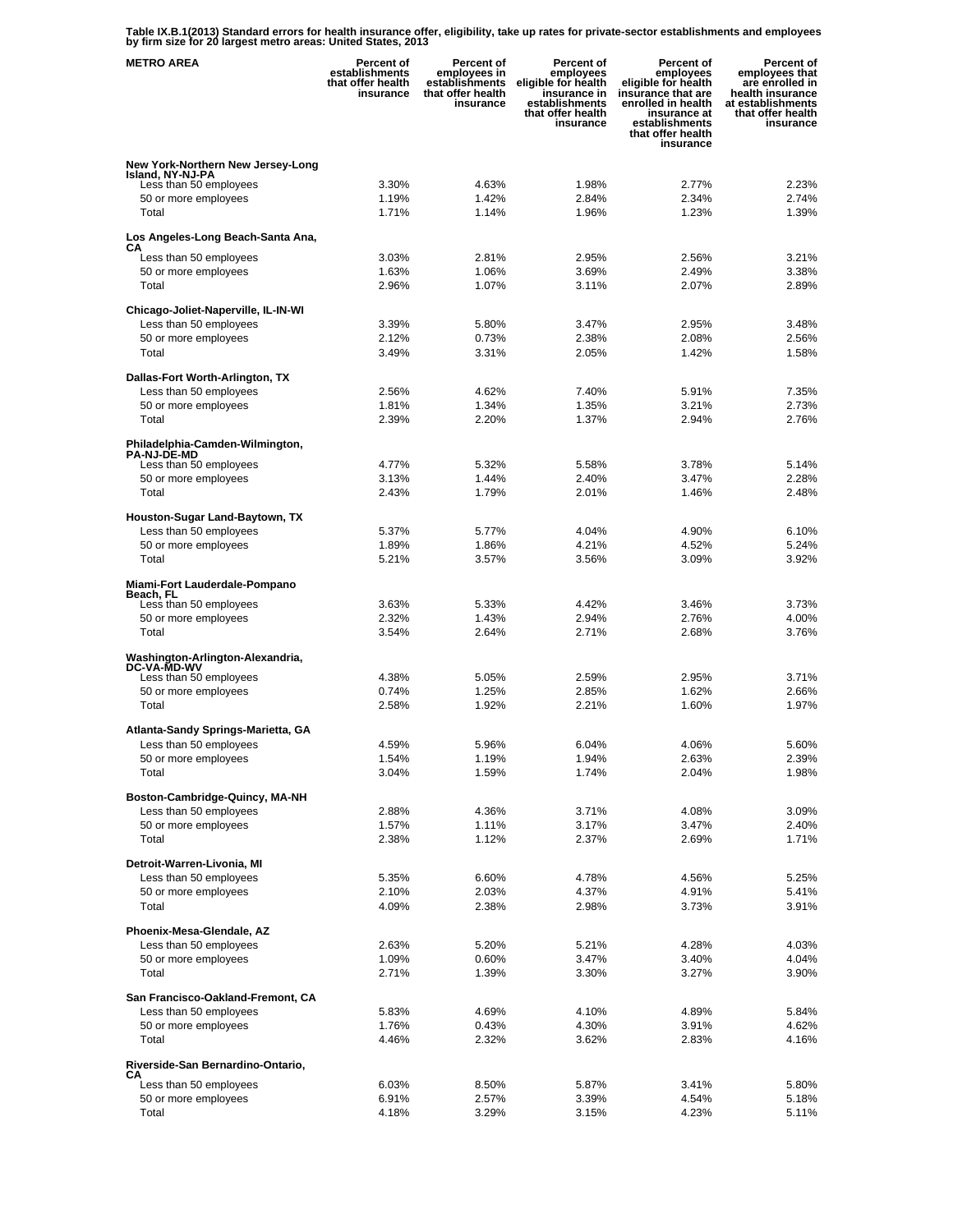**Table IX.B.1(2013) Standard errors for health insurance offer, eligibility, take up rates for private-sector establishments and employees by firm size for 20 largest metro areas: United States, 2013 (cont.)** 

| <b>METRO AREA</b>                   | Percent of<br>establishments<br>that offer health<br>insurance | Percent of<br>employees in<br>establishments<br>that offer health<br>insurance | Percent of<br>employees<br>eligible for health<br>insurance in<br>establishments<br>that offer health<br>insurance | Percent of<br>employees<br>eligible for health<br>insurance that are<br>enrolled in health<br>insurance at<br>establishments<br>that offer health<br>insurance | Percent of<br>employees that<br>are enrolled in<br>health insurance<br>at establishments<br>that offer health<br>insurance |
|-------------------------------------|----------------------------------------------------------------|--------------------------------------------------------------------------------|--------------------------------------------------------------------------------------------------------------------|----------------------------------------------------------------------------------------------------------------------------------------------------------------|----------------------------------------------------------------------------------------------------------------------------|
| Seattle-Tacoma-Bellevue, WA         |                                                                |                                                                                |                                                                                                                    |                                                                                                                                                                |                                                                                                                            |
| Less than 50 employees              | 4.44%                                                          | 4.28%                                                                          | 2.89%                                                                                                              | 2.78%                                                                                                                                                          | 3.42%                                                                                                                      |
| 50 or more employees                | 1.79%                                                          | 0.69%                                                                          | 3.22%                                                                                                              | 2.01%                                                                                                                                                          | 3.48%                                                                                                                      |
| Total                               | 4.08%                                                          | 1.72%                                                                          | 3.05%                                                                                                              | 1.89%                                                                                                                                                          | 3.26%                                                                                                                      |
| Minneapolis-St. Paul-Bloomington,   |                                                                |                                                                                |                                                                                                                    |                                                                                                                                                                |                                                                                                                            |
| MN-WI<br>Less than 50 employees     | 3.97%                                                          | 3.11%                                                                          | 3.40%                                                                                                              | 2.33%                                                                                                                                                          | 2.46%                                                                                                                      |
| 50 or more employees                | 1.93%                                                          | 1.26%                                                                          | 1.97%                                                                                                              | 1.94%                                                                                                                                                          | 2.18%                                                                                                                      |
| Total                               | 3.08%                                                          | 1.30%                                                                          | 1.77%                                                                                                              | 1.59%                                                                                                                                                          | 1.87%                                                                                                                      |
| San Diego-Carlsbad-San Marcos, CA   |                                                                |                                                                                |                                                                                                                    |                                                                                                                                                                |                                                                                                                            |
| Less than 50 employees              | 6.14%                                                          | 6.99%                                                                          | 9.57%                                                                                                              | 9.80%                                                                                                                                                          | 8.84%                                                                                                                      |
| 50 or more employees                | 4.85%                                                          | 2.35%                                                                          | 4.56%                                                                                                              | 3.21%                                                                                                                                                          | 3.56%                                                                                                                      |
| Total                               | 3.78%                                                          | 2.67%                                                                          | 3.92%                                                                                                              | 2.87%                                                                                                                                                          | 3.10%                                                                                                                      |
| St. Louis, MO-IL                    |                                                                |                                                                                |                                                                                                                    |                                                                                                                                                                |                                                                                                                            |
| Less than 50 employees              | 11.83%*                                                        | 18.19%*                                                                        | 25.12%*                                                                                                            | 23.20%*                                                                                                                                                        | 18.76%*                                                                                                                    |
| 50 or more employees                | 14.58%                                                         | 14.81%                                                                         | 13.28%                                                                                                             | 12.65%                                                                                                                                                         | 11.15%                                                                                                                     |
| Total                               | 4.77%                                                          | 1.52%                                                                          | 1.68%                                                                                                              | 2.76%                                                                                                                                                          | 2.38%                                                                                                                      |
| Tampa-St. Petersburg-Clearwater, FL |                                                                |                                                                                |                                                                                                                    |                                                                                                                                                                |                                                                                                                            |
| Less than 50 employees              | 7.40%                                                          | 7.28%                                                                          | 10.43%                                                                                                             | 9.41%                                                                                                                                                          | 8.34%                                                                                                                      |
| 50 or more employees                | 4.43%                                                          | 1.41%                                                                          | 5.79%                                                                                                              | 4.80%                                                                                                                                                          | 5.23%                                                                                                                      |
| Total                               | 6.48%                                                          | 2.95%                                                                          | 5.57%                                                                                                              | 4.31%                                                                                                                                                          | 4.21%                                                                                                                      |
| Baltimore-Towson, MD                |                                                                |                                                                                |                                                                                                                    |                                                                                                                                                                |                                                                                                                            |
| Less than 50 employees              | 4.34%                                                          | 4.99%                                                                          | 3.52%                                                                                                              | 2.25%                                                                                                                                                          | 3.08%                                                                                                                      |
| 50 or more employees                | 1.53%                                                          | 1.70%                                                                          | 3.97%                                                                                                              | 2.89%                                                                                                                                                          | 3.17%                                                                                                                      |
| Total                               | 4.21%                                                          | 2.54%                                                                          | 3.43%                                                                                                              | 2.15%                                                                                                                                                          | 2.29%                                                                                                                      |

Source: Agency for Healthcare Research and Quality, Center for Financing, Access and Cost Trends. 2013 Medical Expenditure Panel Survey-Insurance Component.

Note: Definition of each area can be found in the Technical Notes and Survey Documentation.

\* Figure does not meet standard of reliability or precision.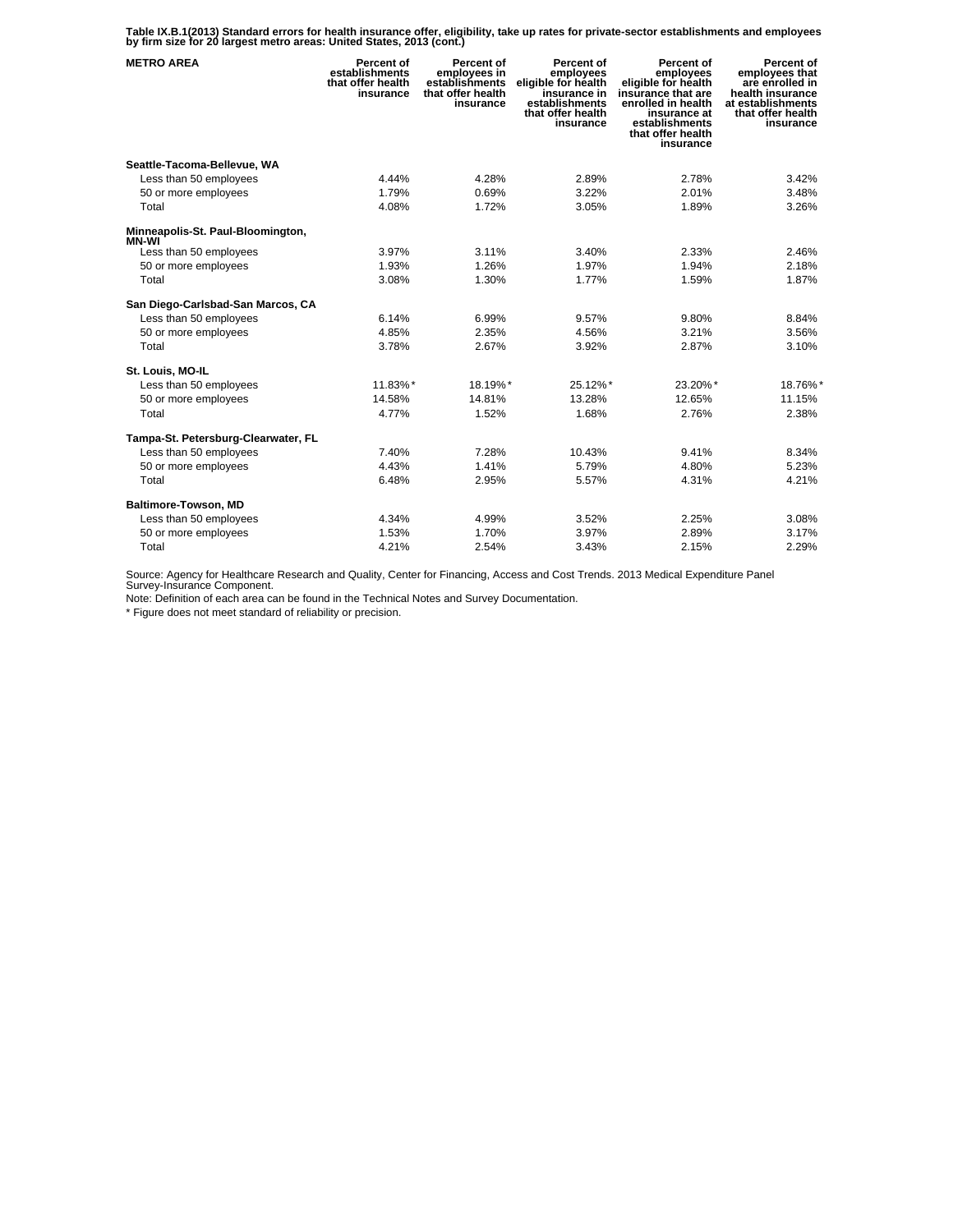**Table IX.B.2(2013) Average total premiums and employee contributions (in dollars) for private-sector establishments by firm size for 20 largest metro areas: United States, 2013** 

| <b>METRO AREA</b>                                     | Single<br>premium | Single<br>contribution | Employee-<br>plus-one<br>premium | Employee-<br>plus-one<br>contribution | Family<br>premium | Family<br>contribution |
|-------------------------------------------------------|-------------------|------------------------|----------------------------------|---------------------------------------|-------------------|------------------------|
| New York-Northern New Jersey-Long                     |                   |                        |                                  |                                       |                   |                        |
| Island, NY-NJ-PA<br>Less than 50 employees            | 6,514             | 1,141                  | 14,319                           | 3,125                                 | 17,719            | 3,461                  |
| 50 or more employees                                  | 6,296             | 1,337                  | 12,220                           | 2,740                                 | 18.444            | 4,460                  |
| Total                                                 | 6,349             | 1,290                  | 12,570                           | 2,804                                 | 18,321            | 4,291                  |
| Los Angeles-Long Beach-Santa Ana,                     |                   |                        |                                  |                                       |                   |                        |
| CА<br>Less than 50 employees                          | 5,543             | 1,323                  | 11,095                           | 3,375                                 | 14,412            | 3,885                  |
| 50 or more employees                                  | 5,776             | 1,116                  | 11,260                           | 3,018                                 | 17,409            | 4,668                  |
| Total                                                 | 5,713             | 1,172                  | 11,240                           | 3,061                                 | 16,995            | 4,559                  |
| Chicago-Joliet-Naperville, IL-IN-WI                   |                   |                        |                                  |                                       |                   |                        |
| Less than 50 employees                                | 5,931             | 1,312                  | 12,540                           | 3,420                                 | 17,449            | 4,066                  |
| 50 or more employees                                  | 5,913             | 1,339                  | 11,215                           | 2,937                                 | 16,885            | 4,495                  |
| Total                                                 | 5,916             | 1,334                  | 11,393                           | 3,002                                 | 16,972            | 4,429                  |
| Dallas-Fort Worth-Arlington, TX                       |                   |                        |                                  |                                       |                   |                        |
| Less than 50 employees                                | 5,690             | 936                    | 10,894                           | 4,361                                 | 12,561            | 5,727                  |
| 50 or more employees                                  | 5,318             | 1,110                  | 10,846                           | 3,008                                 | 16,776            | 4,704                  |
| Total                                                 | 5,375             | 1,083                  | 10,850                           | 3,133                                 | 16,450            | 4,783                  |
| Philadelphia-Camden-Wilmington,<br><b>PA-NJ-DE-MD</b> |                   |                        |                                  |                                       |                   |                        |
| Less than 50 employees                                | 5,845             | 955                    | 12,055                           | 3,201                                 | 16,535            | 4.949                  |
| 50 or more employees                                  | 6,181             | 1,300                  | 11,845                           | 3,081                                 | 17,891            | 4,603                  |
| Total                                                 | 6,125             | 1,243                  | 11,863                           | 3,091                                 | 17,695            | 4,653                  |
| Houston-Sugar Land-Baytown, TX                        |                   |                        |                                  |                                       |                   |                        |
| Less than 50 employees                                | 5,561             | 761                    | 13,463                           | $2,881*$                              | 13,920            | 4,729*                 |
| 50 or more employees                                  | 5,796             | 1,446                  | 11,313                           | 3,483                                 | 17,318            | 5,319                  |
| Total                                                 | 5,769             | 1,366                  | 11,380                           | 3,464                                 | 17,070            | 5,276                  |
| Miami-Fort Lauderdale-Pompano<br>Beach, FL            |                   |                        |                                  |                                       |                   |                        |
| Less than 50 employees                                | 5,565             | 1,262                  | 10,885                           | 3,737                                 | 16,672            | 2,638*                 |
| 50 or more employees                                  | 5,107             | 1,439                  | 10,683                           | 3,888                                 | 16,261            | 5,875                  |
| Total                                                 | 5,176             | 1,413                  | 10,703                           | 3,873                                 | 16,300            | 5,568                  |
| Washington-Arlington-Alexandria,<br>DC-VA-MD-WV       |                   |                        |                                  |                                       |                   |                        |
| Less than 50 employees                                | 5,917             | 1,154                  | 12,160                           | 3,639                                 | 15,487            | 5,310                  |
| 50 or more employees<br>Total                         | 5,710<br>5,757    | 1,290<br>1,259         | 11,068<br>11,235                 | 3,138<br>3,215                        | 16,351<br>16,197  | 4,764<br>4,861         |
|                                                       |                   |                        |                                  |                                       |                   |                        |
| Atlanta-Sandy Springs-Marietta, GA                    |                   |                        |                                  |                                       |                   |                        |
| Less than 50 employees<br>50 or more employees        | 5,003<br>5,304    | 1,236<br>1,189         | 9,845<br>10,823                  | 2,803<br>2,955                        | 13,983<br>14,724  | 5,293<br>4,294         |
| Total                                                 | 5,250             | 1,198                  | 10,730                           | 2,940                                 | 14,641            | 4,405                  |
|                                                       |                   |                        |                                  |                                       |                   |                        |
| Boston-Cambridge-Quincy, MA-NH                        |                   |                        |                                  |                                       |                   |                        |
| Less than 50 employees<br>50 or more employees        | 6,542<br>6,277    | 1,833<br>1,593         | 14,945<br>11,807                 | 4,662<br>3,299                        | 16,279<br>17,833  | 4,659<br>4,309         |
| Total                                                 | 6,335             | 1,645                  | 12,091                           | 3,422                                 | 17,576            | 4,367                  |
|                                                       |                   |                        |                                  |                                       |                   |                        |
| Detroit-Warren-Livonia, MI<br>Less than 50 employees  | 5,712             | 805                    | 12,144                           | 2,846                                 | 14,077            | 2,424                  |
| 50 or more employees                                  | 5,526             | 1,242                  | 11,109                           | 2,774                                 | 16,739            | 4,912                  |
| Total                                                 | 5,563             | 1,155                  | 11,220                           | 2,782                                 | 16,373            | 4,570                  |
| Phoenix-Mesa-Glendale, AZ                             |                   |                        |                                  |                                       |                   |                        |
| Less than 50 employees                                | 4,701             | 683                    | 8,223                            | 3,428                                 | 12,214            | 6,290                  |
| 50 or more employees                                  | 5,354             | 1,074                  | 11,051                           | 3,300                                 | 15,727            | 5,010                  |
| Total                                                 | 5,266             | 1,022                  | 10,831                           | 3,310                                 | 15,450            | 5,111                  |
| San Francisco-Oakland-Fremont, CA                     |                   |                        |                                  |                                       |                   |                        |
| Less than 50 employees                                | 5,591             | 1,140                  | 13,058                           | $3,692*$                              | 18,665            | 2,873                  |
| 50 or more employees                                  | 5,764             | 1,171                  | 12,498                           | 3,242                                 | 18,381            | 6,410                  |
| Total                                                 | 5,719             | 1,163                  | 12,588                           | 3,314                                 | 18,428            | 5,833                  |
| Riverside-San Bernardino-Ontario,<br>CА               |                   |                        |                                  |                                       |                   |                        |
| Less than 50 employees                                | 4,422             | 620*                   | 12,157                           | $911*$                                | 14,058            | $3,469*$               |
| 50 or more employees                                  | 5,185             | 1,572                  | 10,909                           | 3,812                                 | 14,911            | 5,021                  |
| Total                                                 | 4,978             | 1,313                  | 11,016                           | 3,564                                 | 14,812            | 4,841                  |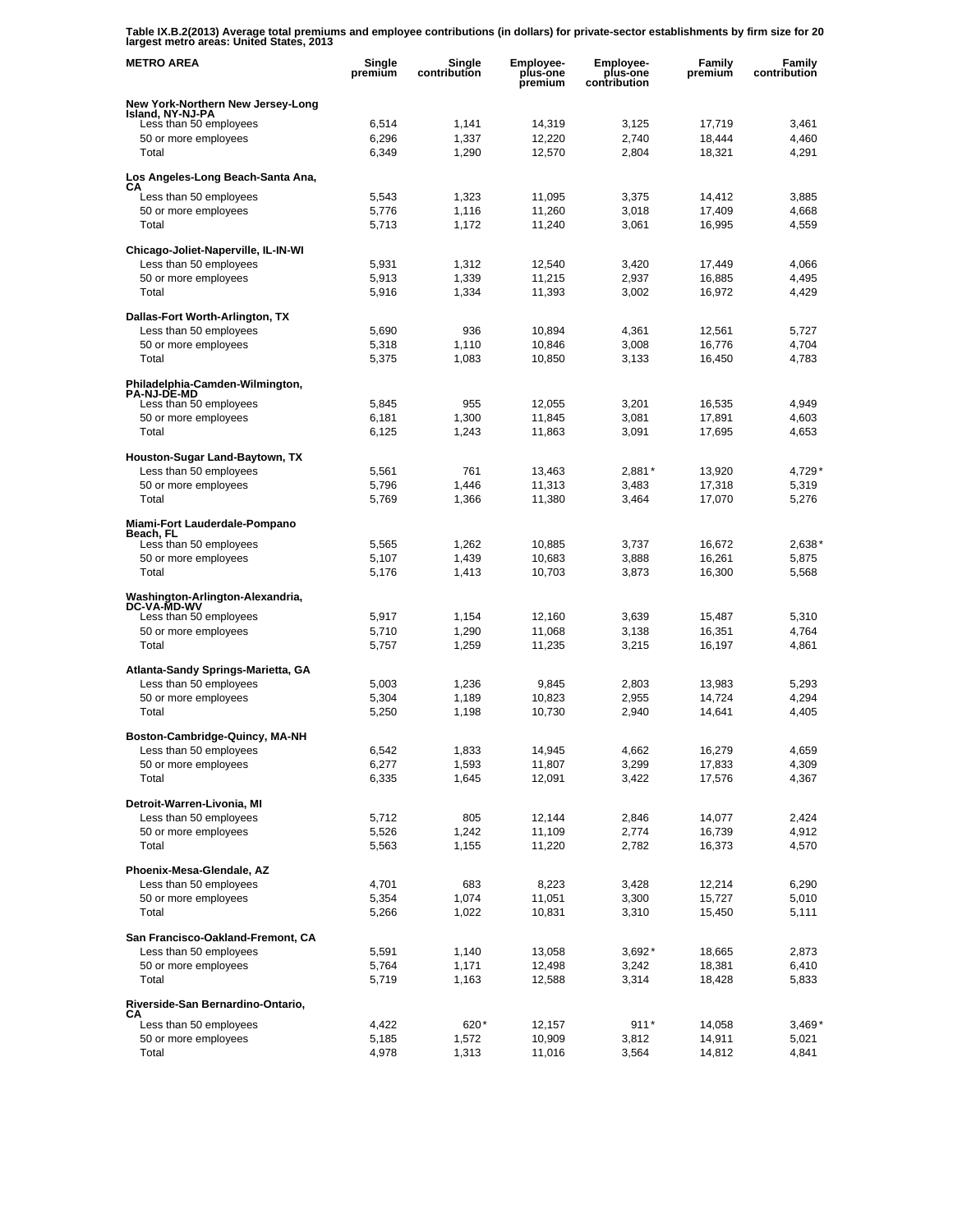**Table IX.B.2(2013) Average total premiums and employee contributions (in dollars) for private-sector establishments by firm size for 20 largest metro areas: United States, 2013 (cont.)** 

| <b>METRO AREA</b>                          | Single<br>premium | Single<br>contribution | Employee-<br>plus-one<br>premium | Employee-<br>plus-one<br>contribution | Family<br>premium | Family<br>contribution |
|--------------------------------------------|-------------------|------------------------|----------------------------------|---------------------------------------|-------------------|------------------------|
| Seattle-Tacoma-Bellevue, WA                |                   |                        |                                  |                                       |                   |                        |
| Less than 50 employees                     | 6,232             | 623                    | 10,435                           | 3,648                                 | 14,915            | 4,801                  |
| 50 or more employees                       | 5.850             | 637                    | 11.199                           | 2.435                                 | 16.934            | 3.870                  |
| Total                                      | 5,938             | 634                    | 11,106                           | 2,582                                 | 16,719            | 3,969                  |
| Minneapolis-St. Paul-Bloomington,<br>MN-WI |                   |                        |                                  |                                       |                   |                        |
| Less than 50 employees                     | 5,702             | 1,260                  | 10.709                           | 2,289*                                | 13,873            | 3,568                  |
| 50 or more employees                       | 5,213             | 1,185                  | 10,707                           | 2,768                                 | 15,511            | 4,407                  |
| Total                                      | 5,297             | 1,198                  | 10,707                           | 2,725                                 | 15,251            | 4,274                  |
| San Diego-Carlsbad-San Marcos, CA          |                   |                        |                                  |                                       |                   |                        |
| Less than 50 employees                     | 5,626             | 828*                   | 11,921                           | 3,316                                 | 15,710            | 4,703                  |
| 50 or more employees                       | 5.754             | 1,187                  | 10.788                           | 3.021                                 | 16.733            | 4,649                  |
| Total                                      | 5,722             | 1,097                  | 10,934                           | 3,059                                 | 16,590            | 4,656                  |
| St. Louis, MO-IL                           |                   |                        |                                  |                                       |                   |                        |
| Less than 50 employees                     | $6,168*$          | $1,114*$               | 8,788*                           | $2,480*$                              | 13,575*           | 4,627*                 |
| 50 or more employees                       | 5,360             | 1.030                  | 10.360                           | 2.727                                 | 16.151            | 4,864                  |
| Total                                      | 5,510             | 1,045                  | 10,218                           | 2,705                                 | 15,919            | 4,843                  |
| Tampa-St. Petersburg-Clearwater, FL        |                   |                        |                                  |                                       |                   |                        |
| Less than 50 employees                     | 5.586             | 1,197                  | 11,976                           | 5,668                                 | 13.819            | 4,065*                 |
| 50 or more employees                       | 5,484             | 1,372                  | 10,730                           | 3,481                                 | 15,889            | 5,283                  |
| Total                                      | 5,509             | 1,329                  | 10,885                           | 3,752                                 | 15,722            | 5,185                  |
| Baltimore-Towson, MD                       |                   |                        |                                  |                                       |                   |                        |
| Less than 50 employees                     | 5,268             | 1,302                  | 11,281                           | 3,572                                 | 15,164            | 4,970                  |
| 50 or more employees                       | 5.814             | 1.245                  | 10.855                           | 3.583                                 | 15.951            | 4,934                  |
| Total                                      | 5,680             | 1,259                  | 10,956                           | 3,580                                 | 15,847            | 4,939                  |

Source: Agency for Healthcare Research and Quality, Center for Financing, Access and Cost Trends. 2013 Medical Expenditure Panel Survey-Insurance Component.

Note: Definition of each area can be found in the Technical Notes and Survey Documentation.

\* Figure does not meet standard of reliability or precision.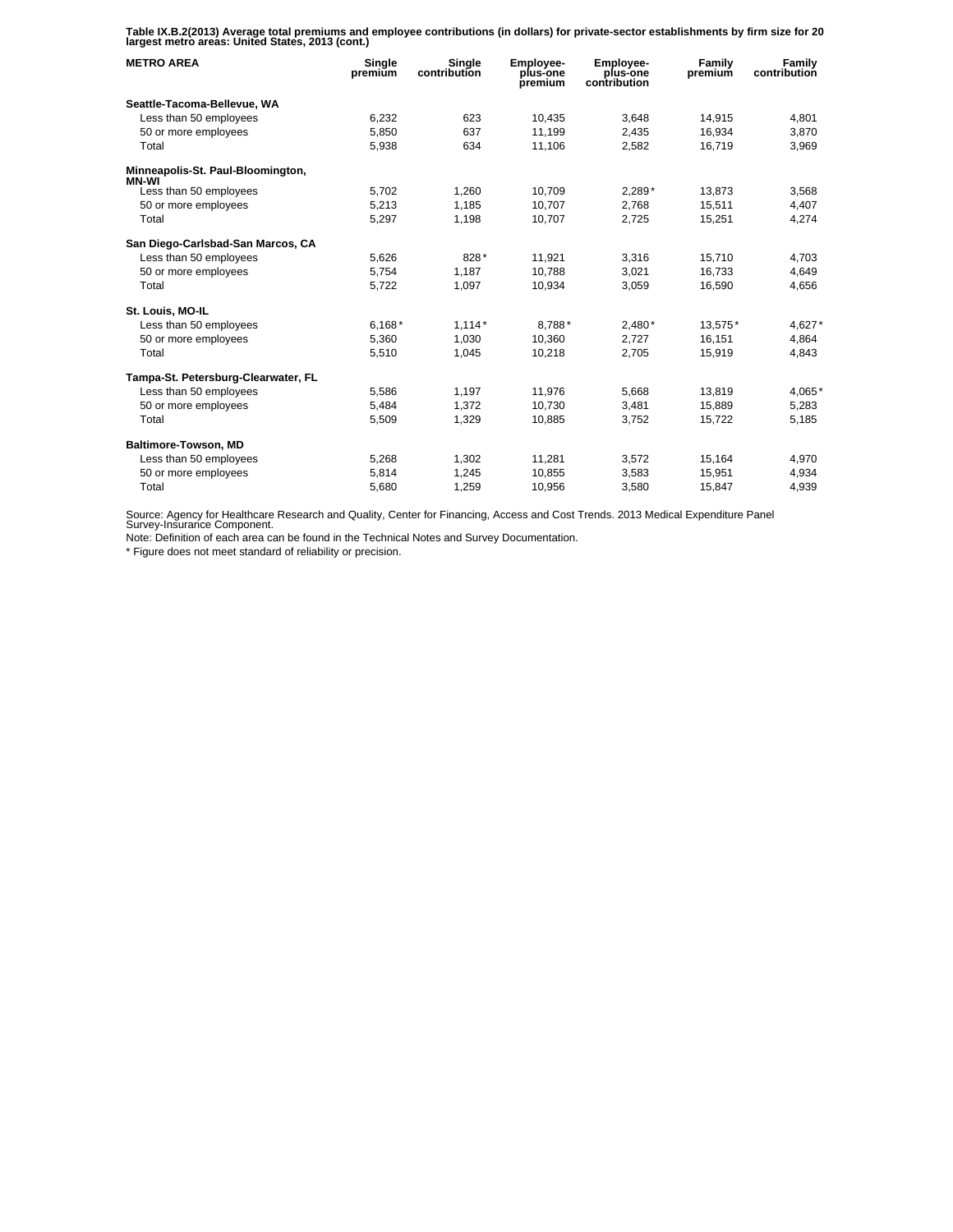**Table IX.B.2(2013) Standard errors for average total premiums and employee contributions (in dollars) for private-sector establishments by firm size for 20 largest metro areas: United States, 2013** 

| <b>METRO AREA</b>                                        | Single<br>premium | Single<br>contribution | <b>Employee-</b><br>plus-one<br>premium | <b>Employee-</b><br>plus-one<br>contribution | Family<br>premium | Family<br>contribution |
|----------------------------------------------------------|-------------------|------------------------|-----------------------------------------|----------------------------------------------|-------------------|------------------------|
| New York-Northern New Jersey-Long<br>Island, NY-NJ-PA    |                   |                        |                                         |                                              |                   |                        |
| Less than 50 employees                                   | 277               | 100                    | 1,175                                   | 487                                          | 648               | 699                    |
| 50 or more employees                                     | 316               | 98                     | 831                                     | 161                                          | 785               | 401                    |
| Total                                                    | 109               | 104                    | 244                                     | 150                                          | 319               | 213                    |
| Los Angeles-Long Beach-Santa Ana,                        |                   |                        |                                         |                                              |                   |                        |
| CА<br>Less than 50 employees                             | 249               | 181                    | 660                                     | 531                                          | 524               | 532                    |
| 50 or more employees                                     | 221               | 73                     | 372                                     | 132                                          | 392               | 279                    |
| Total                                                    | 170               | 69                     | 329                                     | 146                                          | 347               | 279                    |
| Chicago-Joliet-Naperville, IL-IN-WI                      |                   |                        |                                         |                                              |                   |                        |
| Less than 50 employees                                   | 278               | 125                    | 513                                     | 530                                          | 773               | 641                    |
| 50 or more employees                                     | 206               | 84                     | 180                                     | 179                                          | 345               | 368                    |
| Total                                                    | 156               | 79                     | 147                                     | 187                                          | 401               | 306                    |
| Dallas-Fort Worth-Arlington, TX                          |                   |                        |                                         |                                              |                   |                        |
| Less than 50 employees                                   | 559               | 270                    | 1,472                                   | 712                                          | 1,087             | 877                    |
| 50 or more employees                                     | 180               | 51                     | 454                                     | 203                                          | 437               | 348                    |
| Total                                                    | 183               | 50                     | 454                                     | 211                                          | 372               | 324                    |
| Philadelphia-Camden-Wilmington,<br><b>PA-NJ-DE-MD</b>    |                   |                        |                                         |                                              |                   |                        |
| Less than 50 employees                                   | 701               | 238                    | 878                                     | 616                                          | 1,291             | 732                    |
| 50 or more employees<br>Total                            | 255               | 117                    | 638                                     | 289                                          | 831<br>538        | 365                    |
|                                                          | 184               | 58                     | 344                                     | 204                                          |                   | 390                    |
| Houston-Sugar Land-Baytown, TX<br>Less than 50 employees | 362               | 219                    | 2.777                                   | 982*                                         |                   |                        |
| 50 or more employees                                     | 207               | 115                    | 476                                     | 185                                          | 1,864<br>571      | $1,558*$<br>318        |
| Total                                                    | 176               | 83                     | 459                                     | 172                                          | 723               | 362                    |
| Miami-Fort Lauderdale-Pompano                            |                   |                        |                                         |                                              |                   |                        |
| Beach, FL                                                |                   |                        |                                         |                                              |                   |                        |
| Less than 50 employees                                   | 372<br>266        | 306<br>132             | 1,864                                   | 989                                          | 2,533<br>625      | 1,001'<br>697          |
| 50 or more employees<br>Total                            | 252               | 127                    | 341<br>372                              | 340<br>357                                   | 696               | 703                    |
|                                                          |                   |                        |                                         |                                              |                   |                        |
| Washington-Arlington-Alexandria,<br><b>DC-VA-MD-WV</b>   |                   |                        |                                         |                                              |                   |                        |
| Less than 50 employees                                   | 395               | 133                    | 722<br>450                              | 425                                          | 1,439             | 767<br>268             |
| 50 or more employees<br>Total                            | 154<br>159        | 60<br>84               | 181                                     | 435<br>172                                   | 469<br>396        | 308                    |
|                                                          |                   |                        |                                         |                                              |                   |                        |
| Atlanta-Sandy Springs-Marietta, GA                       | 338               | 226                    | 1,305                                   | 376                                          | 1,775             | 807                    |
| Less than 50 employees<br>50 or more employees           | 149               | 74                     | 300                                     | 273                                          | 650               | 265                    |
| Total                                                    | 114               | 66                     | 306                                     | 244                                          | 541               | 244                    |
|                                                          |                   |                        |                                         |                                              |                   |                        |
| Boston-Cambridge-Quincy, MA-NH<br>Less than 50 employees | 316               | 283                    | 2,526                                   | 1,136                                        | 854               | 929                    |
| 50 or more employees                                     | 146               | 75                     | 450                                     | 297                                          | 708               | 318                    |
| Total                                                    | 121               | 80                     | 348                                     | 265                                          | 590               | 340                    |
| Detroit-Warren-Livonia, MI                               |                   |                        |                                         |                                              |                   |                        |
| Less than 50 employees                                   | 261               | 145                    | 1,579                                   | 785                                          | 1,578             | 471                    |
| 50 or more employees                                     | 194               | 111                    | 555                                     | 244                                          | 642               | 488                    |
| Total                                                    | 159               | 105                    | 511                                     | 256                                          | 618               | 476                    |
| Phoenix-Mesa-Glendale, AZ                                |                   |                        |                                         |                                              |                   |                        |
| Less than 50 employees                                   | 243               | 177                    | 1,090                                   | 475                                          | 1,580             | 1,020                  |
| 50 or more employees                                     | 311               | 86                     | 521                                     | 320                                          | 416               | 433                    |
| Total                                                    | 261               | 74                     | 500                                     | 302                                          | 379               | 439                    |
| San Francisco-Oakland-Fremont, CA                        |                   |                        |                                         |                                              |                   |                        |
| Less than 50 employees                                   | 248               | 327                    | 1,661                                   | $1,351*$                                     | 2,777             | 738                    |
| 50 or more employees                                     | 252               | 143                    | 1,000                                   | 330                                          | 847               | 846                    |
| Total                                                    | 216               | 195                    | 1,038                                   | 559                                          | 803               | 783                    |
| Riverside-San Bernardino-Ontario,<br>CА                  |                   |                        |                                         |                                              |                   |                        |
| Less than 50 employees                                   | 410               | 205*                   | 2,706                                   | 695*                                         | 3,022             | 1,386*                 |
| 50 or more employees                                     | 186               | 368                    | 538                                     | 671                                          | 691               | 1,042                  |
| Total                                                    | 236               | 268                    | 473                                     | 663                                          | 544               | 792                    |